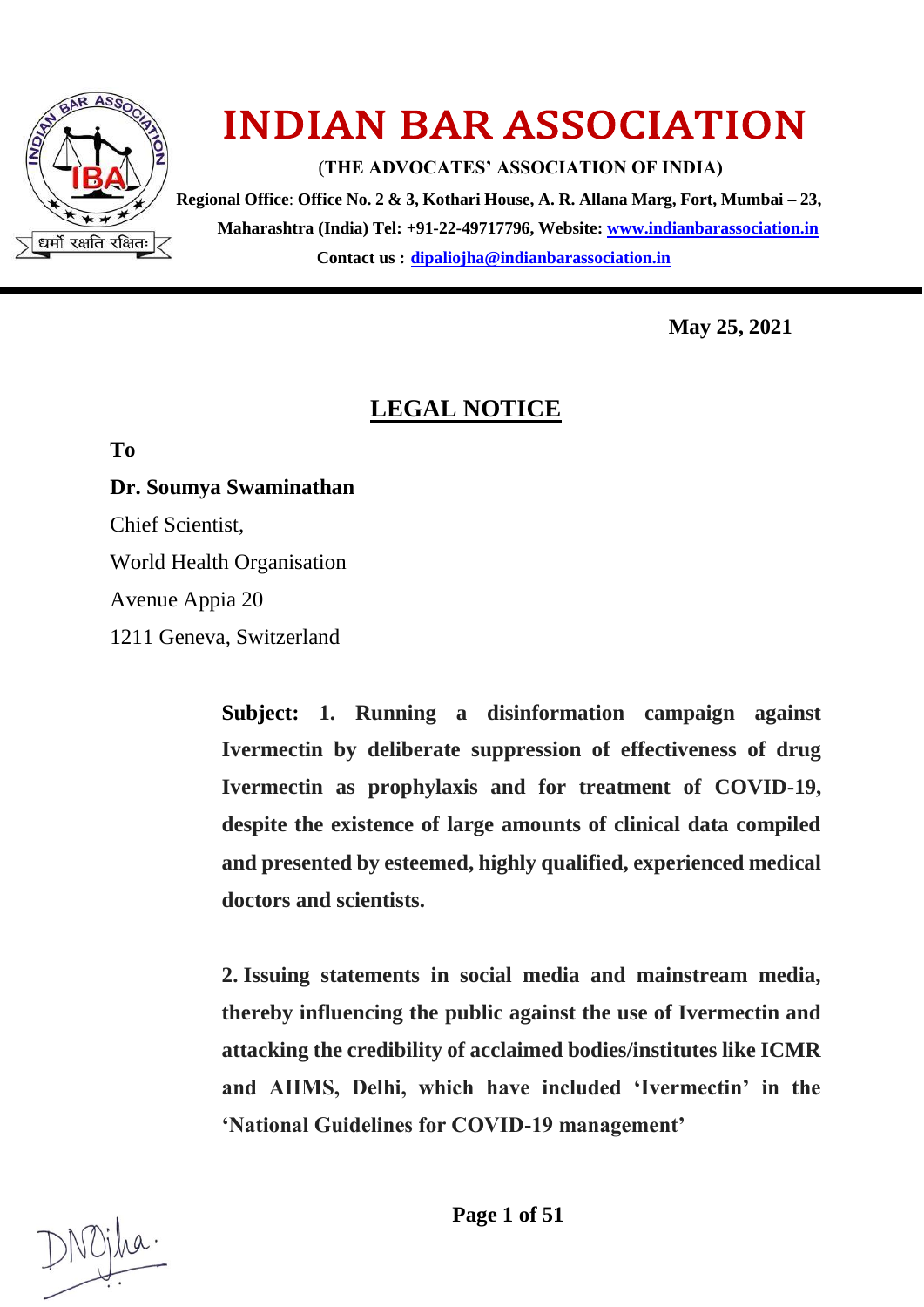## **Madam,**

I, the undersigned, serve the following legal notice upon you:

**1.** This legal notice is divided in Eight sections:

| <b>Sr. Nos</b> | <b>Particulars</b>                              | Para Nos            |
|----------------|-------------------------------------------------|---------------------|
| 1.             | Your views and statements against the use       | para 2 to 10, para  |
|                | of Ivermectin for treatment of <b>COVID-19.</b> | 36, 37, 46          |
| 2.             | Extensive studies and trials that prove         | para 11 to 20, para |
|                | effectiveness of Ivermectin in treatment of     | 30 to 35            |
|                | COVID-19.                                       |                     |
| 3.             | Cases in the United States where older          | para 21 to 29       |
|                | COVID-19 patients who were critically ill,      |                     |
|                | either in comatose state or on ventilators,     |                     |
|                | who have successfully recovered after           |                     |
|                | Ivermectin was included in their line of        |                     |
|                | treatment. Not to miss the crucial role of      |                     |
|                | Courts, who intervened and directed the         |                     |
|                | hospitals to administer Ivermectin on such      |                     |
|                | patients who were at the doorstep of death.     |                     |
| 4.             | Cognizance taken of the 'Public Statement'      | para 38 to 42       |
|                | issued by FLCCC on the Irregular Actions        |                     |
|                | Public Health Agencies and the<br>of            |                     |
|                | Widespread Disinformation Campaign              |                     |
|                | against Ivermectin.                             |                     |
| 5.             | Clinical<br>Ivermectin and 'The National        | para 43 to 45       |
|                | Guidelines for Covid-19 management'             |                     |
|                | issued by ICMR.                                 |                     |

DNOjha.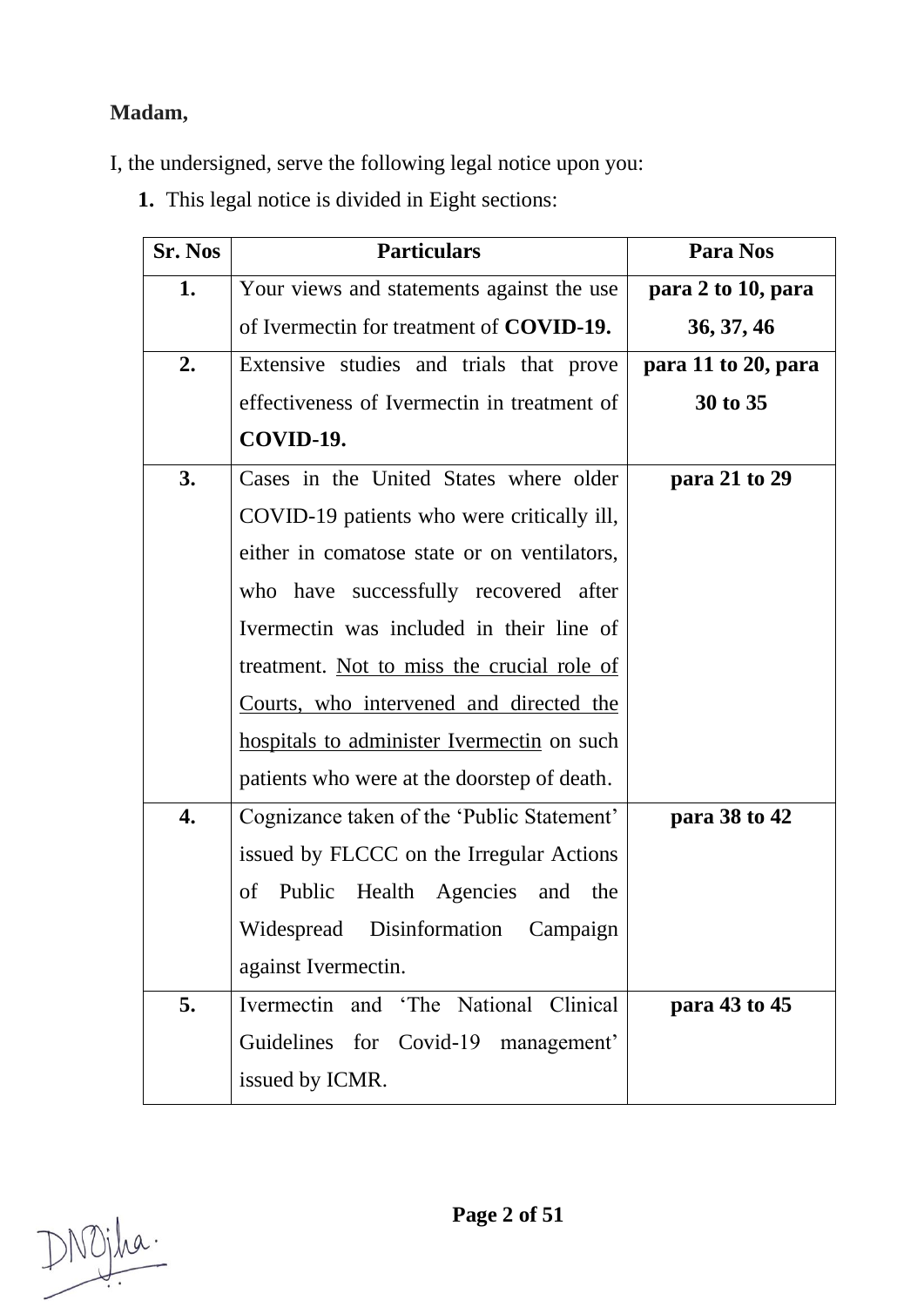| 6. | Main grounds for issuance of this legal    | para 48 to 57 |
|----|--------------------------------------------|---------------|
|    | notice.                                    |               |
| 7. | Falling standards of World Health          | Para 58 to 61 |
|    | Organization.                              |               |
| 8. | Commendable work by select courageous      | para 62 to 67 |
|    | medical doctors who have lived up to their |               |
|    | Hippocratic Oath.                          |               |

**2.** That, you have tweeted the following on **May 10, 2021** on Twitter:

*"Safety and efficacy are important when using any drug for a new indication. [@WHO](https://twitter.com/WHO?ref_src=twsrc%5Etfw) recommends against the use of Ivermectin for [#COVID19](https://twitter.com/hashtag/COVID19?src=hash&ref_src=twsrc%5Etfw) except within clinical [trials https: //t.co/dSbDiW5tCW](https://t.co/dSbDiW5tCW) — Soumya Swaminathan (@doctorsoumya) [May 10, 2021](https://twitter.com/doctorsoumya/status/1391865641330688000?ref_src=twsrc%5Etfw)***"**

- **3.** That, the above-mentioned tweet came soon after the announcement from the State Health Minister of Goa, India on May 10, 2021 that all the adults in Goa would be given the oral drug **Ivermectin** (hereinafter referred to as '**Ivermectin**') as a prophylactic (Preventive) measure, irrespective of their coronavirus status, in a bid to bring down mortality. He stated that the reason behind such prescription was the study conducted by expert panels from the UK, Italy, Spain and Japan, who found a statistically significant reduction in mortality due to **Ivermectin**.
- **4.** That, you have posted the above tweet in your official capacity as the Chief Scientist at the World Health Organisation (hereinafter referred to as WHO).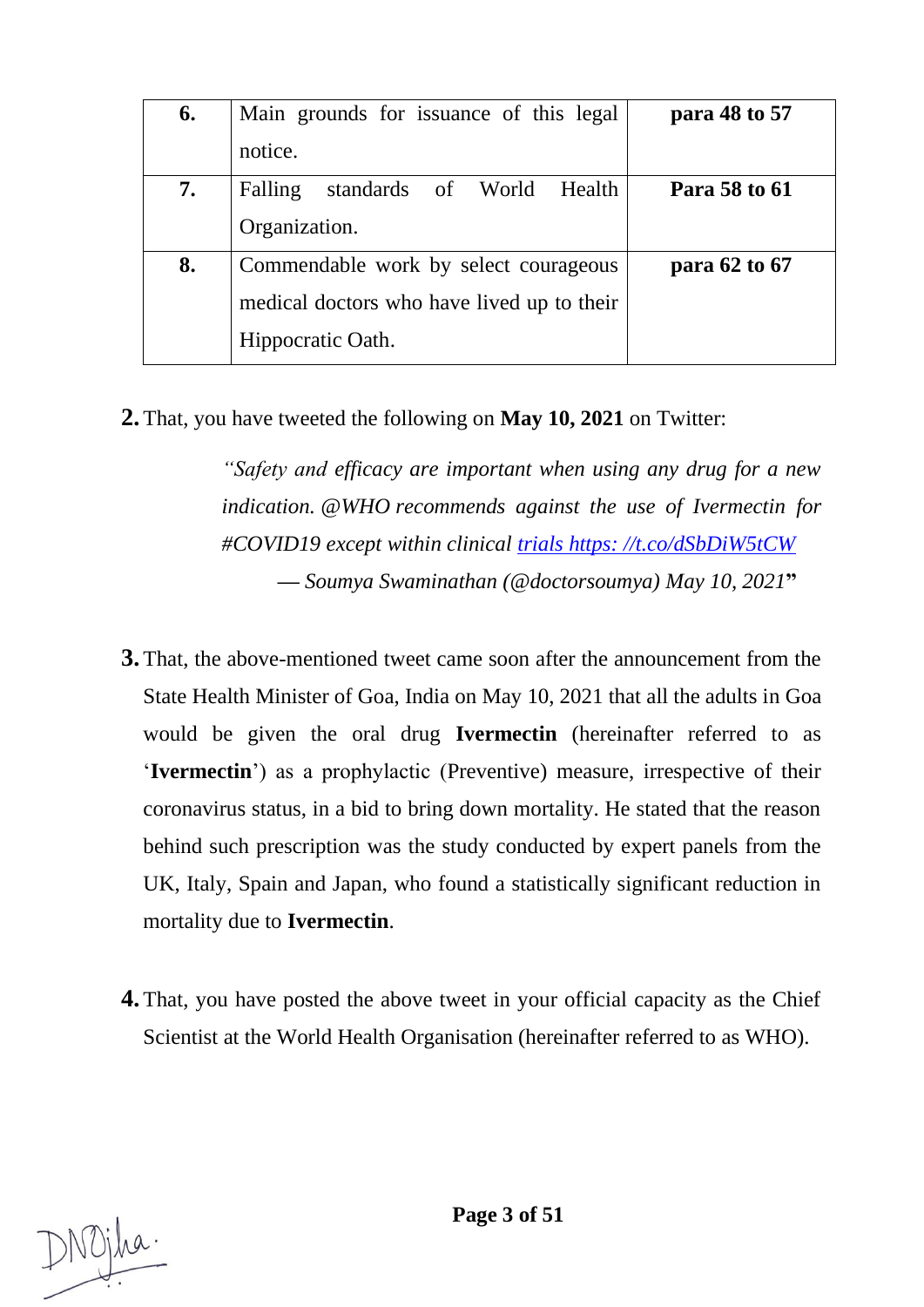- **5.** That, you have included a hyperlink in your tweet **[https://t.co/dSbDiW5t CW](https://t.co/dSbDiW5t%20CW)**, which upon clicking takes the reader to a page on the website of pharmaceutical company Merck, that displays a statement dated February 4, **2021** issued by Merck titled **'Merck Statement on Ivermectin use during Covid Pandemic'**. Refer **Annexure 1.**
- **6.** That, you have appeared on YouTube channel **MOJO STORY** on **May 16, 2021**, wherein you have been interviewed by Ms. Barkha Dutt in a vlog titled '**Fears of "Prolonged Second Wave" says WHO Chief Scientist on India's COVID Calamity'**.

The link to access this vlog is as follows:

<https://www.youtube.com/watch?v=N2lNIYXrLlA>

That, in this vlog,

At **23:40** markup, Ms. Barkha Dutt has posed a question to you on effectiveness of medicines currently being administered to Covid-19 patients in the absence of vaccines and she specifically asks your views on **Ivermectin** to start with.

At **24:28** markup, you have replied;

*"You know, evidence-based guidance and treatment, prevention is really the way to go and what we have tried at the WHO is to update our guidance as often as possible, based on the emerging data. So we have something called like the Living Guideline that we update whenever some new evidence comes out. So we got evidence on Hydroxychloroquine, Lupinavir, Ritonavir, Interferon, Ivermectin , Remdesivir and all of these, the evidence does not support its use, you know, on a wide scale for people infected with SARS CoV-2.*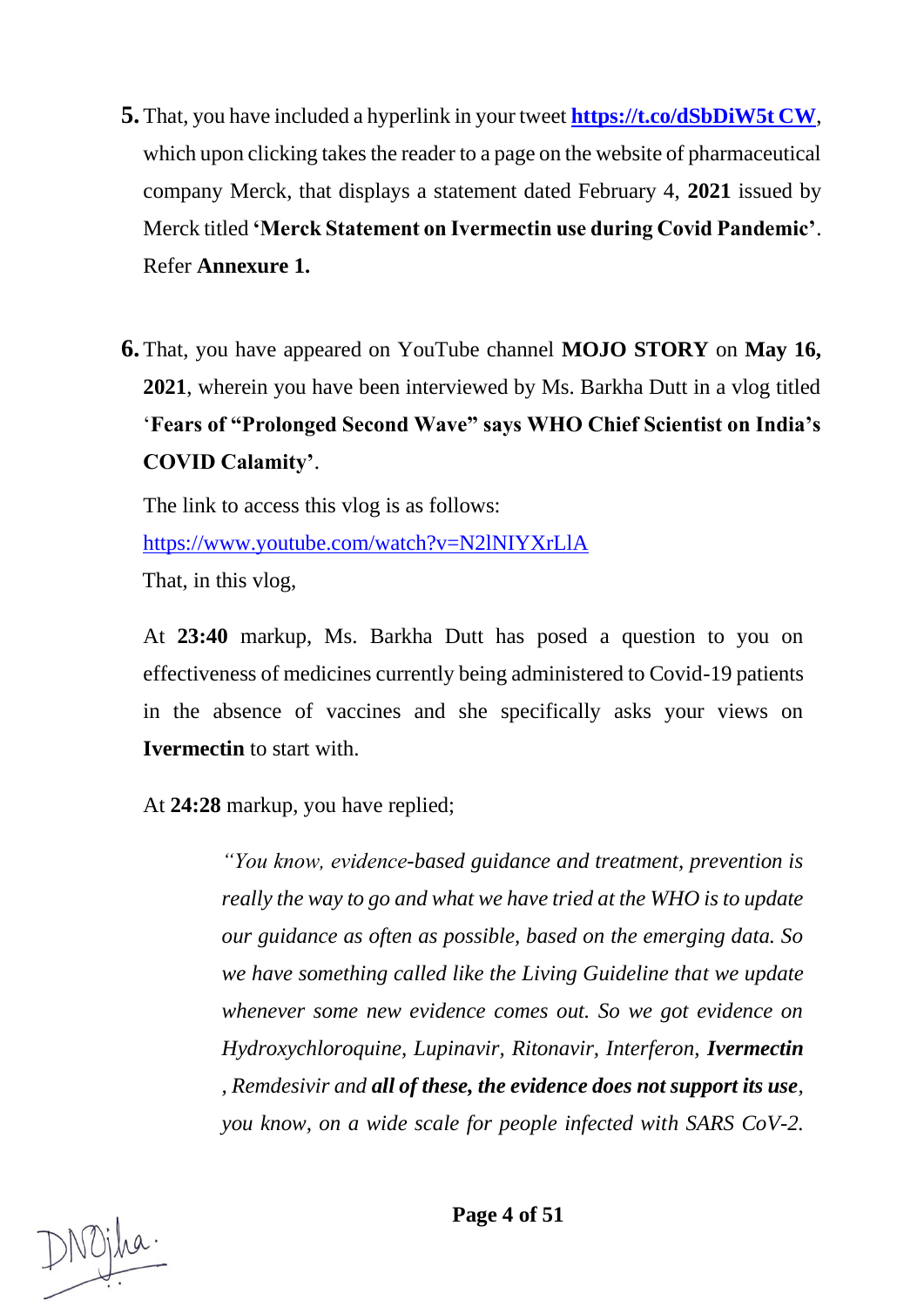*The one drug that has a big mortality benefit is simple Dexamethasone corticosteroids, given at the right stage of the disease because COVID-19 is a viral infection. As of now, we have no anti virals that really act very dramatically on this virus and they would need to be given in the early stage of the disease. We are hoping there are some anti virals in development that will come very soon. So the early stage, you can use monoclonal antibodies, again still under research antivirals and the second phase of the disease that is the anti-inflammatory – that's where the lungs are getting blocked with infection and people's oxygen levels are dropping and that's when steroids help and the anti-inflammatory drugs and the anti-IL-6 inhibitors, they help. That's when patients need oxygen. So what's lifesaving, its oxygen, its corticosteroids given to moderate and severely ill patients and perhaps the anti-IL-6 inhibitors. None of these other drugs which are widely being used including antibiotics has…" (not audible as Ms. Barkha Dutt has started her next question)*

Ms. Barkha Dutt at **26:24** –…(sound interruption) Azithromycin, **Ivermectin**, Fabiflu that are now being given set base template. You would say none of these need to be given or should be given.

To which you have responded at **26:34** as under;

*"There is no evidence that they have any impact on the disease progression so I would rather spend those resources on giving people good quality masks to wear. In the absence of vaccines, masks are the only vaccines. Everybody wears good quality masks, covering their nose and mouth, that is going to make a big difference at the community level*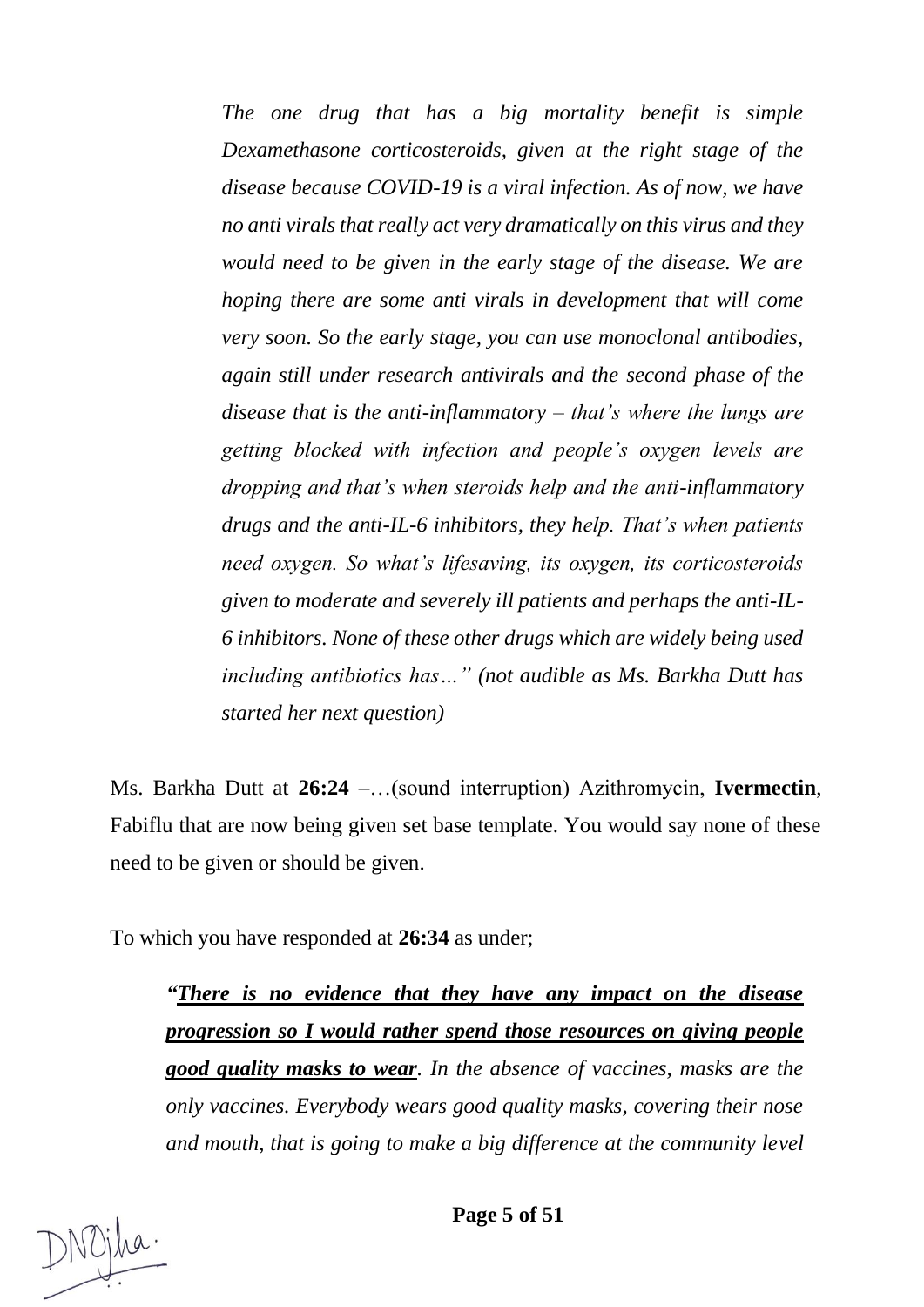*and of course spend resources on ramping up of oxygen and other supplies that you need in the hospital, getting the work force there ready. You will have to supplement the work force because the existing doctors and nurses are not going to be enough to cope with the kind of load that we have seen, so those are the kind of investments that need to be made and you know these drugs really that's not going to be the ones that have an impact."*

**Ms. Barkha Dutt at 27:30** – Ok I know you are on limited time. I just have one more question on the drugs and then we will do the overall picture. Remdesivir and Plasma Therapy. These are two, again the obsessive things that continue in India. Your last word on those.

To which you have replied at **27:44** as under;

*"Again, we had, don't have WHO guidance on plasma therapy but the trial which has just reported, the Recovery trial, in a very large number of patients showed clearly that the plasma therapy is of no benefit. The ICMR trial, many months ago showed the same thing in India. So plasma therapy again, you know, there is poor patient running around trying to get plasma for their relatives. I can understand the desperation, both on the side of patients and the side of doctors, just to do something, do everything possible just to save your loved ones but unfortunately, using these unproven therapies doesn't help, you know to save lives. So what is really critical is the oxygen at the right time and monitoring of people, making sure they get oxygen when they start de-saturating, they get the corticosteroids at the right time, they get the ICU care, the ventilation, the supportive care at the right time, that's really important and I think ongoing research, so again India has large* 

**Page 6 of 51**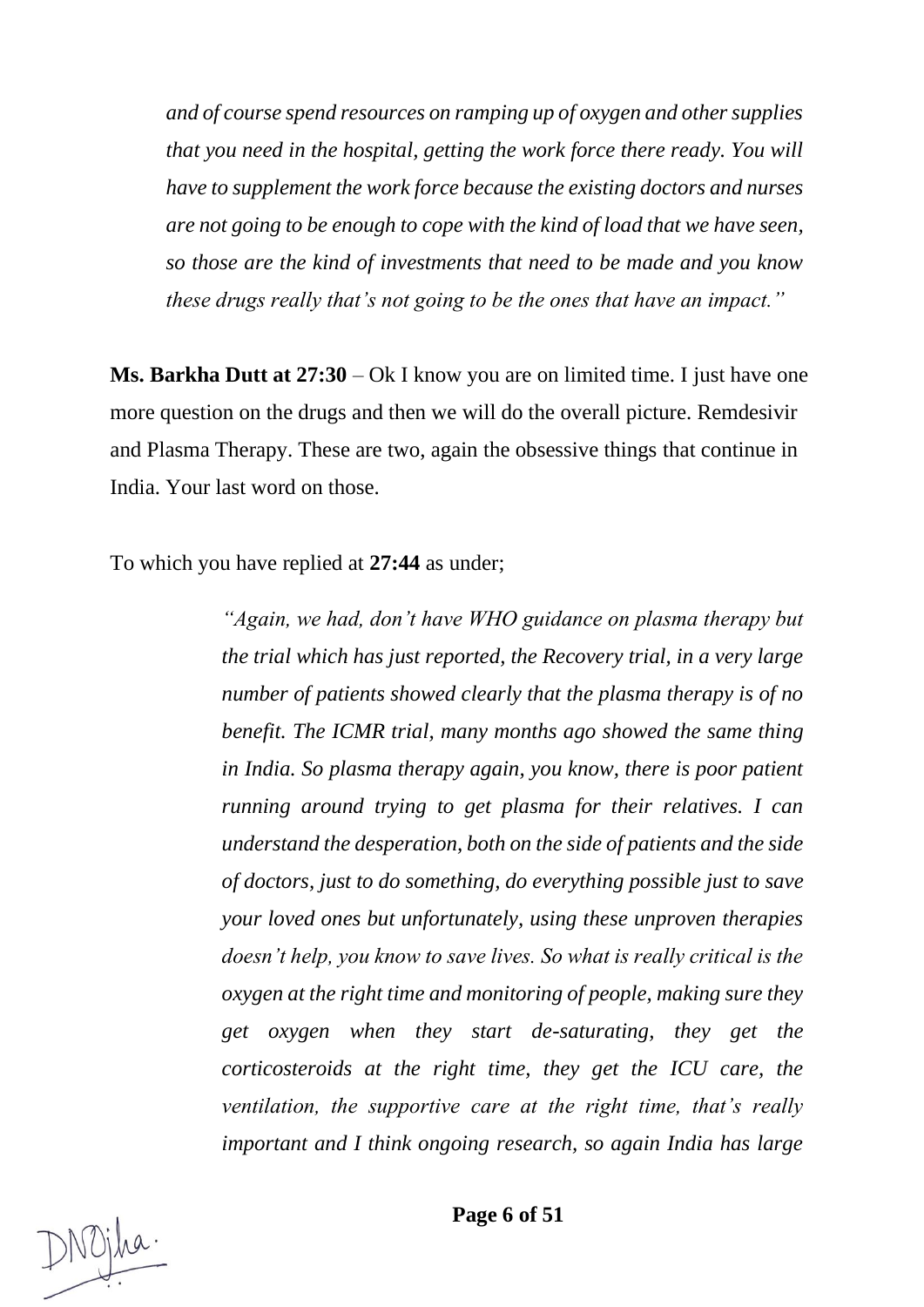*number of scientific institutions, there are a number of early leads that different labs are talking about, all of these need to go through the clinical trials and should be tested to see whether they have, we desperately need better treatments for this virus, we don't have and so that should continue. But in the meantime, it is really the approach of testing, identifying people, following them up, monitoring them, getting them into care. Majority of the people will not need to be hospitalized obviously they can be managed at home but the ones who need to must get there and that's the only way to reduce the deaths that we have seen happening now."*

- **7.** That, your act of posting the said tweet on May 10, 2021 as well as responses to the questions in the interview on **MOJO STORY** on May 16, 2021 against the use of **Ivermectin** for treatment of COVID-19, are highly unconscionable, misleading and issued with ulterior purposes and deliberate intention to underplay the effectiveness of **Ivermectin** in treating the COVID-19 patients as well as its use as a prophylaxis and to dissuade people from using this drug by creating doubts in the minds of people around safety of **Ivermectin**.
- **8.**That, you have deliberately disregarded the fact that there is loads of data to prove that **Ivermectin** is a safe drug and has no harmful effects in general. The drug **Ivermectin** which was discovered in 1975, has been around for around 40 years and has also won the Nobel Peace Prize. The 2015 Nobel Prize for medicine and physiology was shared between scientists which included Irish parasitologist William C. Campbell and Japanese microbiologist Satoshi Ōmura for discoveries that led to **[Ivermectin](https://www.newscientist.com/article/mg13718572-500-river-blindness)**.

*[https://www.newscientist.com/article/dn28284-breakthrough-](https://www.newscientist.com/article/dn28284-breakthrough-drugs-for-malaria-and-roundworm-win-medicine-nobel/)*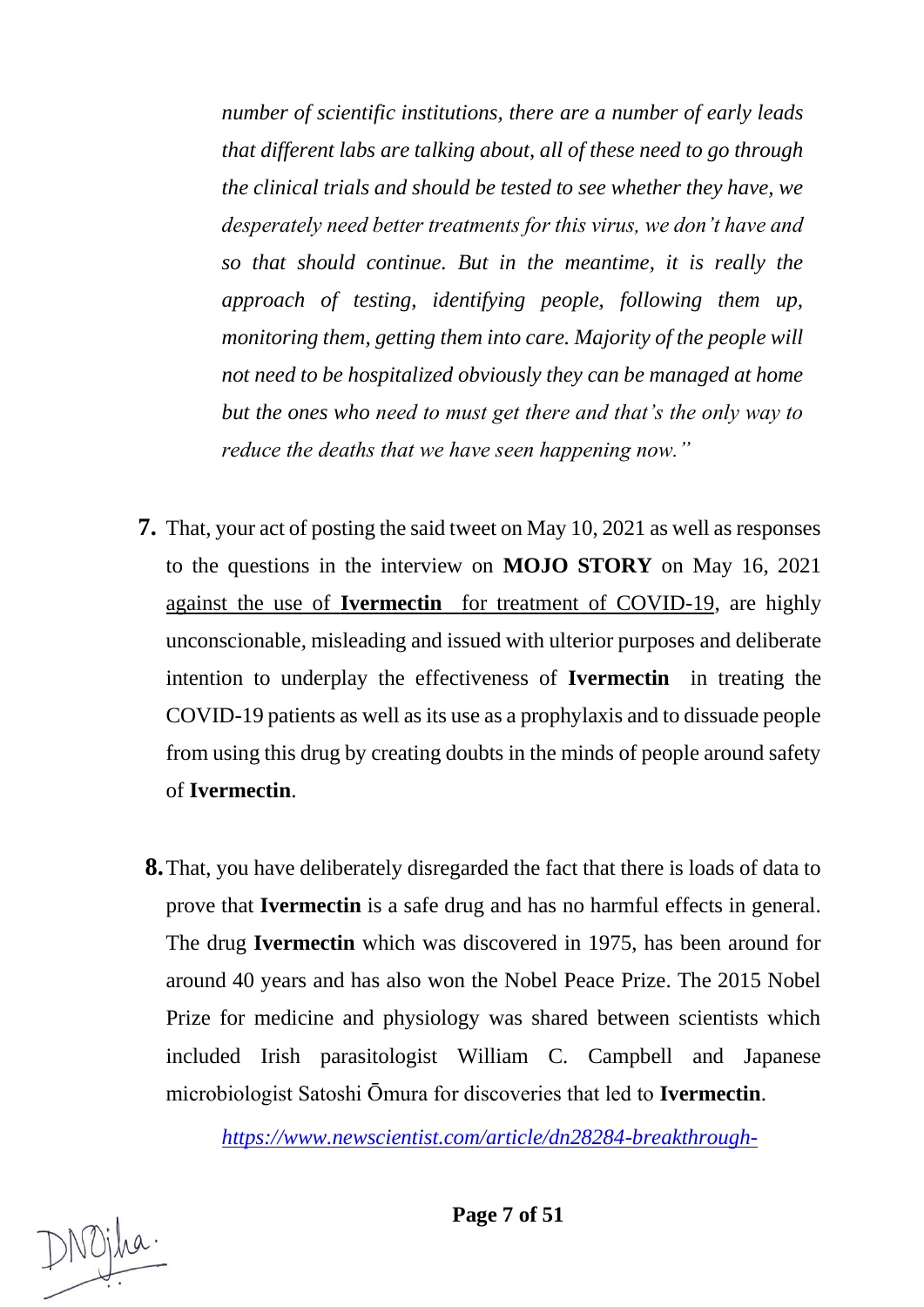*[drugs-for-malaria-and-roundworm-win-medicine-nobel/](https://www.newscientist.com/article/dn28284-breakthrough-drugs-for-malaria-and-roundworm-win-medicine-nobel/)*

- **9.** That, the **Ivermectin** is also recognized by WHO as one of the ten essential medications. Around 3.7 billion dosages of **Ivermectin** have been given out in last 40 years and there is sufficient data to prove its safety. That, you have wilfully ignored the mountains of data that shows that **Ivermectin** is undeniably helpful as prophylactic in preventing contracting COVID-19 and there is compelling evidence of its effectiveness in treating active COVID-19 in hospitalized patients.
- **10.** That, you have intentionally ignored the research undertaken by several doctors, scientists and their associations and alliances, who had started early on the pandemic, fervently searching for medicine/drug that would help in treatment of COVID-19. Their work which includes discussions, paper presentations, data on clinical trials, is readily available on the internet.
- **11.** That, you have deliberately chosen to ignore the work of your own brethren of diligent doctors, physicians and scientists like the 'Front Line **COVID - 19** Critical Care Alliance' (hereinafter referred to as **'FLCCC'**) and the British **Ivermectin** Recommendation Development (hereafter referred to as 'BIRD') Panel
- **12.** That, FLCCC is an alliance of experienced and esteemed medical doctors and scientists, who have come together at the start of the COVID-19 pandemic and are working tirelessly in conducting research, studies and Randomized Control Trial (hereafter referred to as RCTs).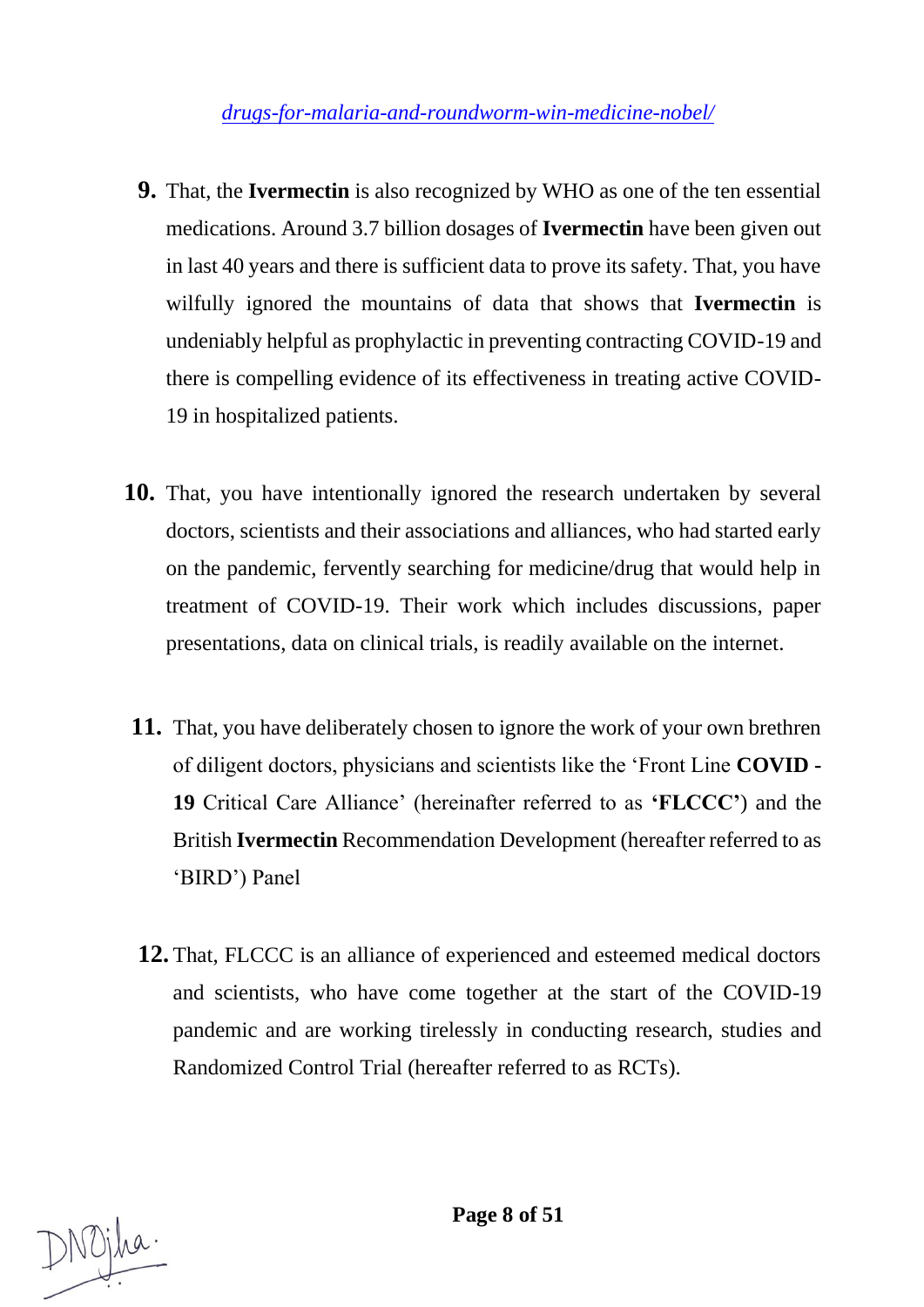The website of FLCCC has ocean of information regarding treatment protocols for COVID-19, recommendations from esteemed and experienced medical professionals, testimonies of medical doctors and patients who have benefitted from the work of FCCCL.

### <https://covid19criticalcare.com/>

- **13.** That, the FLCCC team consists of experienced, respectable physicians and scientists who possess wealth of knowledge:
	- 1. Dr. Paul E. Marik, MD
	- 2. Dr. Pierre Kory, MD
	- 3. Dr. G. Umberto Meduri, MD
	- 4. Dr. Joseph Varon, MD
	- 5. Dr. Jose Iglesias, MD
	- 6. Dr. Keith Berkowitz, MD
	- 7. Dr. Fred Wagshul, MD
	- 8. Dr. Scott Mitchell, MBChB
	- 9. Dr. Eivind Vinjevoli, MD
	- 10. Dr. Eric Osgood, M.D.

Their profiles/Curriculum Vitae can be accessed on https://covid19criti calcare.com/about/the-flccc-physicians/

**14.** That, Dr. Pierre Kory, M.D., M.P.A., has testified twice on behalf of FLCCC, in two senate hearings of United States of America (hereinafter referred to as "US/USA") since the pandemic started. The first one on May 6, 2020 regarding recommendation of Corticosteroids to save lives of critically ill patients. The video of this hearing is available on the FLCCC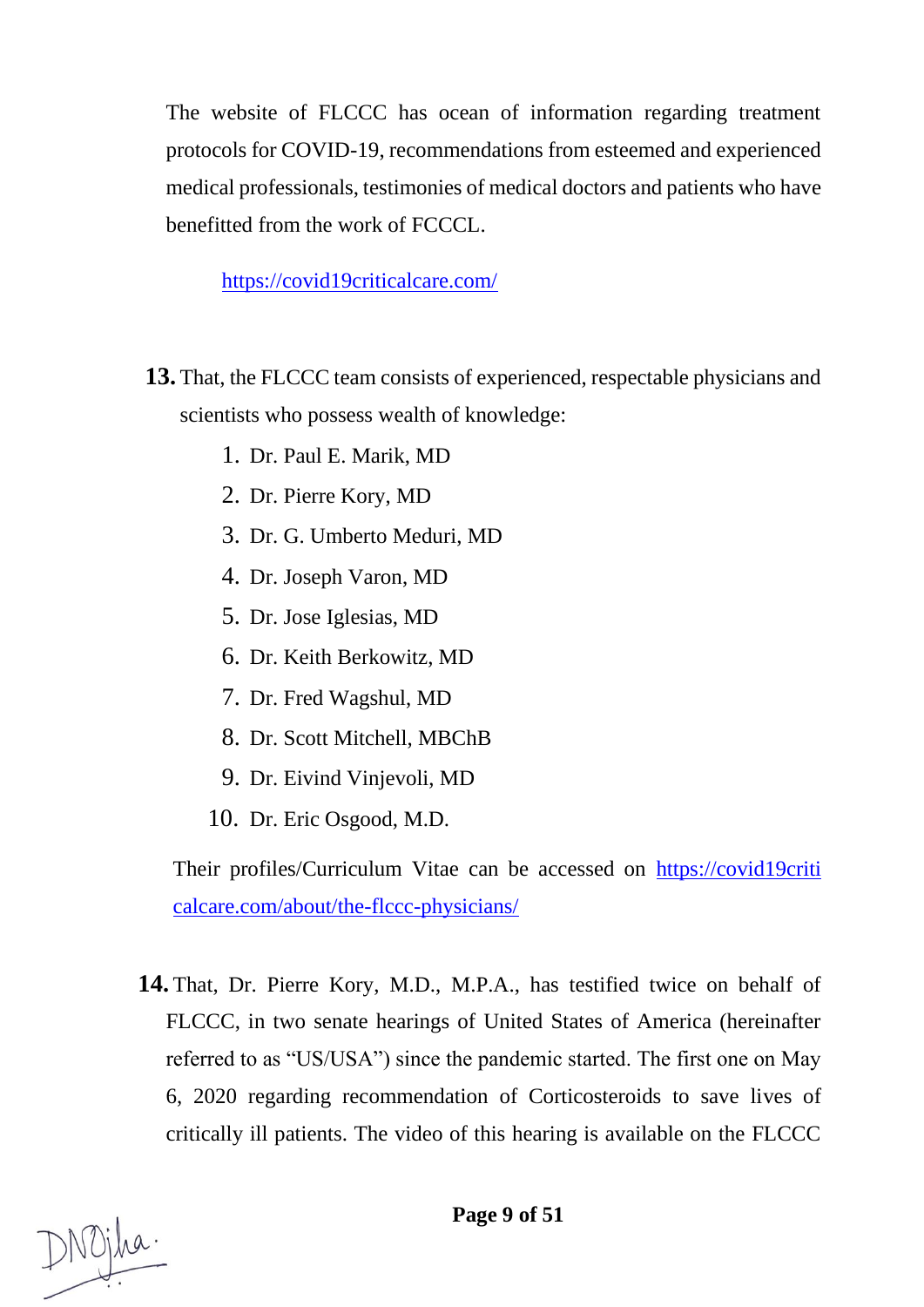website under **'Videos & Press section'** and under sub menu **'Official Testimony'**.

[https://covid19criticalcare.com/videos-and-press/official](https://covid19criticalcare.com/videos-and-press/official-testimony/)[testimony/](https://covid19criticalcare.com/videos-and-press/official-testimony/)

The official transcript of this hearing is attached as **Annexure 2**.

- **15.** That, Dr. Pierre Kory in his testimony on May 6, 2021 had advanced the case for use of corticosteroids at an appropriate time on critically ill COVID-19 patients, even when all the national and international organisations were against the use of corticosteroids. It is noteworthy that the results of the 'Recovery Trial' which came to be published in November 2020, hailed the effectiveness of Corticosteroids that led to overnight change in the protocol. Sadly, six precious months were lost from the time that Dr. Pierre Kory had testified, till the results of Recovery Trial were published.
- **16.** That, Dr. Pierre Kory, on behalf of FLCCC, has testified before the US Senate for the second time on December 8, 2020 regarding the wonder drug **Ivermectin** and its potential as prophylaxis and also for treating COVID-19 patients. In this testimony, he has justified the use of **Ivermectin** for treating COVID-19 patients based on 10 RCTs undertaken (at the time he testified). The 28-minute video of his testimony is available on the FCCCL website under '**Videos & Press'** section and under sub menu **'Official Testimony'**.

<https://covid19criticalcare.com/videos-and-press/official-testimony/>

The official transcript of this hearing is attached as **Annexure 3**.

**Page 10 of 51**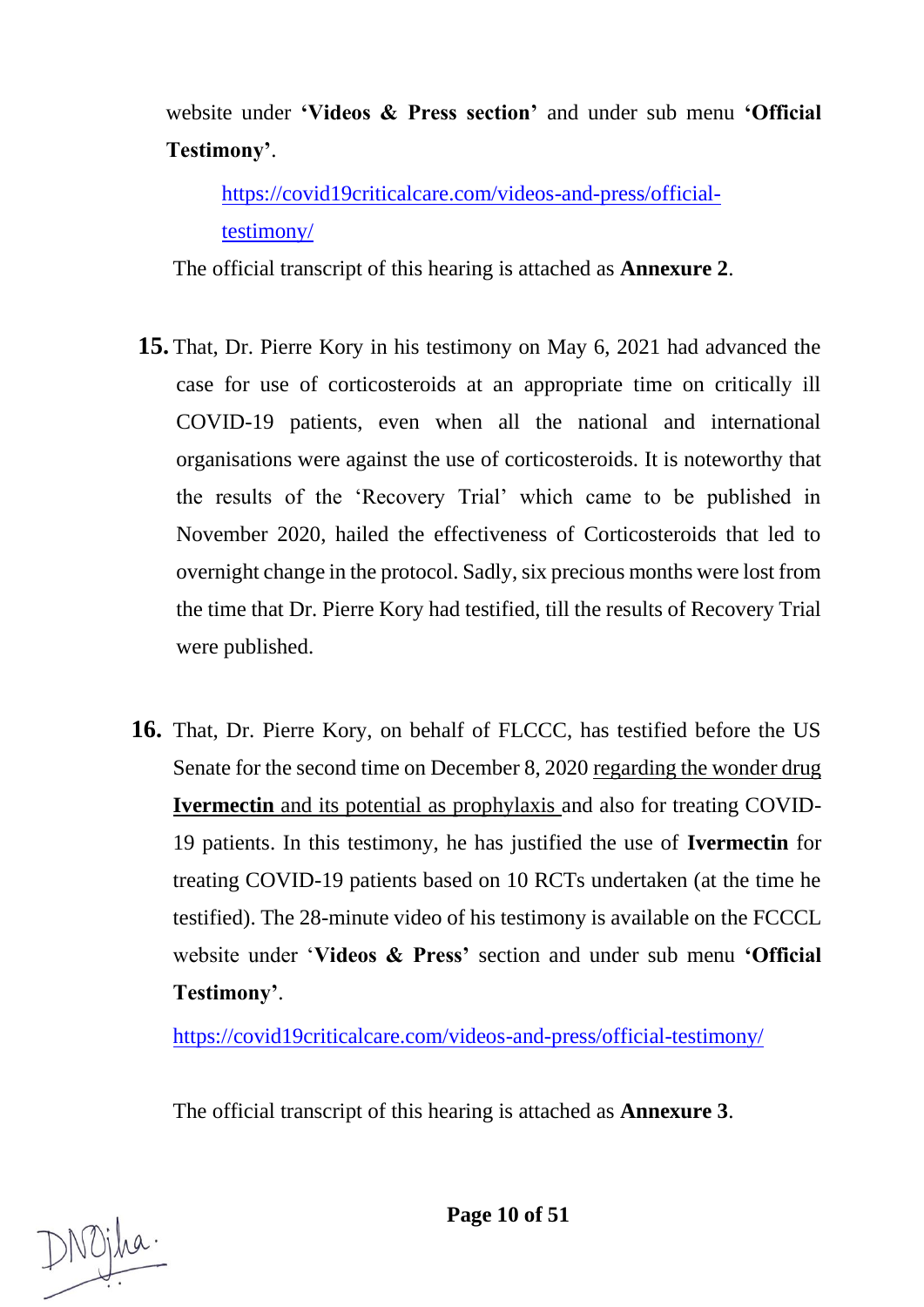**17.** That, Dr. Pierre Kory, in the US Senate hearing on December 8, 2020, has expressed his dismay over how some leading public health organisations including US FDA (US Food and Drug Administation), CDC (Centers for Disease Control and Prevention), NIH (National Institute of Health) were losing time in acknowledging the power of **Ivermectin** in treatment of COVID-19. **Dr. Pierre Kory, on behalf of FLCCC, had implored the Senate to have a look at their manuscript which covered the results of 10 Randomised Control Trials**.

Refer page 4 of the **Annexure 3**

**18.** That, the manuscript of FLCCC has passed a rigorous peer review by senior scientists at the US FDA and Defence Threat Reduction Agency. The same has been published by the '**American Journal of Therapeutics'**

*[https://eurekalert.org/pub\\_releases/2021-05/fccc-lpr050621.php](https://eurekalert.org/pub_releases/2021-05/fccc-lpr050621.php)*

- **19.** That the website of FLCCC has a special page dedicated to the **Ivermectin**. *[https://covid19criticalcare.com/](https://covid19criticalcare.com/ivermectin-in-covid-19/)Ivermectin -in-covid-19/*
- **20.** That, the BIRD Panel has also conducted expansive studies and trials regarding effectiveness of **Ivermectin** as prophylaxis and for treatment of COVID-19 patients.

BIRD panel includes dozens of multinational scientists and doctors who have discussed the mounting data points and evidence supporting the use of **Ivermectin** in COVID-19 cases. The large, diverse group has reviewed the evidence associated with **Ivermectin** to potentially prevent and treat COVID-19, with a goal of reaching a consensus and making recommendations for further investigation and/or use.

NOjha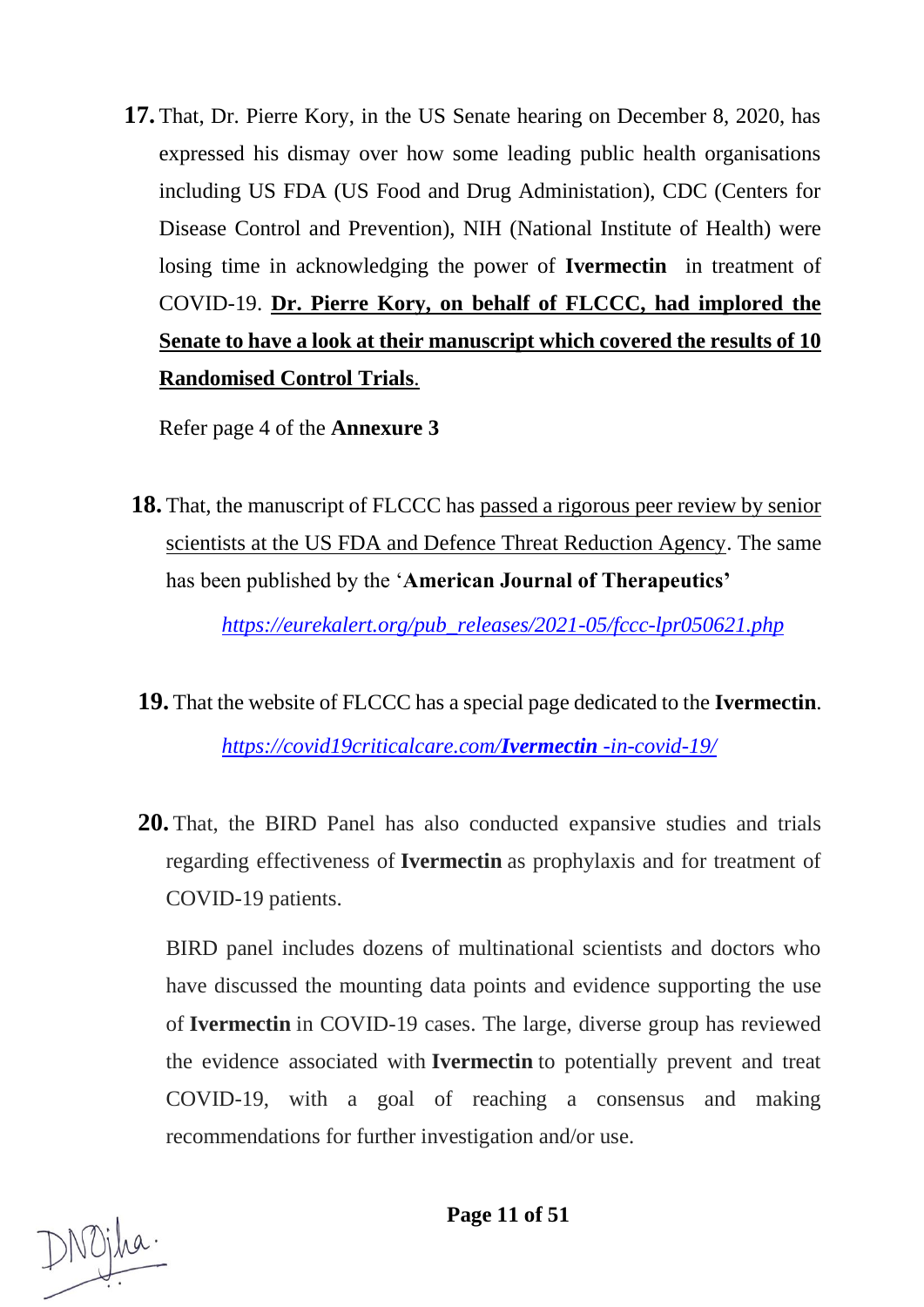The details of BIRD are available on <https://bird-group.org/>

Refer **Annexure 4** for the details of recommendations by BIRD sent to WHO.

Doctors for Life in Brazil have supported BIRD's position and conclusions that contradict the WHO and claim there is much evidence to recommend Ivermectin for COVID-19, and each postponed day costs many lives.

The document can be accessed by clicking following link: <https://bird-group.org/evidence-to-recommend-ivermectin/>

BIRD Panel had organized the **FIRST INTERNATIONAL IVERMECTIN FOR COVID CONFERENCE** on 24<sup>th</sup> and 25<sup>th</sup> April 2021.

The video is available on following link:

<https://bird-group.org/conference-post-event/>

Refer **Annexure 4** for the details of recommendations by BIRD sent to WHO.

**21.** That, it is disingenuous of you to have not acknowledged the cases of miraculous recovery of critically ill COVID-19 patients in the US, who were treated with **Ivermectin**. **That, you have wilfully neglected the exemplary work by FLCCC and all such physicians and scientists who have brought back critically ill, comatose and patients on ventilator from the doorsteps of death.**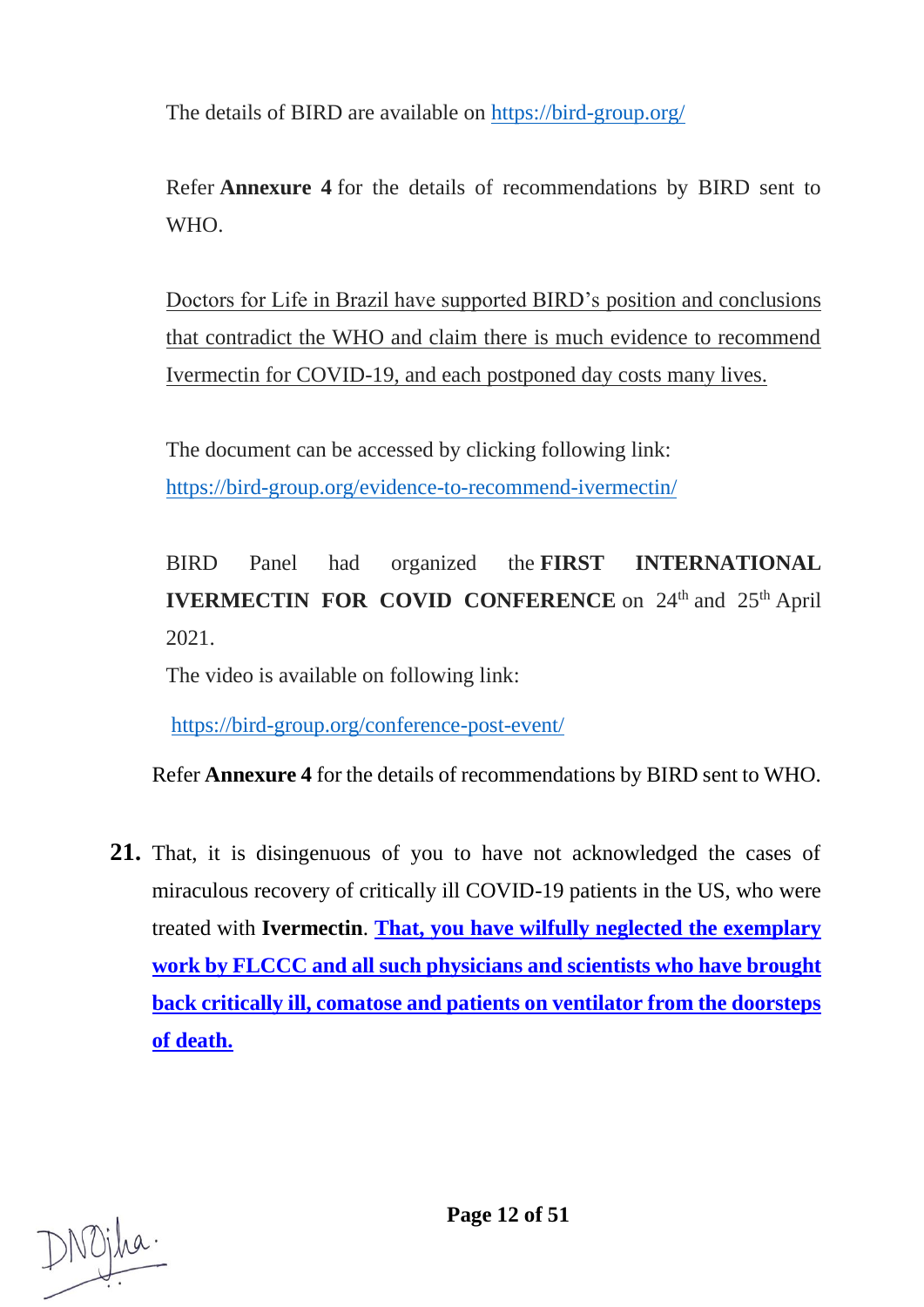- **22.** That, the patients were saved by the Courts of Law who passed orders to direct the concerned hospitals to administer **Ivermectin**, as US FDA has not yet approved **Ivermectin** for treatment of COVID-19.
- **23.** That, **Ivermectin** has saved the life of one 81 year old male COVID-19 patient names John W. Swanson, whose chances of survival were minimal. Refer **Annexure 5**, a news article in **Buffalo News dated April 9, 2021** titled '**Judge orders Batavia hospital to treat coronavirus patient with Ivermectin '**

[https://buffalonews.com/news/local/judge-orders-batavia-hospital-to-treat](https://buffalonews.com/news/local/judge-orders-batavia-hospital-to-treat-coronavirus-patient-with-Ivermectin%20/article_53c8b32e-996c-11eb-87cf-2bd34f11d3c2.html)coronavirus-patient-with-**Ivermectin** [/article\\_53c8b32e-996c-11eb-87cf-](https://buffalonews.com/news/local/judge-orders-batavia-hospital-to-treat-coronavirus-patient-with-Ivermectin%20/article_53c8b32e-996c-11eb-87cf-2bd34f11d3c2.html)[2bd34f11d3c2.html](https://buffalonews.com/news/local/judge-orders-batavia-hospital-to-treat-coronavirus-patient-with-Ivermectin%20/article_53c8b32e-996c-11eb-87cf-2bd34f11d3c2.html)

The article states;

*"Swanson was on a ventilator and "on death's doorstep," at the United Memorial Medical Center when doctors there gave him one dose of Ivermectin on April 1, according to an affidavit filed in court by attorneys for Swanson's wife, Sandra. "After that one dose, he started breathing on his own. He was taken off the ventilator and was making great progress," said attorney Ralph C. Lorigo, who represents the Swanson family with Jon F. Minear. "Then, the hospital refused to give him additional doses." State Supreme Court Justice Frederick J. Marshall issued an order on April 2, directing the hospital to give Swanson four more doses of Ivermectin . As of late Friday afternoon, his attorneys described Swanson as "stable."*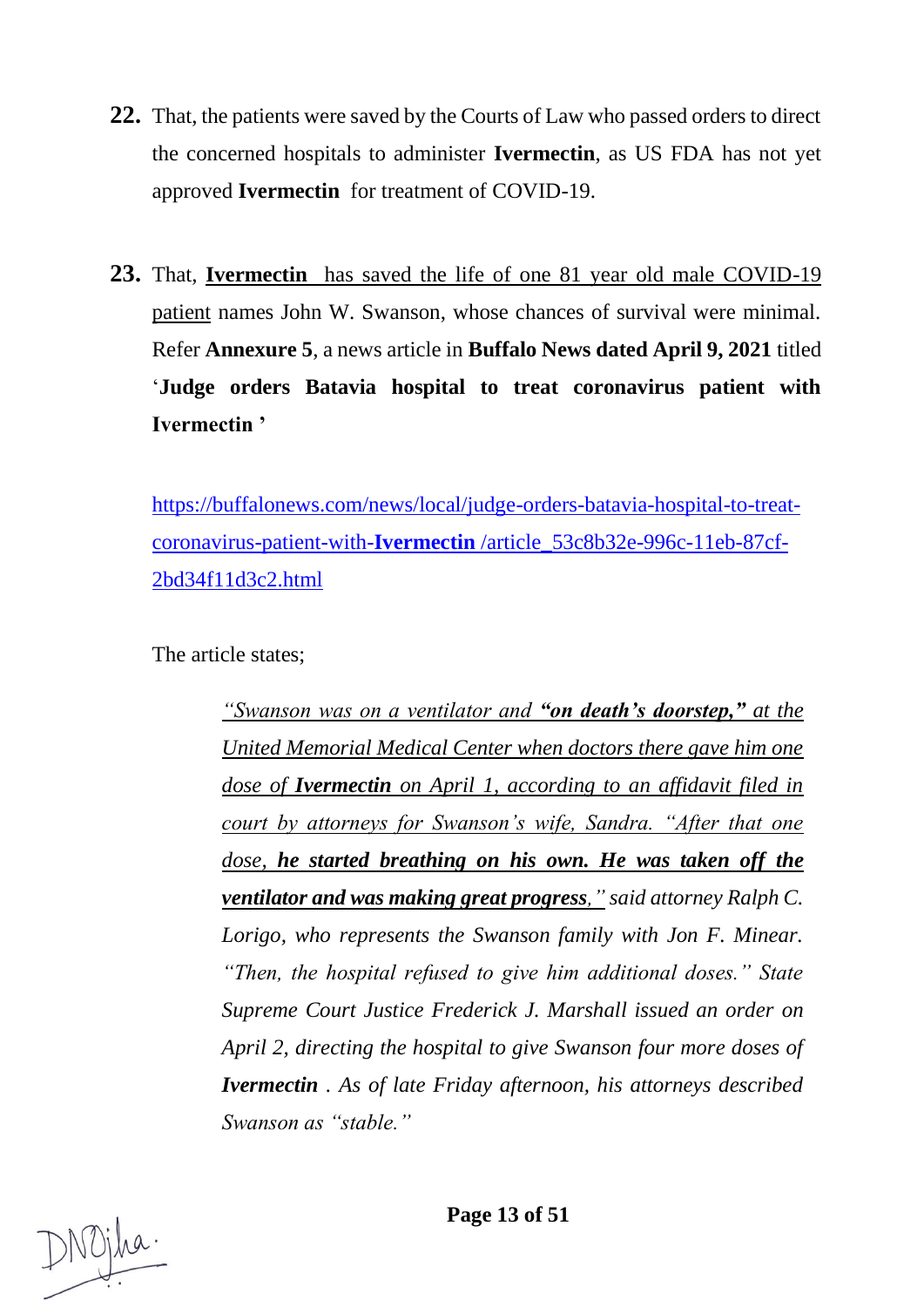**24.** That, another 80 year old critical COVID-19 patient named Judith Smentkiewicz has had a miraculous recovery from the disease with the help of **Ivermectin** .

Refer **Annexure 6,** a news article in Buffalo News titled '**After experimental Covid-19 treatment, 80-year-old woman thankful to be home'**

*[https://buffalonews.com/news/local/after-experimental-covid-19](https://buffalonews.com/news/local/after-experimental-covid-19-treatment-80-year-old-woman-thankful-to-be-home/article_df8ae9da-72e4-11eb-b544-2f9de5ae5d71.html) [treatment-80-year-old-woman-thankful-to-be-home/article\\_df8ae9da-](https://buffalonews.com/news/local/after-experimental-covid-19-treatment-80-year-old-woman-thankful-to-be-home/article_df8ae9da-72e4-11eb-b544-2f9de5ae5d71.html)[72e4-11eb-b544-2f9de5ae5d71.html](https://buffalonews.com/news/local/after-experimental-covid-19-treatment-80-year-old-woman-thankful-to-be-home/article_df8ae9da-72e4-11eb-b544-2f9de5ae5d71.html)*

The article states;

*"As Judith Smentkiewicz fought for her life in a local hospital last month, she had no idea that her struggle with Covid-19 was the subject of a heated court battle and stories in the news media. Until a few days ago, the 80-year-old woman was unaware that her family's lawyers had obtained a court order enabling her to receive doses of Ivermectin, a drug that has not yet been approved by the federal government as a Covid-19 treatment. Now that she's back at her Cheektowaga home and well on the road to recovery, Smentkiewicz is amazed at everything that happened to her.* 

*Smentkiewicz said she has "absolutely no memory" of a fiveday period when she was on a ventilator at Millard Fillmore Suburban Hospital. According to family members, doctors there told them that her chances of survival were about 20%. "I remember being taken to the hospital in an ambulance on Dec. 31, and being put on a stretcher in a hallway," Smentkiewicz said. "I know they put me on the ventilator that*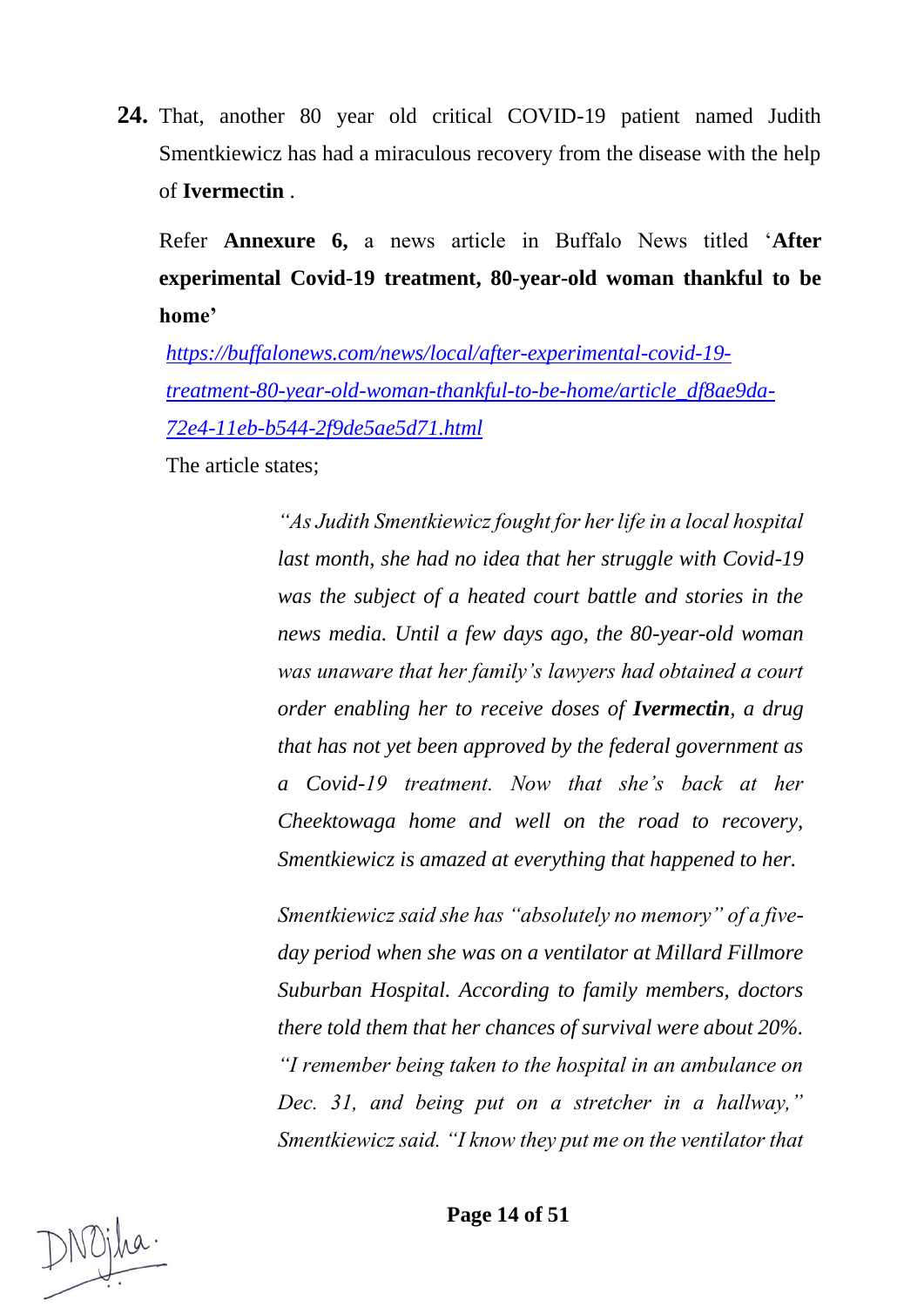*day, but I don't remember a single thing that happened until Jan. 4, when I was taken off the ventilator and able to sit up in my bed. I'm kind of glad I don't remember those days." Unapproved by FDA, Ivermectin useful as Covid-19 treatment, local doctors say she now knows that her son, Michael, and daughter, Michelle Kulbacki, insisted that doctors give Smentkiewicz Ivermectin , a drug that has helped Covid-19 patients in other countries but has not yet been approved as a Covid-19 treatment in the U.*

*She also realizes that, when doctors were reluctant to give her more than one dose of the drug, her son and daughter hired attorneys Ralph C. Lorigo and Jon F. Minear to get a court order that enabled her to get more doses. On Jan. 8, State Supreme Court Justice Henry J. Nowak ordered the hospital to resume treatment with Ivermectin . After that, Smentkiewicz made a strong recovery. She was able to leave the hospital in mid-January.*

*She then spent a month in the Harris Hill Nursing Facility in Amherst, and on Tuesday, she returned home. "I am so appreciative of my family, the lawyers, the judge, the doctors, and all these people who were praying for me and fighting for me," said Smentkiewicz, speaking to a reporter in a strong, clear voice. "I know I had a lot of prayer warriors on my side."*

*"While she was on the ventilator, we prayed for Mom. We prayed to God, and the answer that came back to us was Ivermectin ," Kulbacki said. "My brother was doing some*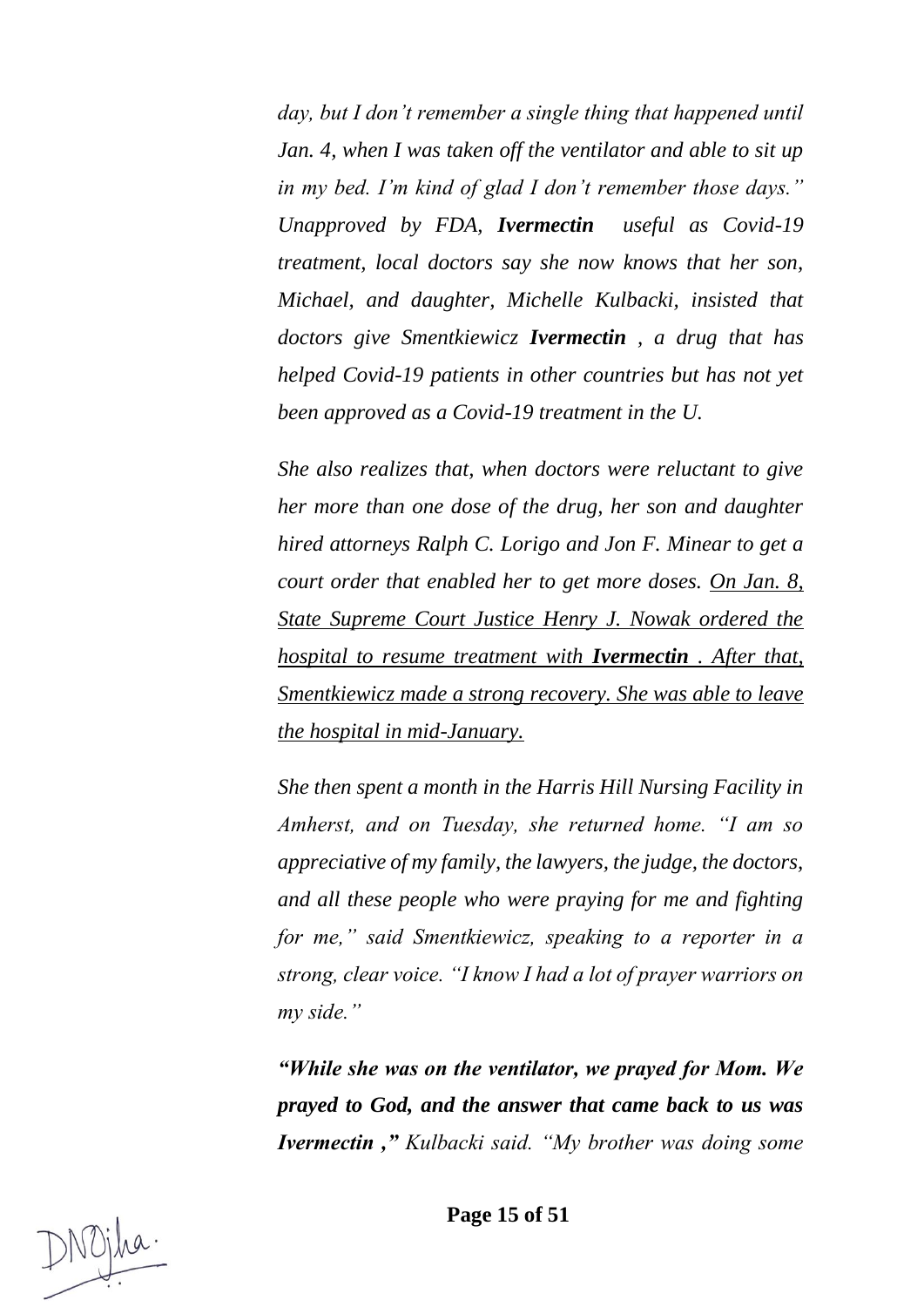*research on his own and came up with the information about Ivermectin . Nothing else was helping our mother. We read that Ivermectin was helping other people and had no dangerous side effects. We decided we had to try it." Kulbacki said her mother made "a complete turnaround" within days of her first doses of Ivermectin .*

*Smentkiewicz said she got "very good" care in the hospital and nursing home, and now feels she is "at about 85%" of where she was before she caught the virus. "I'm eating, walking, exercising, getting myself dressed and making my own bed, getting back to normal life little by little," she said. "I feel good, but I get out of breath if I try to do too much. I'm having a little trouble with balance and doing physical therapy twice a week." For years, she has been active as a volunteer at the Chapel in Cheektowaga, where she babysits young children while their parents attend Sunday services. Smentkiewicz said she is anxious to get back to that, and also wants to expand her volunteer activities. "One thing I saw in the nursing home was so many elderly people who just wanted someone to come in, help them open their mail and talk with them for a while," she said. "I think I would like to go in as a volunteer and visit with people who need that." She added that the publicity about her case will encourage families of suffering Covid19 patients to research the possibility of using Ivermectin to treat them.*

*Doctors recently told The News that Ivermectin has helped many patients at two of the region's busiest Covid-19*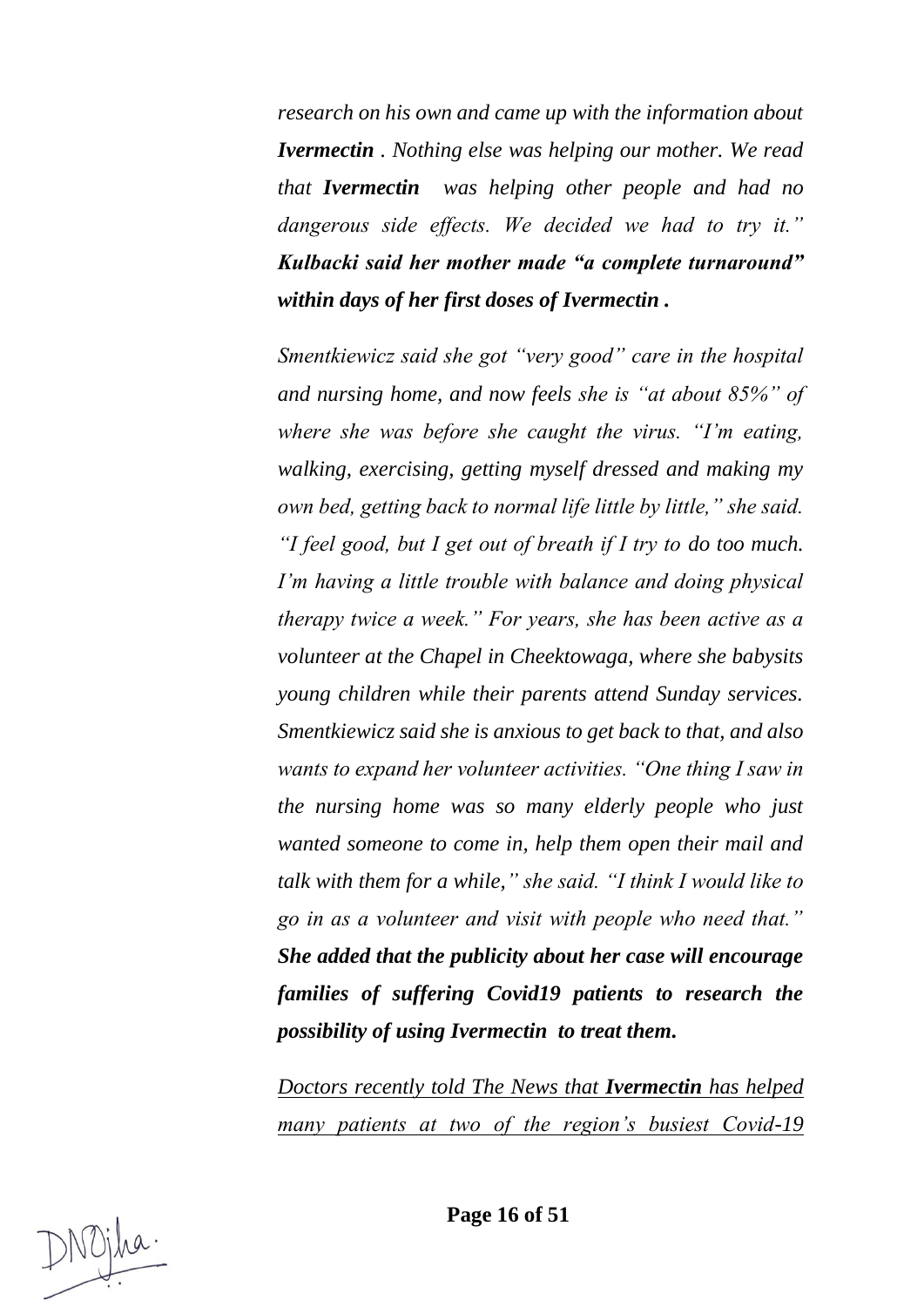*treatment centers – the Elderwood Health Care facility in Amherst and the McGuire Group's Harris Hill facility. Dr. Thomas Madejski, a former president of the New York State Medical Society, said he has also used Ivermectin as an effective treatment for Covid-19 patients in Erie, Niagara and Orleans counties. "It has very benign side effects, and that is one reason I have been offering it to patients," said Madejski, who said he was speaking only for himself, and not for the state medical society. Smentkiewicz said she has no way of knowing if Ivermectin is a miracle drug. She said she is thankful she did not become one of the nearly 500,000 Americans killed by Covid-19.* 

*"I can't say it will help everyone, but I definitely believe it helped me, with no side effects," Smentkiewicz said. "I feel that God kept me around for a reason. He had a plan for me," she added. "I believe that part of that plan is to get people to take a closer look at Ivermectin."*

**25.** That, in a third incident, a critically ill COVID-19 68 year old female patient named Nurije Fype, who was in a state of medically induced coma, at the Elmhurst Hospital in a comatose state and who was successful in dodging death due to inclusion of **Ivermectin** in her line of treatment.

Refer **Annexure 7,** an article published on Medical Brief titled **'US judge orders administration of Ivermectin to comatose patient'** dated **May 12, 2021:**

*[https://www.medicalbrief.co.za/archives/us-judge-orders-](https://www.medicalbrief.co.za/archives/us-judge-orders-administration-of-ivermectin-to-comatose-patient/)*

**Page 17 of 51**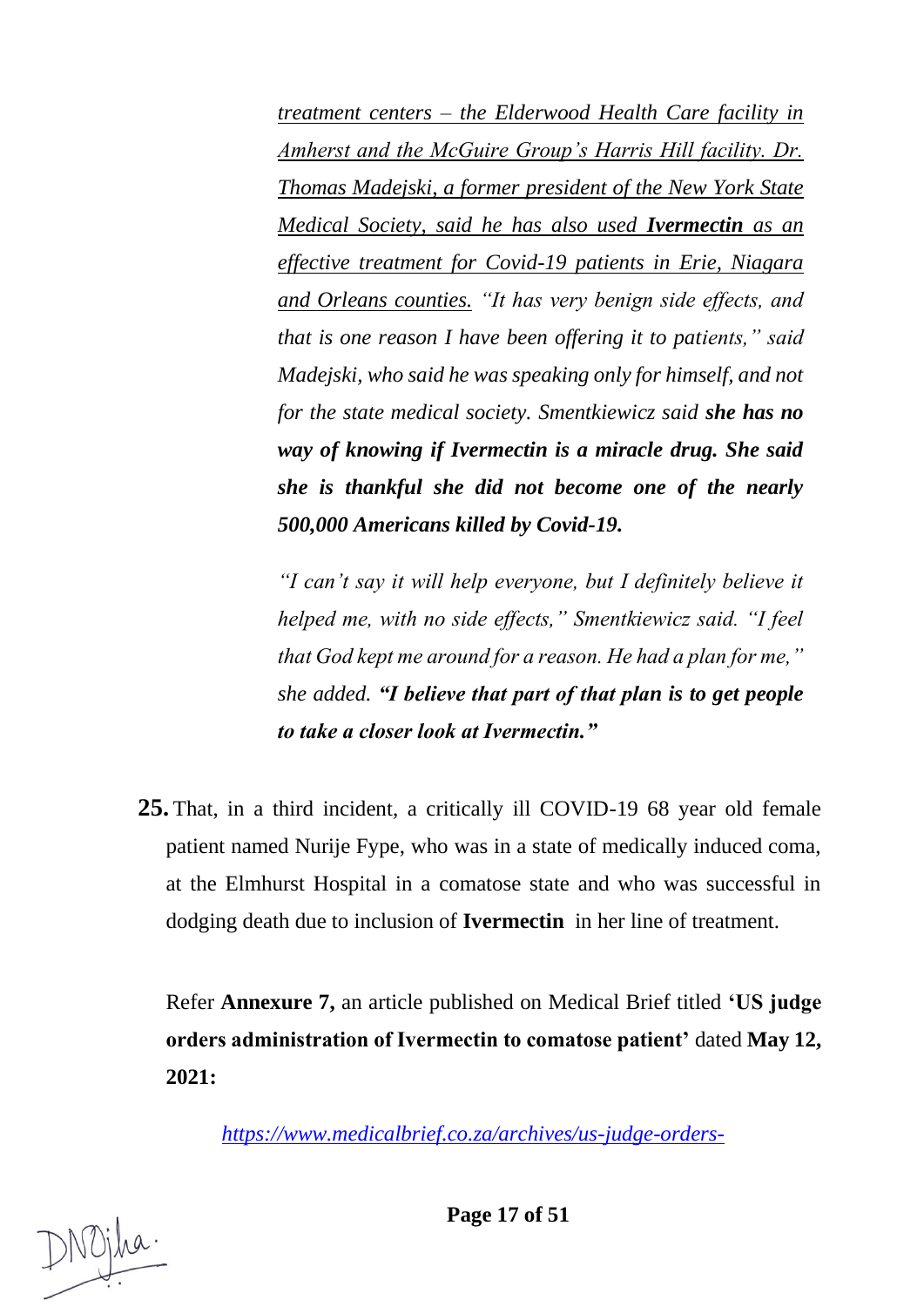*administration-of-Ivermectin [-to-comatose-patient/](https://www.medicalbrief.co.za/archives/us-judge-orders-administration-of-ivermectin-to-comatose-patient/)*

**26.** That, the case of Nurije Fype is a milestone in success of **Ivermectin** in the treatment of COVID-19. In this case, inspite of the court order to administer **Ivermectin** on Nurije Fype, the hospital had refused to act on the order. This left no option to the family of Nurije Fype but to consider filing a contempt of court petition against the Elmhurst hospital.

#### **The article in Annexure 7 states that;**

*"At request of her family an Illinois judge has ordered that a comatose woman suffering from COVID-19 to be administered Ivermectin , against the advice of her doctors, reports the Chicago Tribune.*

*Nurije Fype, 68, has been in intensive care at the hospital since early April and is now on a ventilator, according to testimony at the court hearing. Her daughter, Desareta Fype, is pushing for her mother to receive Ivermectin , a medication that the US Food and Drug Administration says may be unsafe.*

*Another federal agency, the National Institutes of Health, has taken a more measured stance, saying that while the drug is well-tolerated when used for its intended purposes, there isn't enough information to allow a recommendation "for or against" using it to treat COVID-19.*

*Elmhurst Hospital's attorney, Joseph Monahan, said at the hearing none of its doctors would agree to administer Ivermectin for COVID-19, and that an internal ethics panel concluded its use couldn't be justified. He argued that judges shouldn't overrule medical decisions.*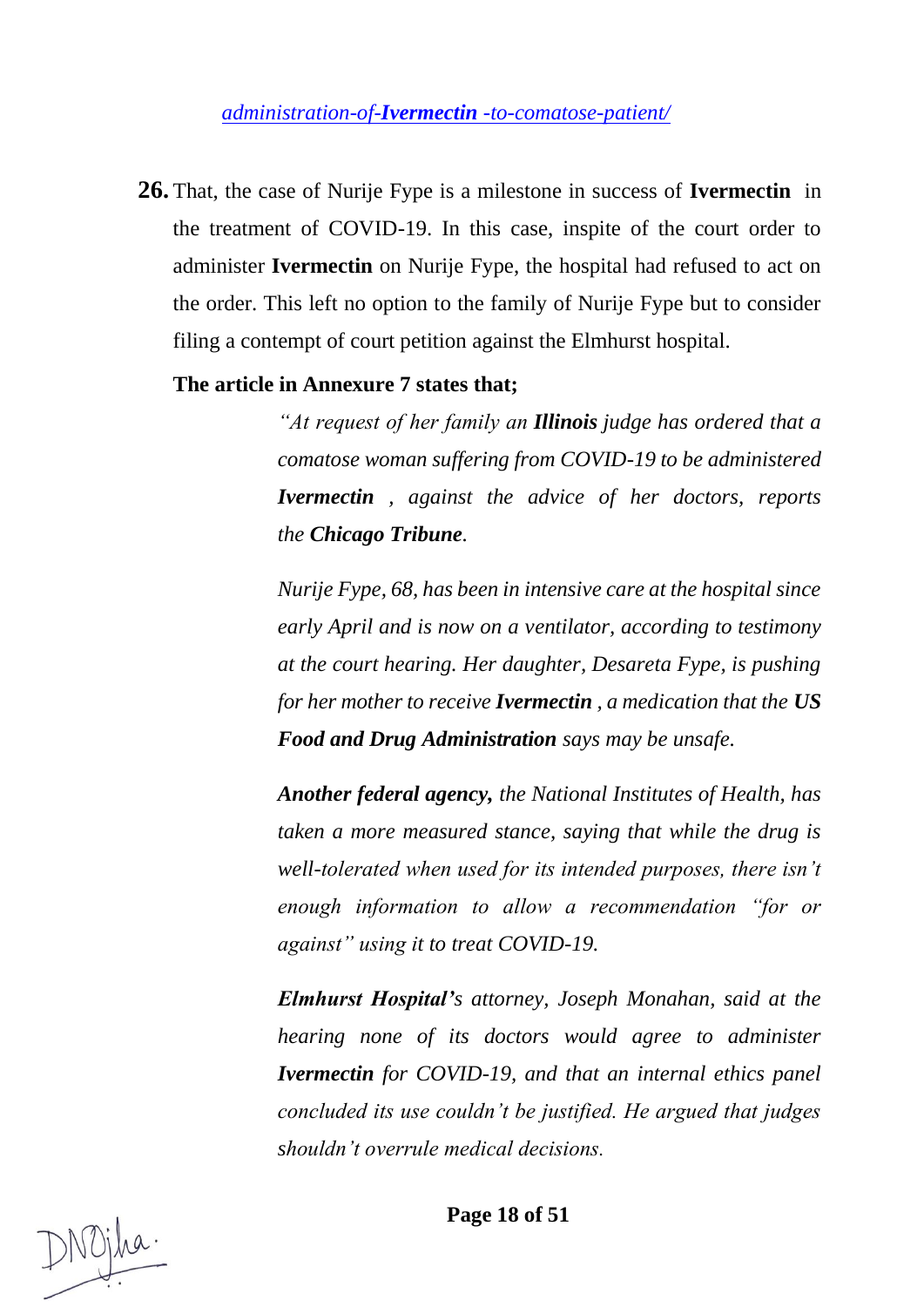*"(The court) doesn't have the authority to order a medical corporation to use particular medications, particularly when it's an off-label use, particularly when the federal government has said it could be dangerous," he said.*

*He suggested Desareta Fype could transfer her mother to another facility where doctors would be willing to use the medication, but Judge James Orel seemed astonished at the suggestion. "Let me get this right: The hospital is willing to transfer a woman in a coma with COVID?" he said. "Is that what you're telling me?"*

*Judge Orel pointed to an affidavit from Fype's physician, Dr William Crevier, in which the doctor said he has used the drug successfully for COVID-19 patients since last year. If Elmhurst Hospital's doctors don't want to use Ivermectin , Orel said, they should allow Crevier to administer it.*

*"Why wouldn't this be tried if she's not improving?" Orel said. "Why does the hospital object to providing this medication? If someone has been in the ICU for a month and not improving, why would the hospital not consider another medication?"*

*It was still not clear, however, whether the hospital would allow Fype to receive the medication. Orel said he expected the case to head to an appellate court, and when he asked Monahan if the hospital was going to follow his order, the attorney replied, "I will talk to my client."*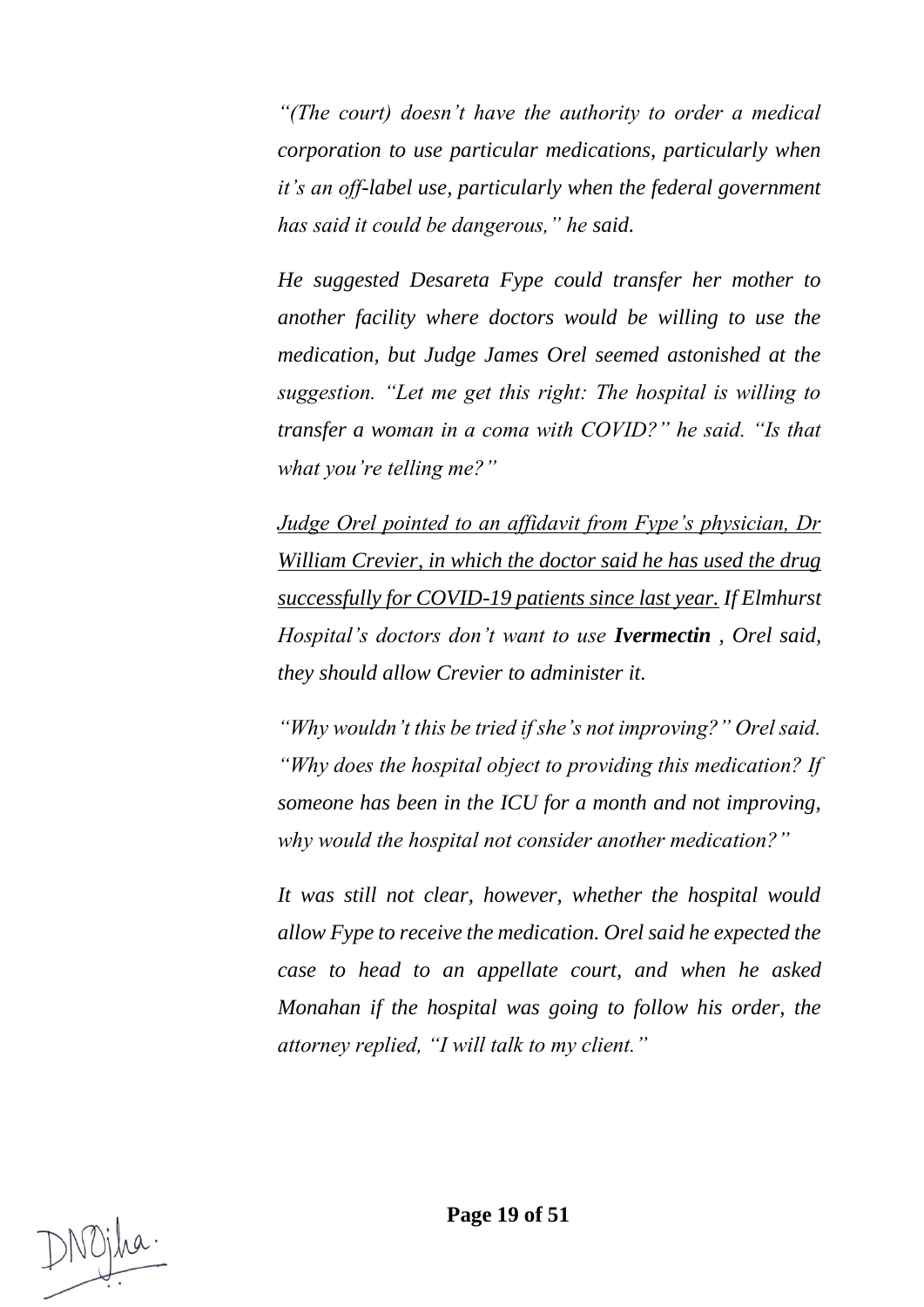For more details regarding Court hearing, click on link below;

*[https://trialsitenews.com/when-nothing-else-works-judges-are-siding-with-](https://trialsitenews.com/when-nothing-else-works-judges-are-siding-with-Ivermectin/)[Ivermectin](https://trialsitenews.com/when-nothing-else-works-judges-are-siding-with-Ivermectin/)/*

On May 4, 2021, Judge Orel's response was pointed. *"If there's a medicine out there that can assist a patient and nothing else is working and she's regressing to the point of near death, then, yes, I balance the equities." Meaning he weighed the evidence and sided with what many doctors call the "right to try".*

This news is covered by FOX 32 News channel and the same can be viewed on following link:

# **'COVID-19 patient shows 'improvement' after receiving Ivermectin following legal battle with hospital'**

*<https://www.youtube.com/watch?v=qEAOICgDYhY>*

This video features patient Nurije Fype's daughter Desareta Fype and their Attorney Ralph Lorigo.

**27.**The news related to intervention of court in facilitating the administration of **Ivermectin** on Nurje Fupe is covered in detail on following websites:

News dated May 1, 2021 titled **'Court Battles Rage to save Lives. Attorney: 'Put Hospital Chief in Jail'**

*[https://www.beckershospitalreview.com/pharmacy/illinois-hospital-gives](https://www.beckershospitalreview.com/pharmacy/illinois-hospital-gives-covid-19-patient-ivermectin-following-court-order.html)covid-19-patient-Ivermectin [-following-court-order.html](https://www.beckershospitalreview.com/pharmacy/illinois-hospital-gives-covid-19-patient-ivermectin-following-court-order.html)*

News dated April 16, 2021 titled **'Ivermectin goes to Court and the NIH relaxes its prohibition'**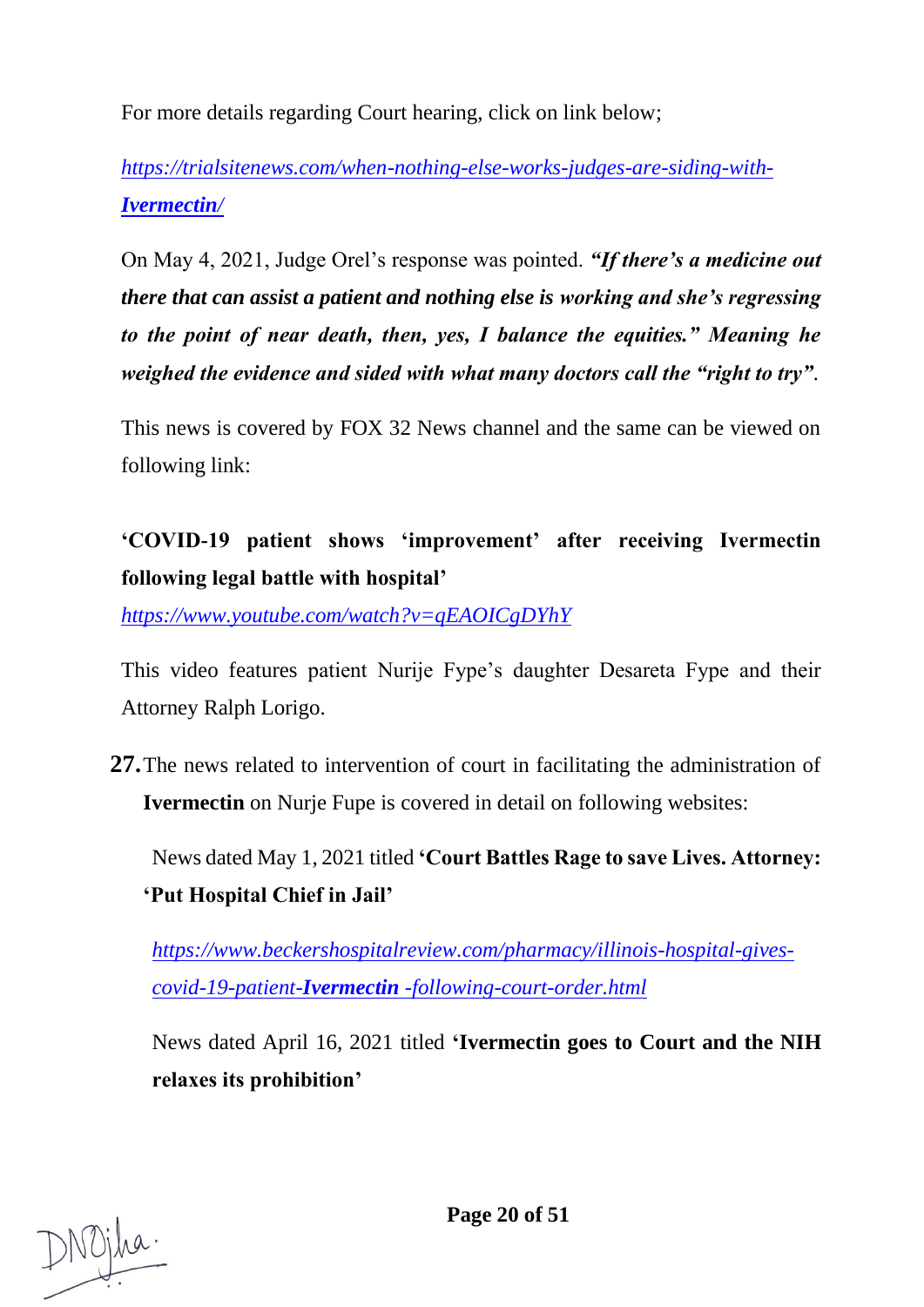*[https://www.thedesertreview.com/opinion/letters\\_to\\_editor/](https://www.thedesertreview.com/opinion/letters_to_editor/ivermectin-goes-to-court-and-the-nih-relaxes-its-prohibition/article_440b7300-59bf-11eb-b945-4f69ec28f4c0.html)Ivermectin [goes-to-court-and-the-nih-relaxes-its-prohibition/article\\_440b7300-59bf-](https://www.thedesertreview.com/opinion/letters_to_editor/ivermectin-goes-to-court-and-the-nih-relaxes-its-prohibition/article_440b7300-59bf-11eb-b945-4f69ec28f4c0.html)[11eb-b945-4f69ec28f4c0.html](https://www.thedesertreview.com/opinion/letters_to_editor/ivermectin-goes-to-court-and-the-nih-relaxes-its-prohibition/article_440b7300-59bf-11eb-b945-4f69ec28f4c0.html)*

News dated April 21, 2021 titled **'Ivermectin Wins in Court Again: For Human Rights'**

*[https://www.thedesertreview.com/opinion/letters\\_to\\_editor/](https://www.thedesertreview.com/opinion/letters_to_editor/Ivermectin%20-wins-in-court-again-for-human-rights/article_98d26958-a13a-11eb-a698-37c06f632875.html)Ivermectin [wins-in-court-again-for-human-rights/article\\_98d26958-a13a-11eb-a698-](https://www.thedesertreview.com/opinion/letters_to_editor/Ivermectin%20-wins-in-court-again-for-human-rights/article_98d26958-a13a-11eb-a698-37c06f632875.html) [37c06f632875.html](https://www.thedesertreview.com/opinion/letters_to_editor/Ivermectin%20-wins-in-court-again-for-human-rights/article_98d26958-a13a-11eb-a698-37c06f632875.html)*

**28.** That, Dr. Pierre Kory, who has expressed his anguish over refusal by the Elmhurst Hospital to administer **Ivermectin** on Nurije Fupe, despite having a court order and the subsequent consideration to initiate contempt of court proceeding by the patient's family, has been covered by FOX 32 on May 4, 2021and the same can be viewed on following

*<https://www.youtube.com/watch?v=eEF1eOeRlw0>*

In this video, Dr. Pierre Kory states;

*"They are behaving indefensibly. I think the Judge is dismayed, their horror at what they (hospital) are doing matches mine. It is inexcusable"*

*[https://trialsitenews.com/court-battles-rage-to-save-lives-attorney-put](https://trialsitenews.com/court-battles-rage-to-save-lives-attorney-put-hospital-chief-in-jail/)[hospital-chief-in-jail/](https://trialsitenews.com/court-battles-rage-to-save-lives-attorney-put-hospital-chief-in-jail/)*

**29.** That, there are likely to be more cases of COVID-19 patients having benefitted from using **Ivermectin** in their line of treatment. However, due to stricter laws in the US around patient privacy, not all cases have made to the news and not all patients are forthcoming in sharing the details. But the

**Page 21 of 51**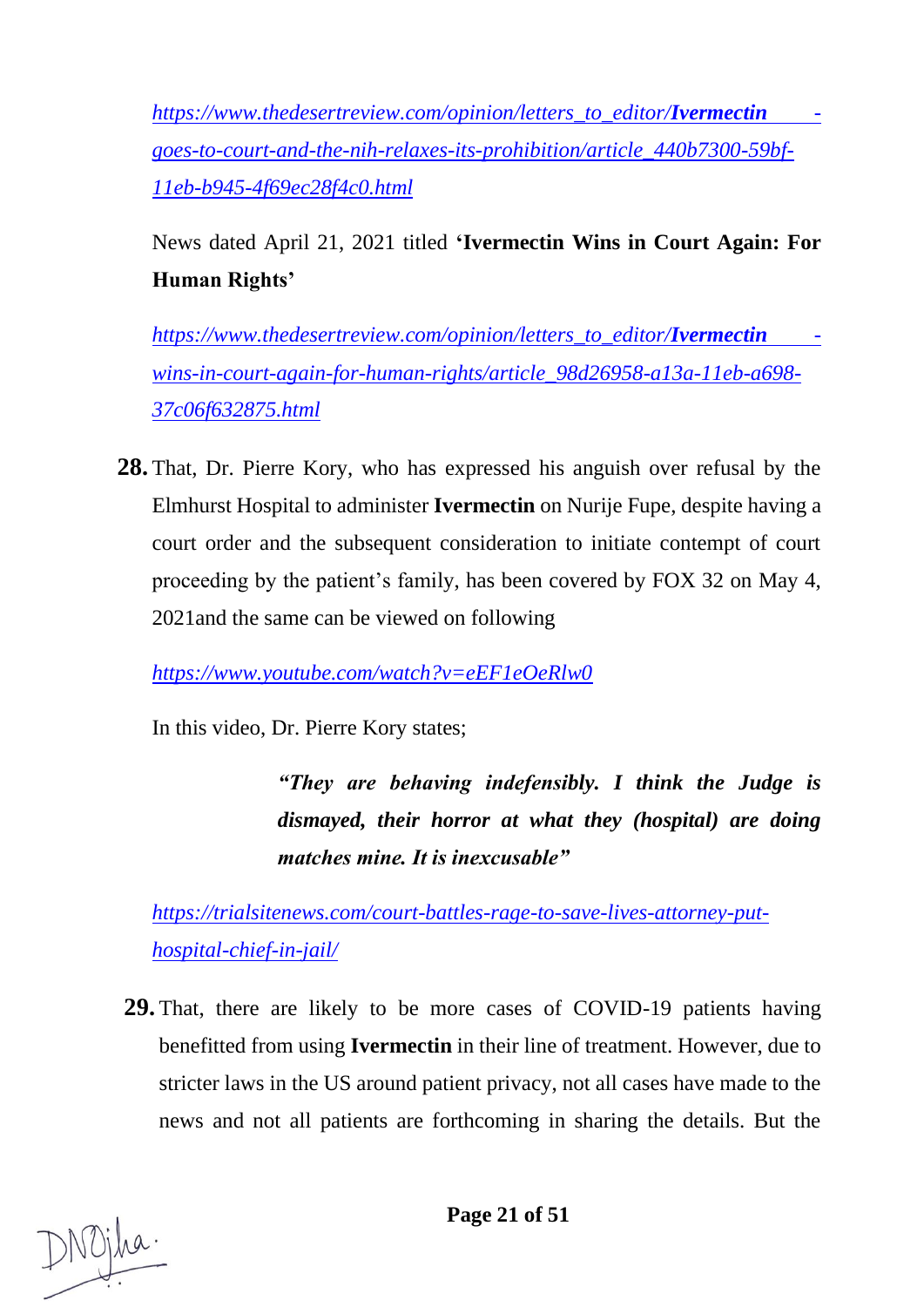testimonies of those who have dodged death and have survived, certainly make a strong case to use **Ivermectin**.

**30.** That, FLCCC based on its objective studies and RCTs has prevailed upon National Institute of Health (NIH) to change their guidance on **Ivermectin**  to 'Neutral' on January 14, 2021, after referencing the increased numbers of clinical trials that have been done with positive results since their last update on August 27. They now recommend neither for nor against the use of **Ivermectin** for COVID-19.

> [https://www.covid19treatmentguidelines.nih.gov/antiviral](https://www.covid19treatmentguidelines.nih.gov/antiviral-therapy/ivermectin/)therapy/**[Ivermectin](https://www.covid19treatmentguidelines.nih.gov/antiviral-therapy/ivermectin/)** /

**31.** That, in India, Dr. Surya Kant Tripathi, Head of Respiratory Medicine Department, King George Medical University, Lucknow, along with some other health experts of India, has written a White Paper on **Ivermectin**, in which he has emphasized that this drug reduces the replication rate of the infection by several thousand times.

<https://www.ncbi.nlm.nih.gov/pmc/articles/PMC7434458/>

- **32.** That, the White paper by Dr. Surya Kant, the studies undertaken by AIIMS – Bhubaneswar and several other research and studies undertaken by medical doctors and scientists across the globe, have proved **Ivermectin** to be effective as a prophylaxis and also in the line of treatment for **COVID-19.**
- **33.** That, the **FLCCC** in its Press Release on April 29, 2021 titled **'Front Line COVID-19 Critical Care Alliance Statement on New Guidance on**

**Page 22 of 51**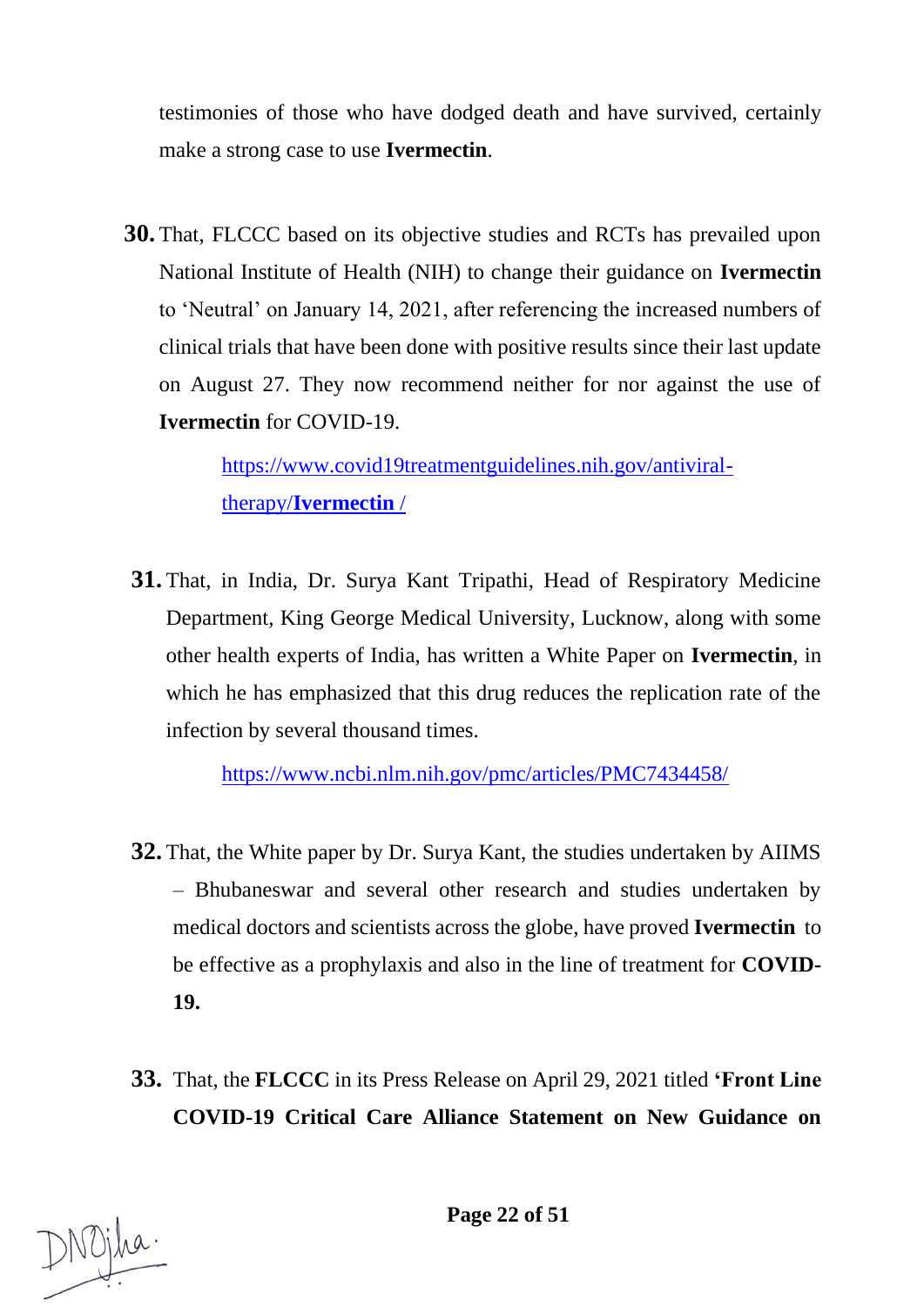**Ivermectin from the All India Institute of Medical Science'** has praised the AIIMS for including **Ivermectin** in their national Covid-19 guidelines. FCCL has expressed their gratitude towards AIIMS for having followed the science on **Ivermectin** in creating the new Guidelines.

Refer **Annexure 8**.

**34.** That, FLCCC and BIRD have issued a **'Joint Statement on Widespread use of Ivermectin in India for Prevention and Early Treatment'** on May 3, 2021.

[https://www.einnews.com/pr\\_news/540334684/medical-organizations](https://www.einnews.com/pr_news/540334684/medical-organizations-in-the-uk-u-s-join-the-government-of-india-to-recommend-ivermectin-to-end-the-covid-19-crisis)[in-the-uk-u-s-join-the-government-of-india-to-recommend-](https://www.einnews.com/pr_news/540334684/medical-organizations-in-the-uk-u-s-join-the-government-of-india-to-recommend-ivermectin-to-end-the-covid-19-crisis)**Ivermectin**  [-to-end-the-covid-19-crisis](https://www.einnews.com/pr_news/540334684/medical-organizations-in-the-uk-u-s-join-the-government-of-india-to-recommend-ivermectin-to-end-the-covid-19-crisis)

[https://covid19criticalcare.com/videos-and-press/flccc-releases/joint](https://covid19criticalcare.com/videos-and-press/flccc-releases/joint-statement-may-03-2021-joint-statement-on-widespread-use-of-ivermectin-in-india-for-prevention-and-early-treatment)[statement-may-03-2021-joint-statement-on-widespread-use-of-](https://covid19criticalcare.com/videos-and-press/flccc-releases/joint-statement-may-03-2021-joint-statement-on-widespread-use-of-ivermectin-in-india-for-prevention-and-early-treatment)**Ivermectin** [-in-india-for-prevention-and-early-treatment](https://covid19criticalcare.com/videos-and-press/flccc-releases/joint-statement-may-03-2021-joint-statement-on-widespread-use-of-ivermectin-in-india-for-prevention-and-early-treatment)

## Refer **Annexure 9**.

**35.** That, the **Ivermectin** has been widely used to treat Covid-19 in South Africa, Czech Republic, Bolivia, Honduras, Peru, Slovakia, Zimbabwe Bangladesh.

The link <https://ivmstatus.com/> gives pictorial representation of global **Ivermectin** adoption for COVID-19. The status is updated regularly.

**36.** That, in your interview on Mojo Story on **May 16, 2021**, while Ms. Barkha Dutt has asked you a pointed question at 22:40 whether to continue using Remdesivir and **Ivermectin**, you have deliberately misled the audience by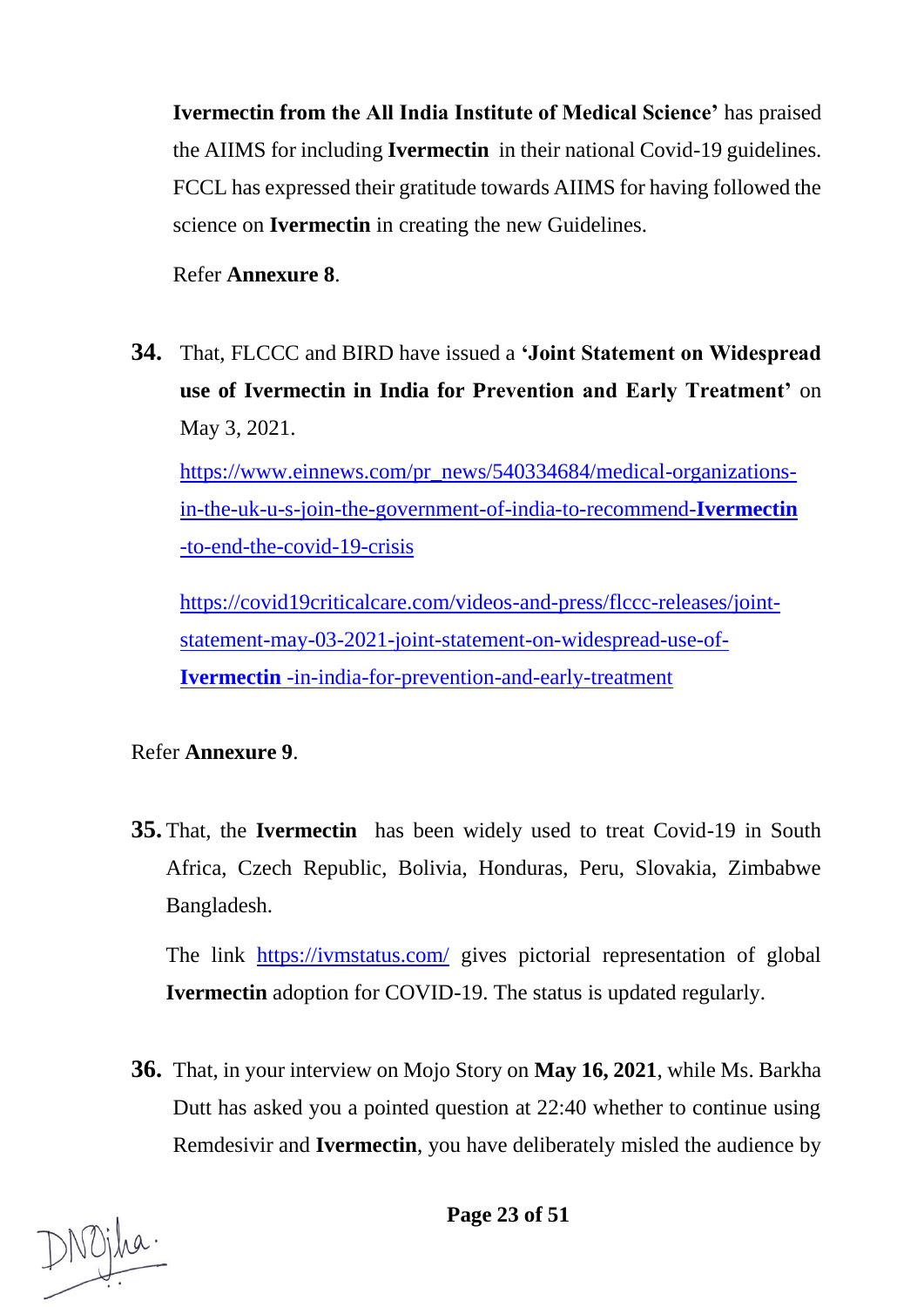not revealing the mountains of evidence on effectiveness of **Ivermectin**. You, instead of giving a balanced response, that was expected from someone of your stature, have resorted to strawman argument and diverted the attention of people to areas totally unrelated to the specific question posed to you. You have responded by saying;

*"There is no evidence that they have any impact on the disease progression so I would rather spend those resources on giving people good quality masks to wear. In the absence of vaccines, masks are the only vaccines. Everybody wears good quality masks, covering their nose and mouth,that is going to make a big difference at the community level and of course spend resources on ramping up of oxygen and other supplies that you need in the hospital, getting the work force there ready. You will have to supplement the work force because the existing doctors and nurses are not going to be enough to cope with the kind of load that we have seen, so those are the kind of investments that need to be made and you know these drugs really that's not going to be the ones that have an impact."*

**37.**That, in the said interview on Mojo Story, you have mentioned about the Living Guidelines issued by WHO on March 31, 2021.

The Living Guideline can be accessed from the website of WHO:

- ➢ *[https://www.who.int/news-room/feature-stories/detail/who-advises](https://www.who.int/news-room/feature-stories/detail/who-advises-that-Ivermectin%20-only-be-used-to-treat-covid-19-within-clinical-trials)that-Ivermectin [-only-be-used-to-treat-covid-19-within-clinical-trials](https://www.who.int/news-room/feature-stories/detail/who-advises-that-Ivermectin%20-only-be-used-to-treat-covid-19-within-clinical-trials)*
- ➢ *https://www.who.int/publications/i/item/WHO-2019-nCoVtherapeutics-2021.1*

Refer **Annexure 10** for document titled **'Therapeutics and COVID-19'** 

**Page 24 of 51**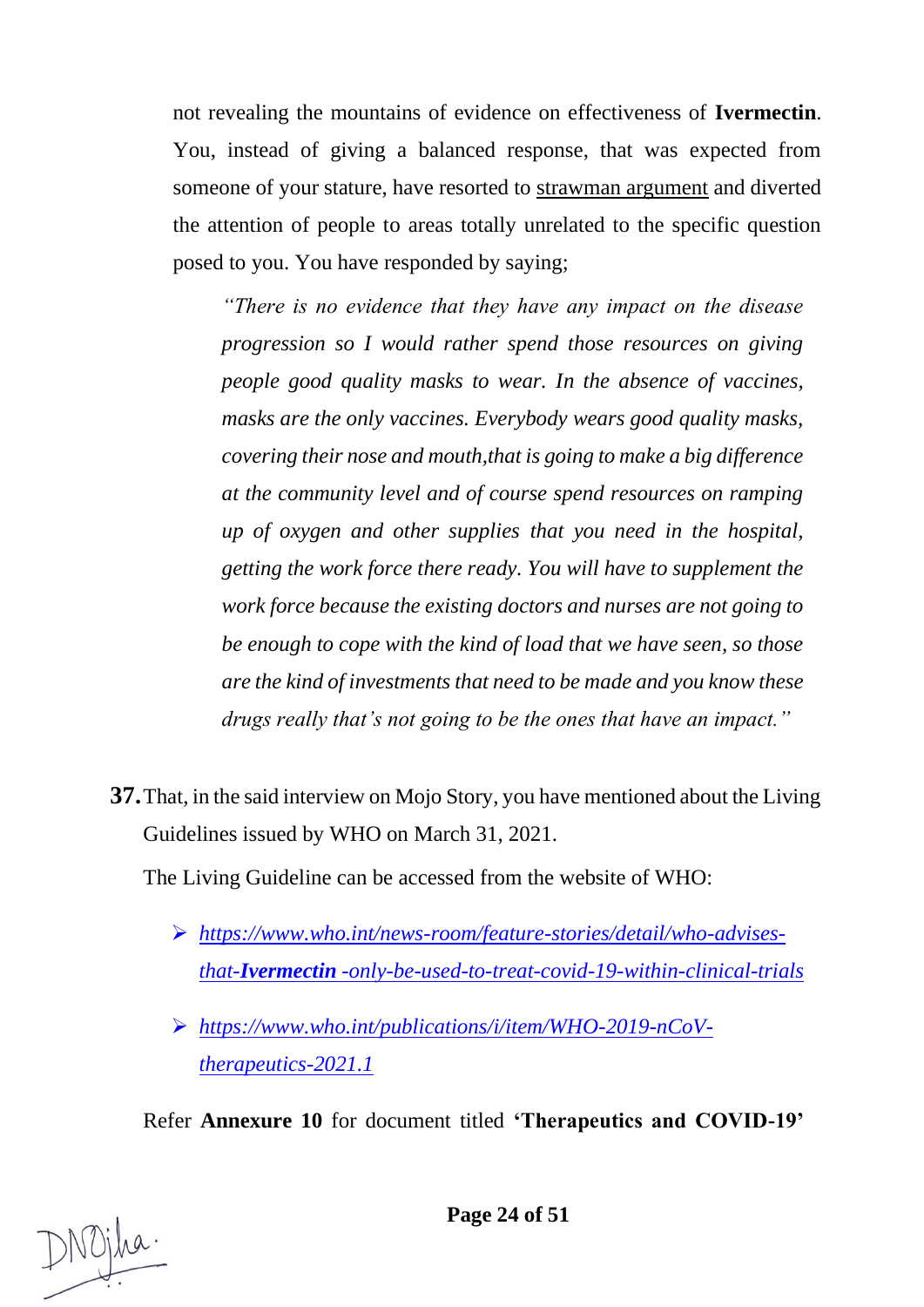## **LIVING GUIDELINE DATED MARCH 31, 2021** issued by WHO.

## **38.MALAFIDES OF 'WHO' IN MISLEADING THE PUBLIC WITH ULTERIOR PURPOSES:**

**38.1.** That, the LIVING GUIDELINE dated March 31, 2021 includes recommendations of WHO on several drugs including **Ivermectin**. The WHO panel has made a recommendation not to use **Ivermectin** in patients with COVID-19 except in the context of a clinical trial.

The document also states the studies and finding of the Global Development Group (GDG), which supposedly served as the rationale for such recommendation regarding **Ivermectin**.

**38.2.** That, the explanation provided by WHO in the said Living Guideline dated March 31, 2021 is debunked by FLCCC by exposing the severe fallacies and bias on the part of WHO which was pre-determined to block the cheap drug **Ivermectin**  from being discovered as effective drug in prevention and treatment of COVID-19.

Refer **Annexure 11** - **Public Statement** dated May 12, 2021 issued by FLCCC titled **'Irregular Actions of Public Health Agencies and the Widespread Disinformation Campaign against Ivermectin'**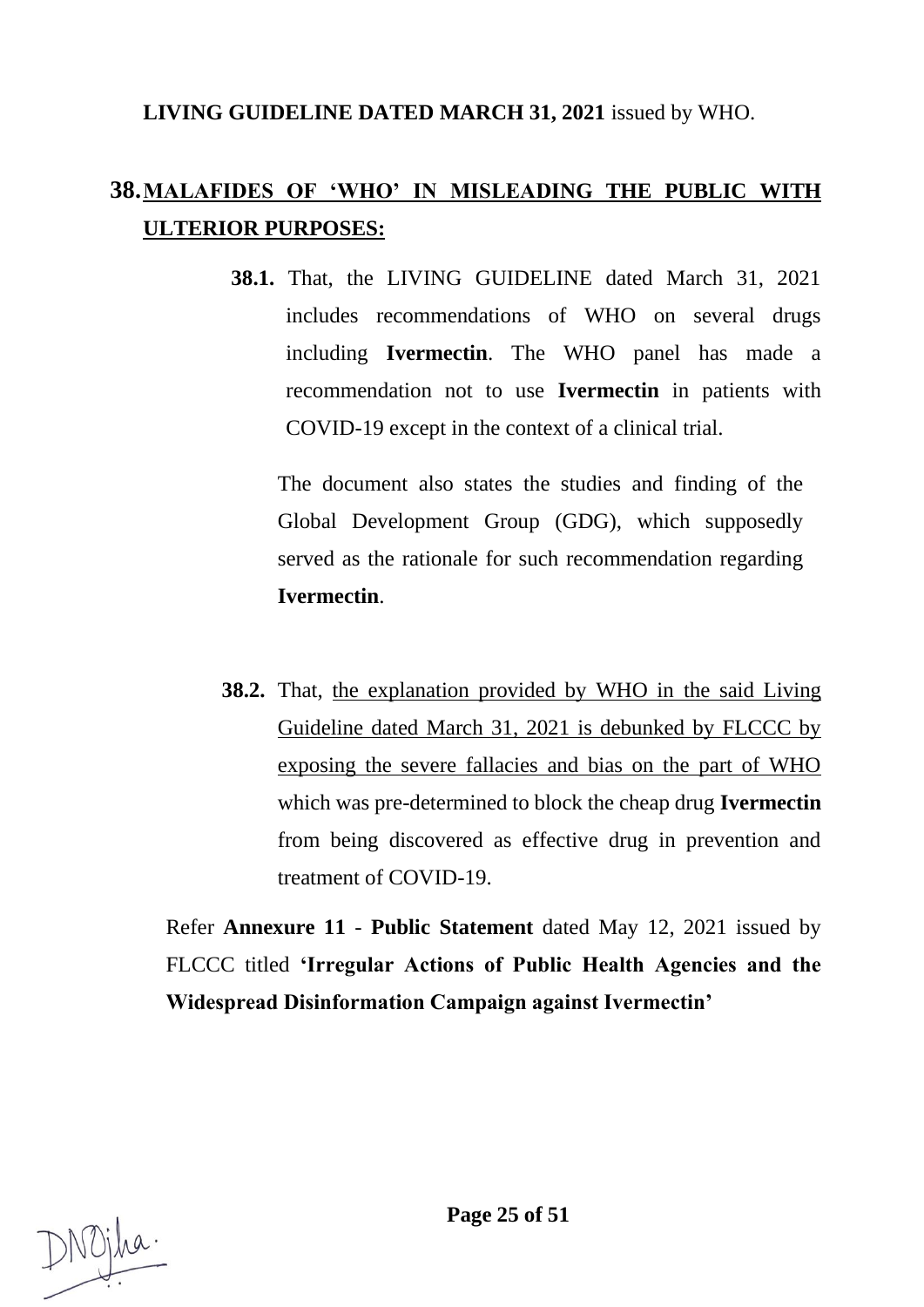Refer the following link:

[https://covid19criticalcare.com/videos-and-press/flccc-releases/flccc](https://covid19criticalcare.com/videos-and-press/flccc-releases/flccc-alliance-statement-on-the-irregular-actions-of-public-health-agencies-and-the-widespread-disinformation-campaign-against-ivermectin/)[alliance-statement-on-the-irregular-actions-of-public-health-agencies-and](https://covid19criticalcare.com/videos-and-press/flccc-releases/flccc-alliance-statement-on-the-irregular-actions-of-public-health-agencies-and-the-widespread-disinformation-campaign-against-ivermectin/)[the-widespread-disinformation-campaign-against-ivermectin/](https://covid19criticalcare.com/videos-and-press/flccc-releases/flccc-alliance-statement-on-the-irregular-actions-of-public-health-agencies-and-the-widespread-disinformation-campaign-against-ivermectin/)

**39.** That, the para 3 to 8 of the **Public Statement** dated May 12, 2021 issued by FLCCC titled **'Irregular Actions of Public Health Agencies and the Widespread Disinformation Campaign against Ivermectin'**

read as under;

*"The following accounting and analysis of the WHO Ivermectin panel's highly irregular and inexplicable analysis of the Ivermectin evidence supports but one rational explanation: the GDG Panel had a predetermined, nonscientific objective, which is to recommend against Ivermectin. This is despite the overwhelming evidence by respected experts calling for its immediate use to stem the pandemic. Additionally, there appears to be a wider effort to employ what are commonly described as "disinformation tactics" in an attempt to counter or suppress any criticism of the irregular activity of the WHO panel.* 

*The WHO Ivermectin Guideline Conflicts with the NIH Recommendation* 

*The FLCCC Alliance is a nonprofit, humanitarian organization made up of renowned, highly published, world-expert clinician-researchers whose sole mission over the past year has been to develop and disseminate the most effective treatment protocols for COVID-19. In the past six months,*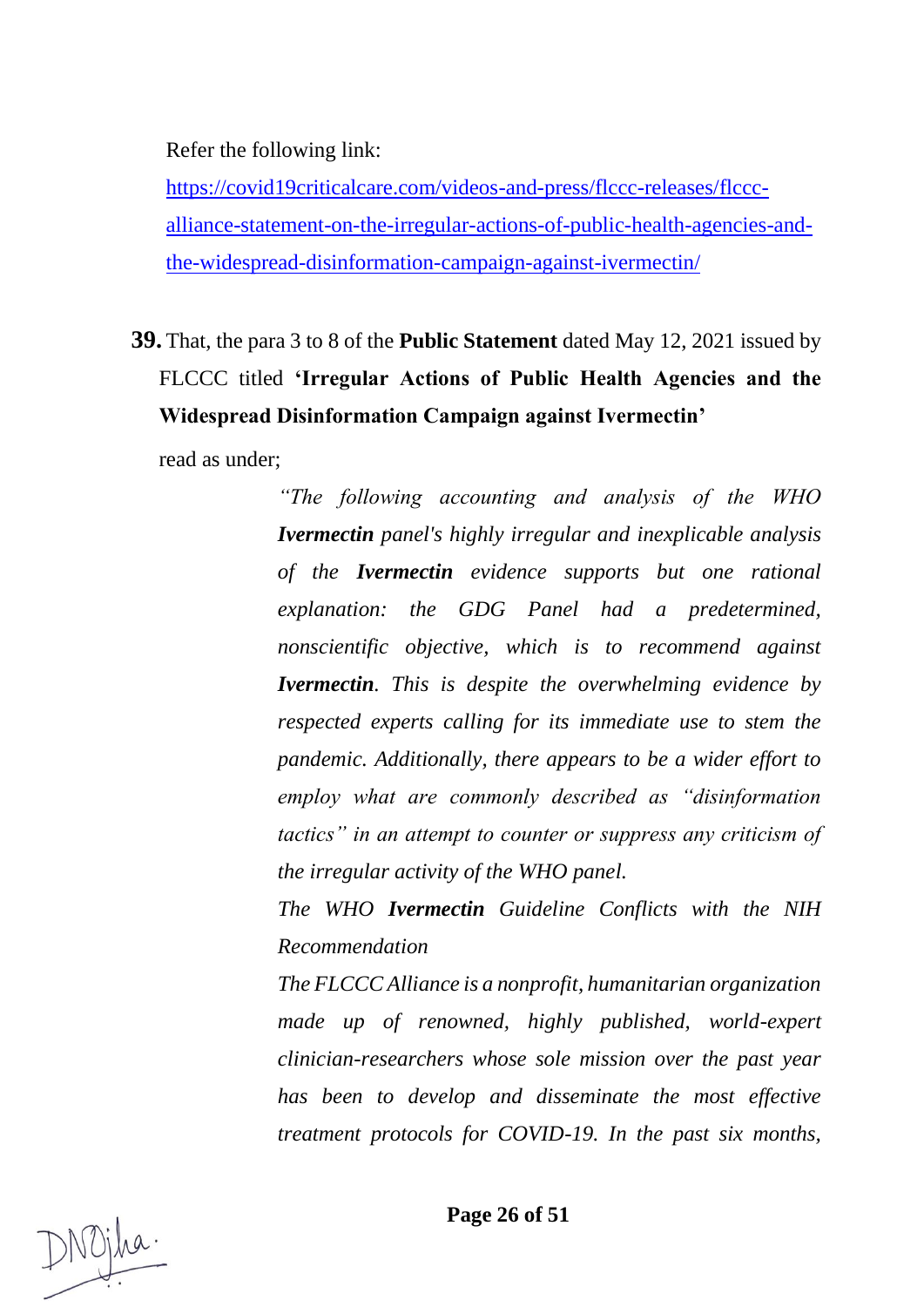*much of this effort has been centered on disseminating knowledge of our identification of significant randomized, observational, and epidemiologic studies consistently demonstrating the powerful efficacy of Ivermectin in the prevention and treatment of COVID-19. Our manuscript detailing the depth and breadth of this evidence passed a rigorous peer review by senior scientists at the U.S Food and Drug Administration and Defense Threat Reduction Agency. Recently published, our study concludes that, based on the totality of the evidence of efficacy and safety, Ivermectin should be immediately deployed to prevent and treat COVID-19 worldwide.* 

*The first "red flag" is the conflict between the March 31, 2021, WHO Ivermectin Panel's "against" recommendation and the NIH's earlier recommendation from February 12th of a more supportive neutral recommendation based on a lower amount of supportive evidence of Ivermectin's efficacy at that time.* 

*Two flawed lines of analysis by the WHO appear to account for this inconsistent result:* 

*1) The WHO arbitrarily and severely limited the extent and diversity of study designs considered (e.g., retrospective observational controlled trials (OCT), prospective OCTs, epidemiological, quasi-randomized, randomized, placebocontrolled, etc.).* 

*2) The WHO mischaracterized the overall quality of the trial data to undermine the included studies.* 

*The Severely Limited Extent and Diversity of Ivermectin Data Considered by the WHO's Ivermectin Panel*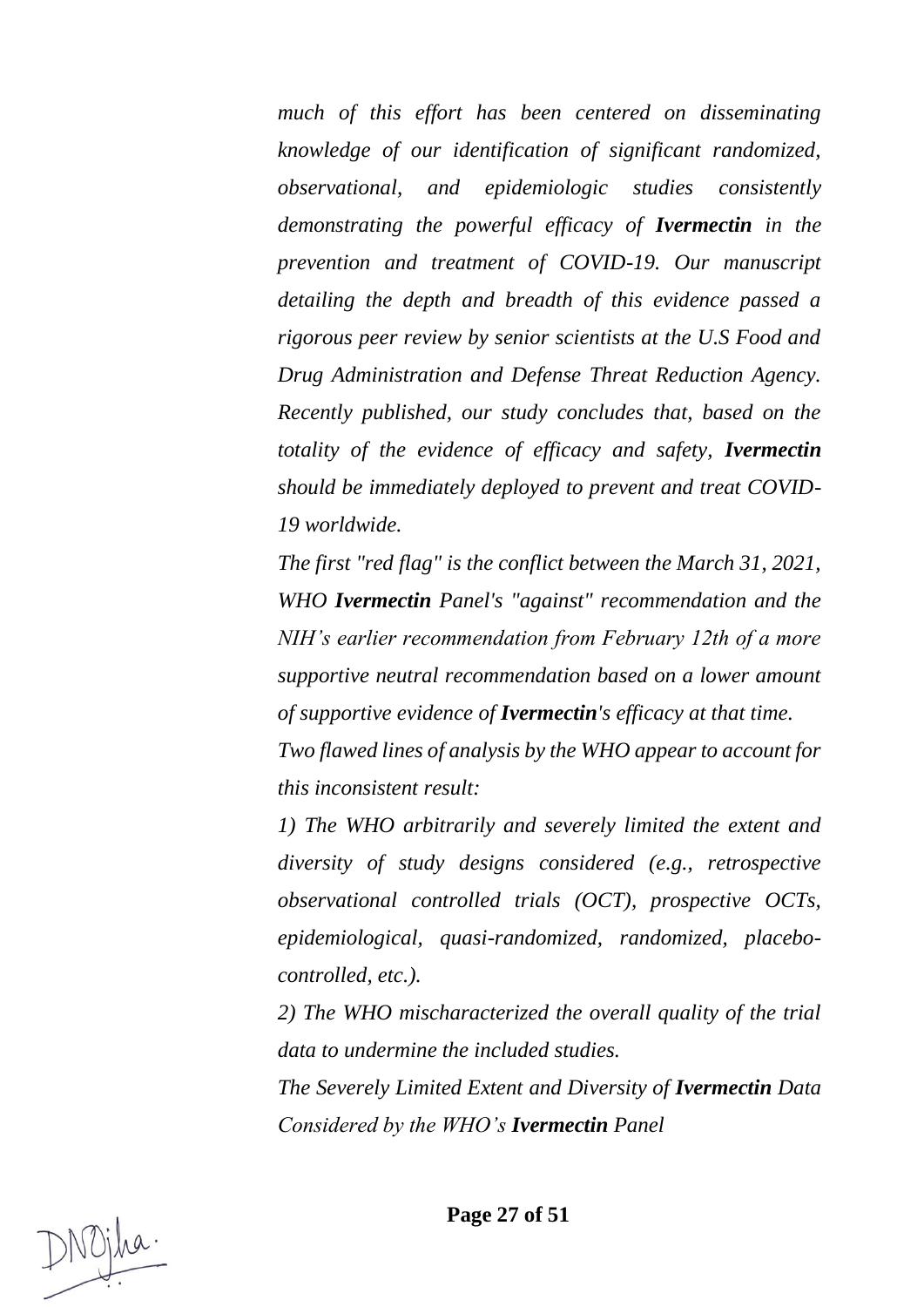*The WHO Ivermectin Panel arbitrarily included only a narrow selection of the available medical studies that their research team had been instructed to collect when formulating their recommendation, with virtually no explanation why they excluded such a voluminous amount of supportive medical evidence. This was made obvious at the outset due to the following:* 

*1) No pre-established protocol for data exclusion was published, which is a clear departure from standard practice in guideline development.* 

*2) The exclusions departed from the WHO's own original search protocol it required of Unitaid's Ivermectin research, which collected a much wider array of randomized controlled trials (RCT).* 

*Key Ivermectin Trial Data Excluded from Analysis* 

*1) The WHO excluded all "quasi-randomized" RCTs from consideration (two excluded trials with over 200 patients that reported reductions in mortality).* 

*2) The WHO excluded all RCTs where Ivermectin was compared to or given with other medications. Two such trials with over 750 patients reported reductions in mortality.* 

*3) The WHO excluded from consideration 7 of the 23 available Ivermectin RCT results. Such irregularities skewed the proper assessment of important outcomes in at least the following ways:* 

*a) Mortality Assessment* 

*i) WHO Review: Excluded multiple RCTs such that only 31 total trials deaths occurred; despite this artificially meager*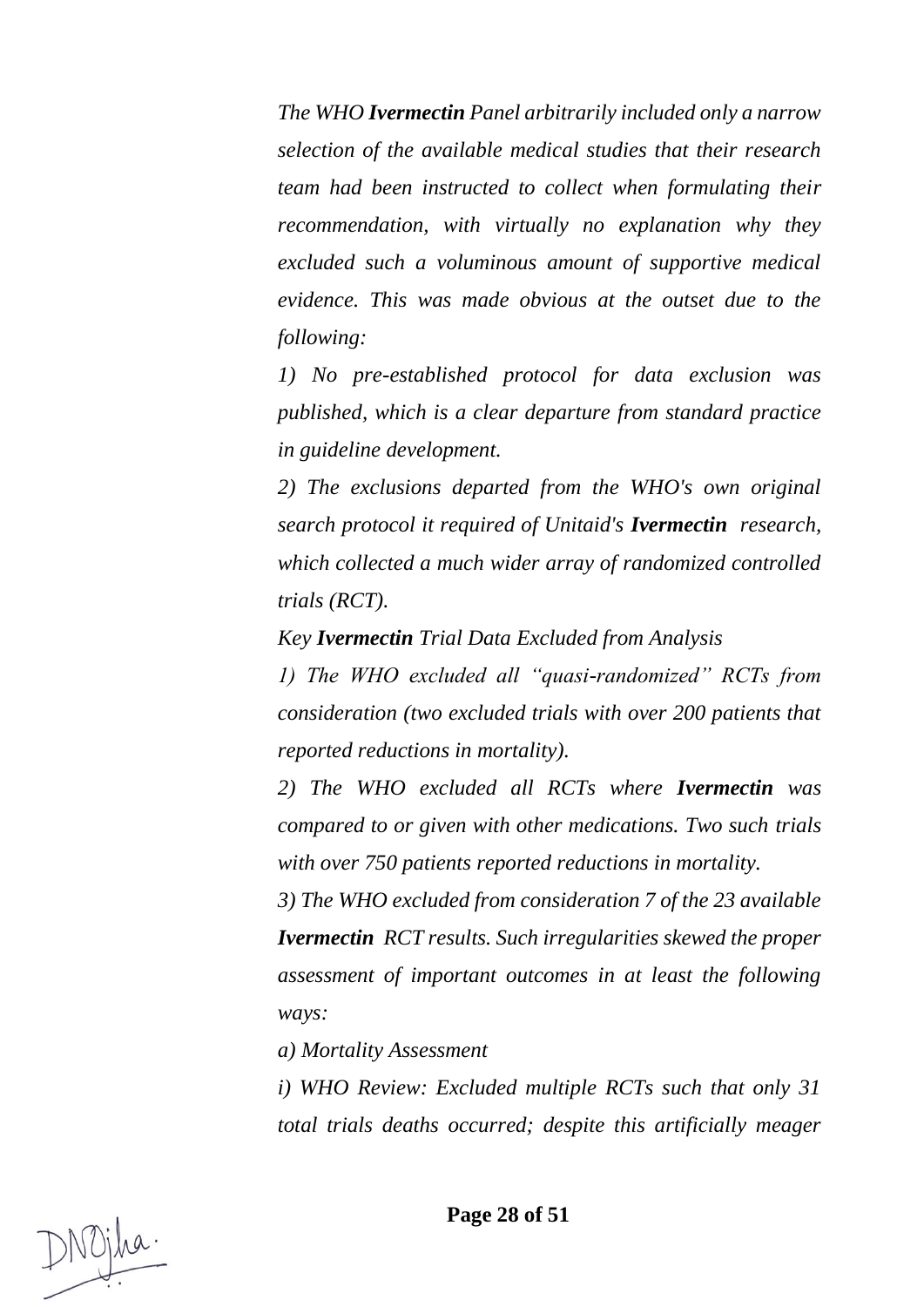*sample, an estimate of up to a 91% reduction in the risk of death was found.* 

*ii) Compared to the BIRD Review: Included 13 RCTs with 107 deaths observed and found a 2.5% mortality with Ivermectin vs. 8.9% in controls; estimated reduction in risk of death=68%; highly statistically significant, (p=.007).* 

*b) Assessment of Impacts on Viral Clearance* 

*i) WHO Review: 6 RCTs, 625 patients. The Panel avoided mention of the important finding of a strong dose-response in regard to this outcome.* 

*ii) This action in (i) is indefensible given that their Unitaid research team found that among 13 RCTs, 10 of the 13 reported statistically significant reductions in time to viral clearance, with larger reductions with multiday dosing than single-day, consistent with a profound dose-response relationship.*

*c) Adverse Effects* 

*i) WHO: Only included 3 RCTs studying this outcome. Although no statistical significance was found, the slight imbalance in this limited sample allowed the panel to repeatedly document concerns for "harm" with Ivermectin treatment.* 

*ii) Compare (a) to the WHO's prior safety analysis in their 2018 Application for Inclusion of Ivermectin onto Essential Medicines List for Indication of Scabies:* 

*(1) "Over one billion doses have been given in largescale prevention programs."* 

*(2) "Adverse events associated with Ivermectin treatment are primarily minor and transient."*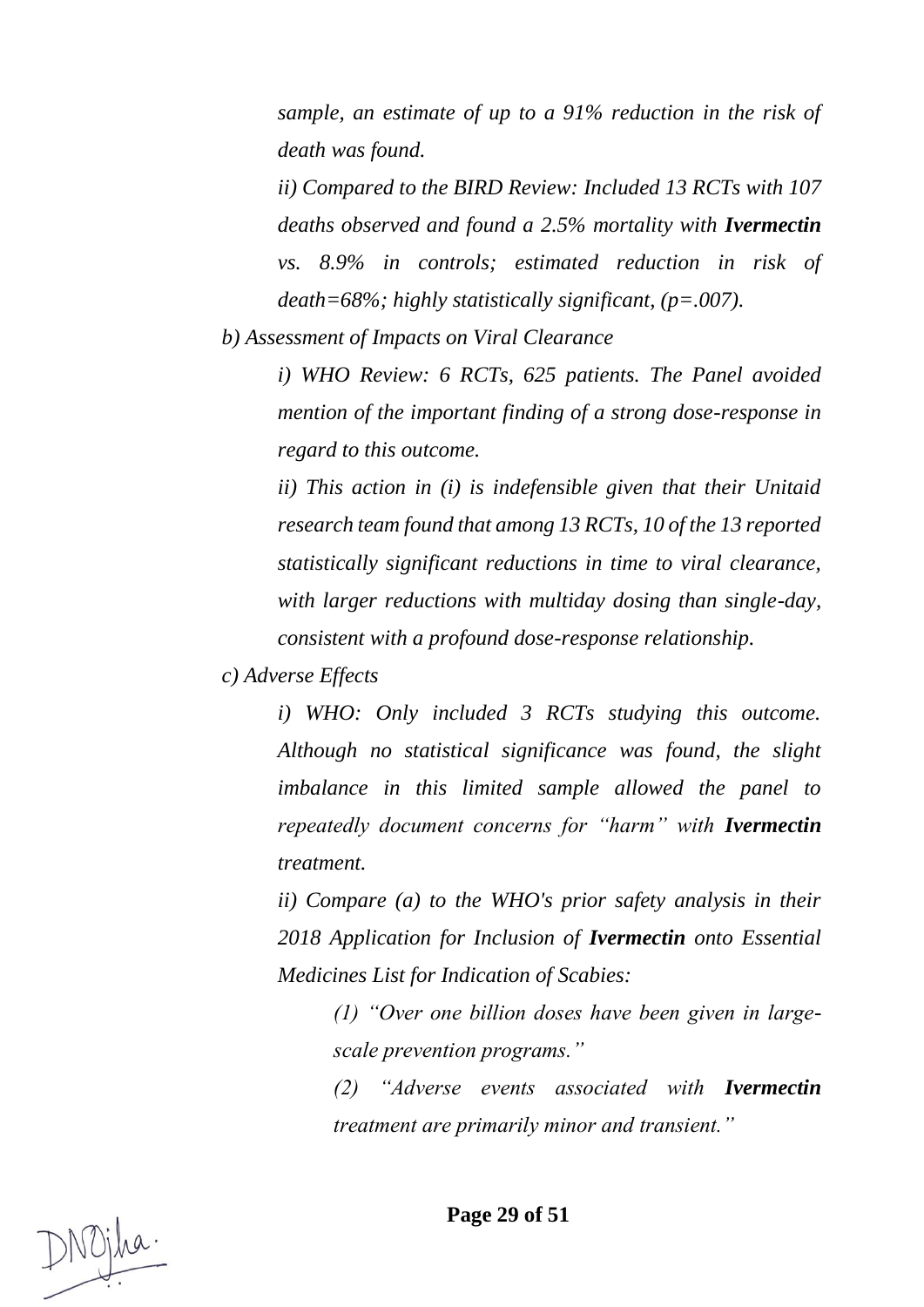*4) The WHO excluded all RCTs studying the prevention of COVID-19 with Ivermectin, without supporting rationale. Three RCTs including almost 800 patients found an over 90% reduction in the risk of infection when Ivermectin is taken preventively.*

*5) The WHO excluded observational controlled trials (OCT), with 14 studies of Ivermectin. These included thousands of patients, including those employing propensity matching, a technique shown to lead to similar accuracy as RCTs.* 

*a) One large, propensity-matched OCT from the US found that Ivermectin treatment was associated with a large decrease in mortality.* 

*b) A summary analysis of the combined data from the 14 available Ivermectin OCTs found a large and statistically significant decrease in mortality.* 

*6) The WHO excluded numerous published and posted epidemiologic studies, despite requesting and receiving a presentation of the results from one leading epidemiologic research team. These studies found: a) In numerous cities and regions with population-wide Ivermectin distribution campaigns, large decreases in both excess deaths and COVID-19 case fatality rates were measured immediately following the campaigns.* 

*b) Countries with pre-existing Ivermectin prophylaxis campaigns against parasites demonstrate significantly lower COVID-19 case counts and deaths compared to neighboring countries without such campaigns.* 

*Assessment of the Quality of the Evidence Base by WHO Guideline Group* 

*The numerous above actions minimizing the extent of the evidence* 

**Page 30 of 51**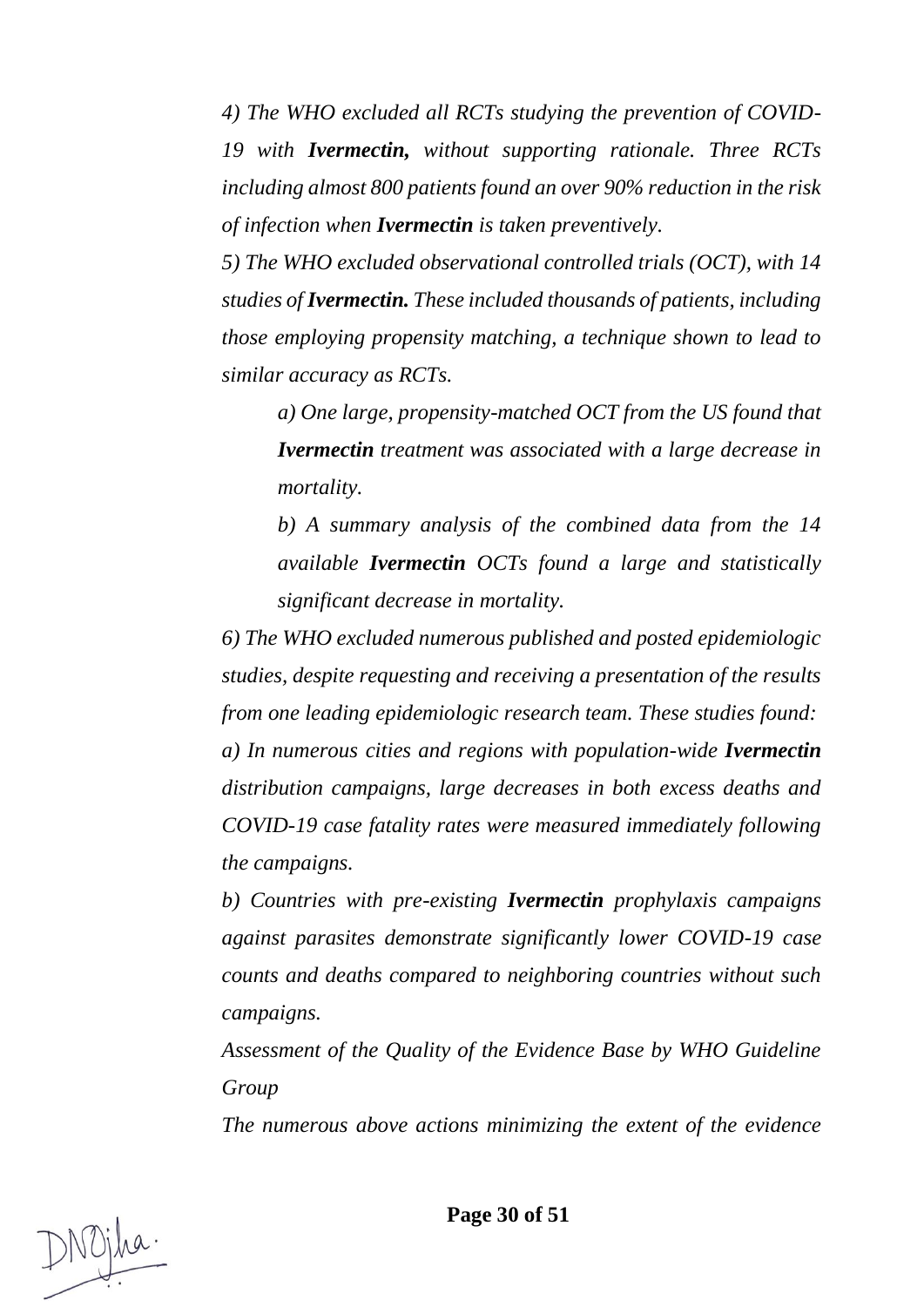*base were then compounded by the below efforts to minimize the quality of the evidence base:* 

*The WHO mischaracterized the overall quality of the included trials as "low" to "very low," conflicting with numerous independent expert research group findings:* 

*1) An international expert guideline group independently reviewed the BIRD proceeding and instead found the overall quality of trials to be "moderate."* 

*2) The WHO's own Unitaid systematic review team currently grade the overall quality as "moderate."* 

*3) The WHO graded the largest trial it included to support a negative assessment of Ivermectin's mortality impacts as "low risk of bias." A large number of expert reviewers have graded that same trial as "high risk of bias," detailed in an open letter signed by over 100 independent physicians.* 

*We must emphasize this critical fact: If the WHO had more accurately assessed the quality of evidence as "moderate certainty," consistent with the multiple independent research teams above, Ivermectin would instead become the standard of care worldwide, similar to what occurred after the dexamethasone evidence finding decreased mortality was graded as moderate quality, which then led to its immediate global adoption in the treatment of moderate to severe COVID-19 in July of 2020.*

*Further, The WHO's own guideline protocol stipulates that quality assessments should be upgraded when there is the following:* 

*1) a large magnitude of effect (despite their data estimating a survival benefit of 81%, the low number of studies and events included allowed them to dismiss this finding as "very low certainty") or;*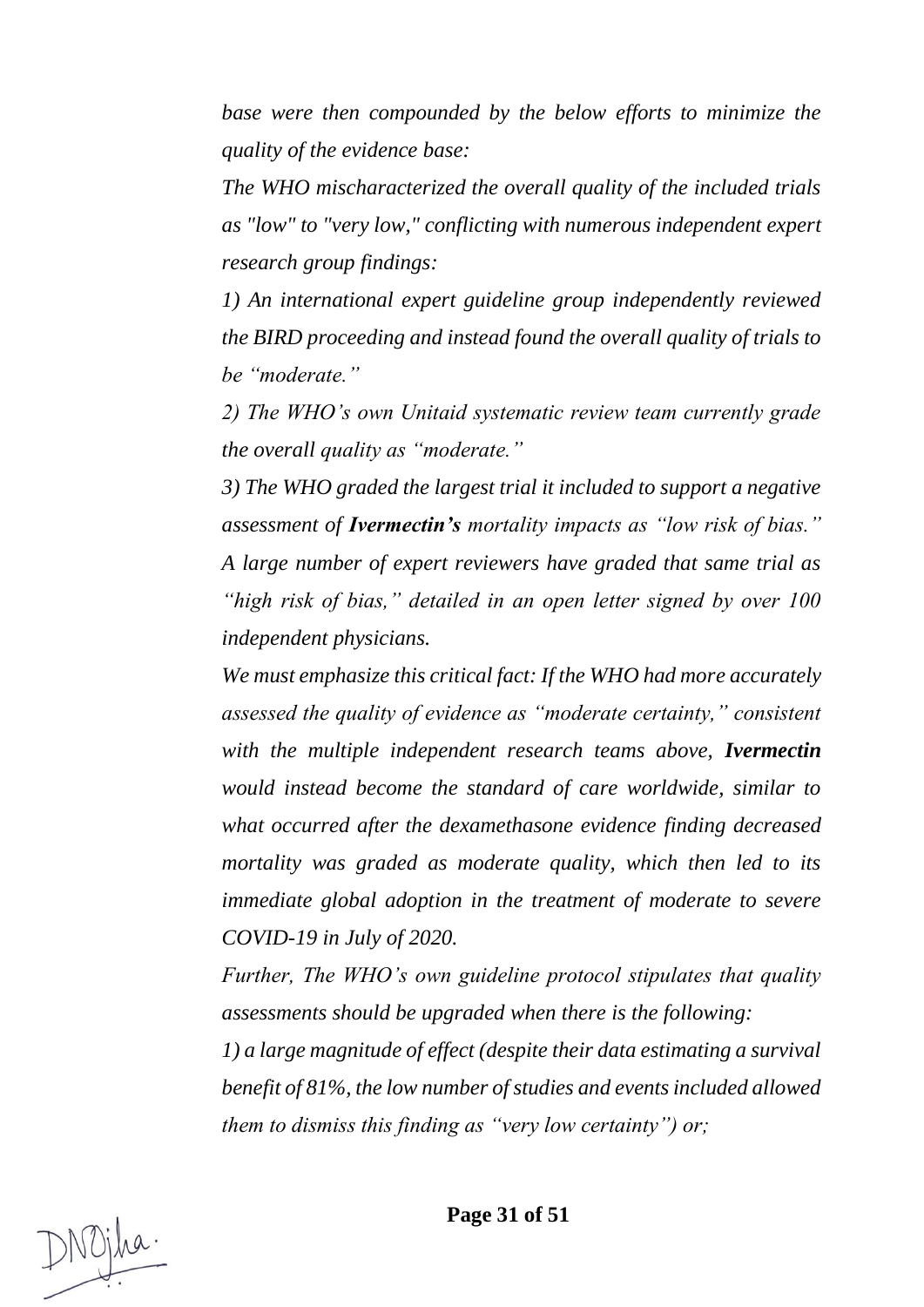*2) evidence of a dose-response relationship. The WHO shockingly omits the well-publicized reports by their Unitaid research team of a powerful dose-response relationship with viral clearance.* 

*In sum, the WHO's recommendation that "Ivermectin not be used outside clinical trials" is based entirely upon:* 

*1) the dismissal of large amounts of trial data;* 

*2) the inaccurate downgrading of evidence quality; and* 

*3) the deliberate omission of a dose-response relationship with viral clearance.* 

*Consequently, these actions formed the basis of their ability to avoid a recommendation for immediate global use.* 

*Even more surprising is that based on their "very low certainty" finding, the panel goes on to "infer" that "most patients would be reluctant to use a medication for which the evidence left high uncertainty regarding effects on outcomes they consider important." This statement is insupportable in light of the above actions. No patient could ever rationally consent to a trial in which they were acutely ill and would be subject to the possibility of receiving a placebo, once informed of; the large amount of relevant and positive trials that the WHO removed from consideration, their avoidance of reporting a large dose-response relationship, and their widely contradicted "very low certainty" grading of large mortality benefits. Such a trial would result in a historic ethical research violation, causing both a widespread loss of life and a resultant loss of trust in PHAs and research institutions for decades to come.* 

*The many methods employed by the WHO to distort the evidence base and arrive at a non-recommendation are made even more suspicious and questionable by the following:*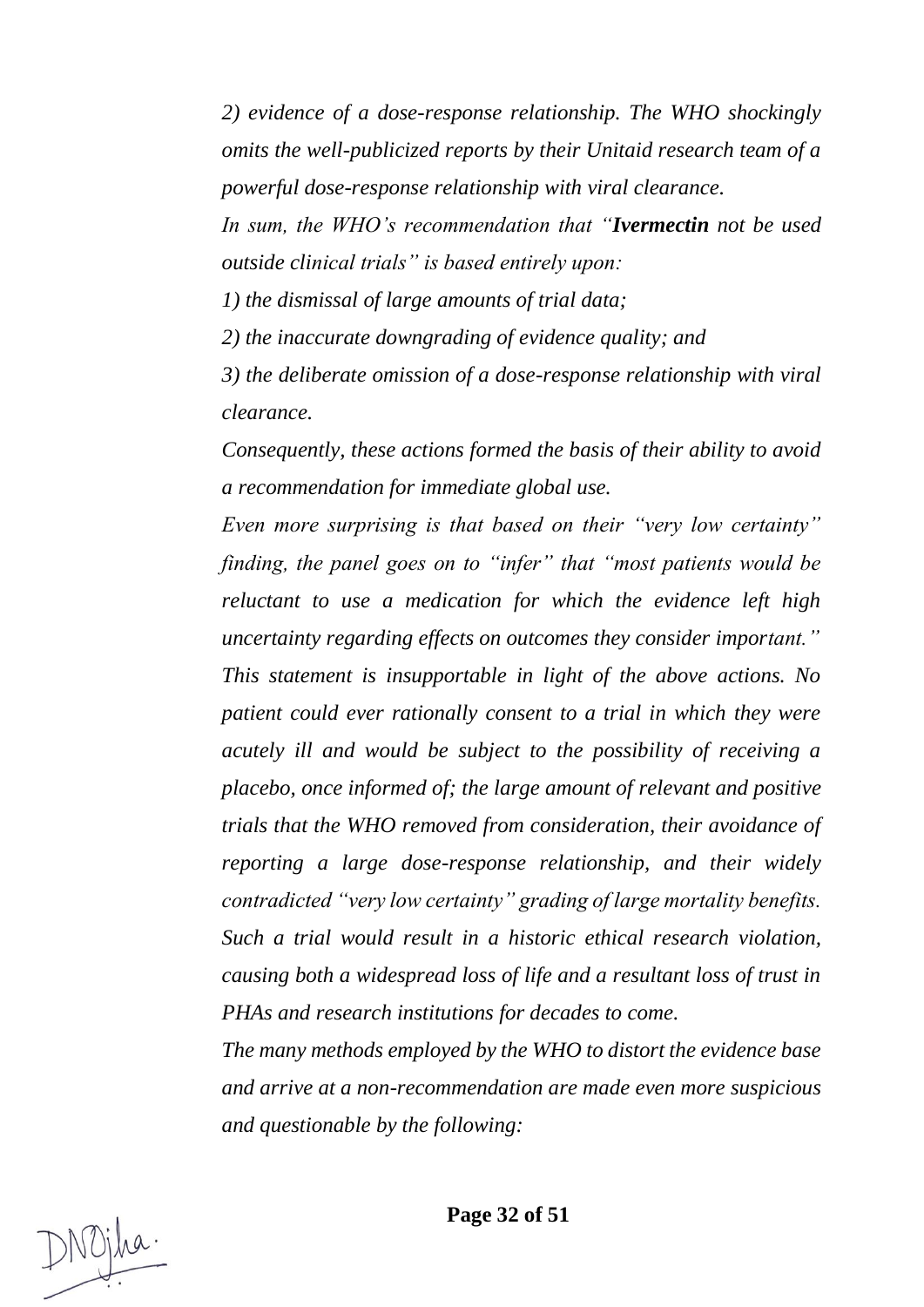*1)* The WHO GDG did not hold a vote on the use of **Ivermectin** . This *highly irregular decision was purportedly based on the Ivermectin Panel's "consensus on evidence certainty."* 

*2) Unitaid Sponsors allegedly inserted multiple limitations and weakened the conclusions in the preprint, systematic review manuscript by the Unitaid research team, which has recently led to formal charges of scientific misconduct.* 

*3) Recent WHO whistleblower complaints of external influences in other WHO Covid reports, as well as attempts by massive external funding organizations to increase their influence in formulating WHO policies.* 

*4) The finding of marked differences in the evidence bases used to support prior WHO/BIRD guideline recommendations for Ivermectin in other diseases:* 

*a) WHO: Approved Ivermectin in the treatment of scabies based on 10 RCTs that included only 852 patients, despite it being inferior to the standard of care.* 

*b) FDA: Approved Ivermectin in the treatment of strongyloidiasis based on 5 RCTs that included only 591 patients.* 

*c) BIRD: Approved Ivermectin in March, 2021, for the prevention and treatment of COVID-19 based on 21 RCTs and 2,741 patients.* 

#### *Conclusion*

*As expert clinician-researchers in society, we are firmly committed to ensuring that public health policy decisions derive from scientific data. Disturbingly, after extensive analysis of the recent WHO Ivermectin guideline recommendation, we could not arrive at a*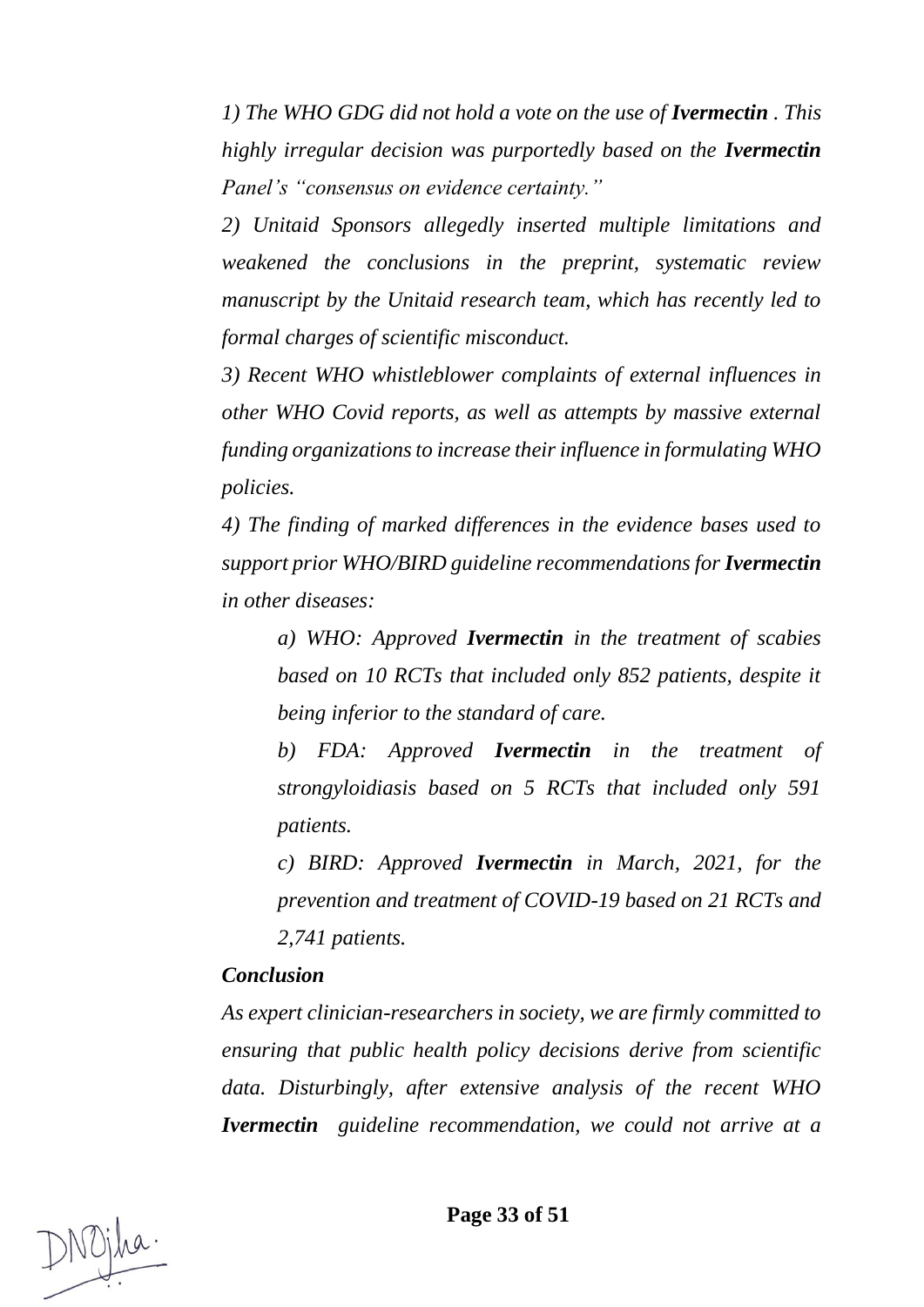*credible scientific rationale to explain the numerous irregular, arbitrary, and inconsistent behaviors documented above. Further, after consultation with numerous physicians, guideline reviewers, legal experts, and veteran PHA scientists, we identified two major socio-political-economic forces that serve as the main barrier influences preventing Ivermectin 's incorporation into public health policy in major parts of the world. They are:* 

*1) The modern structure and function of what we will describe as "Big Science" and;* 

*2) The presence of an active "Political-Economic Disinformation Campaign."*

**40.** That, the said Public Statement also states that (page 2);

*"A similar conclusion has also been reached by an increasing number of expert groups from the United Kingdom (UK), Italy, Spain, United States (US), and a group from Japan headed by the Nobel Prizewinning discoverer of Ivermectin, Professor Satoshi Omura. Focused rebuttals that are backed by voluminous research and data have been shared with PHAs over the past months. These include the WHO and many individual members of its guideline development group (GDG), the FDA, and the NIH. However, these PHAs continue to ignore or disingenuously manipulate the data to reach unsupportable recommendations against Ivermectin treatment. We are forced to publicly expose what we believe can only be described as a "disinformation" campaign astonishingly waged with full cooperation of those authorities whose mission is to maintain the integrity of scientific research and protect public health."*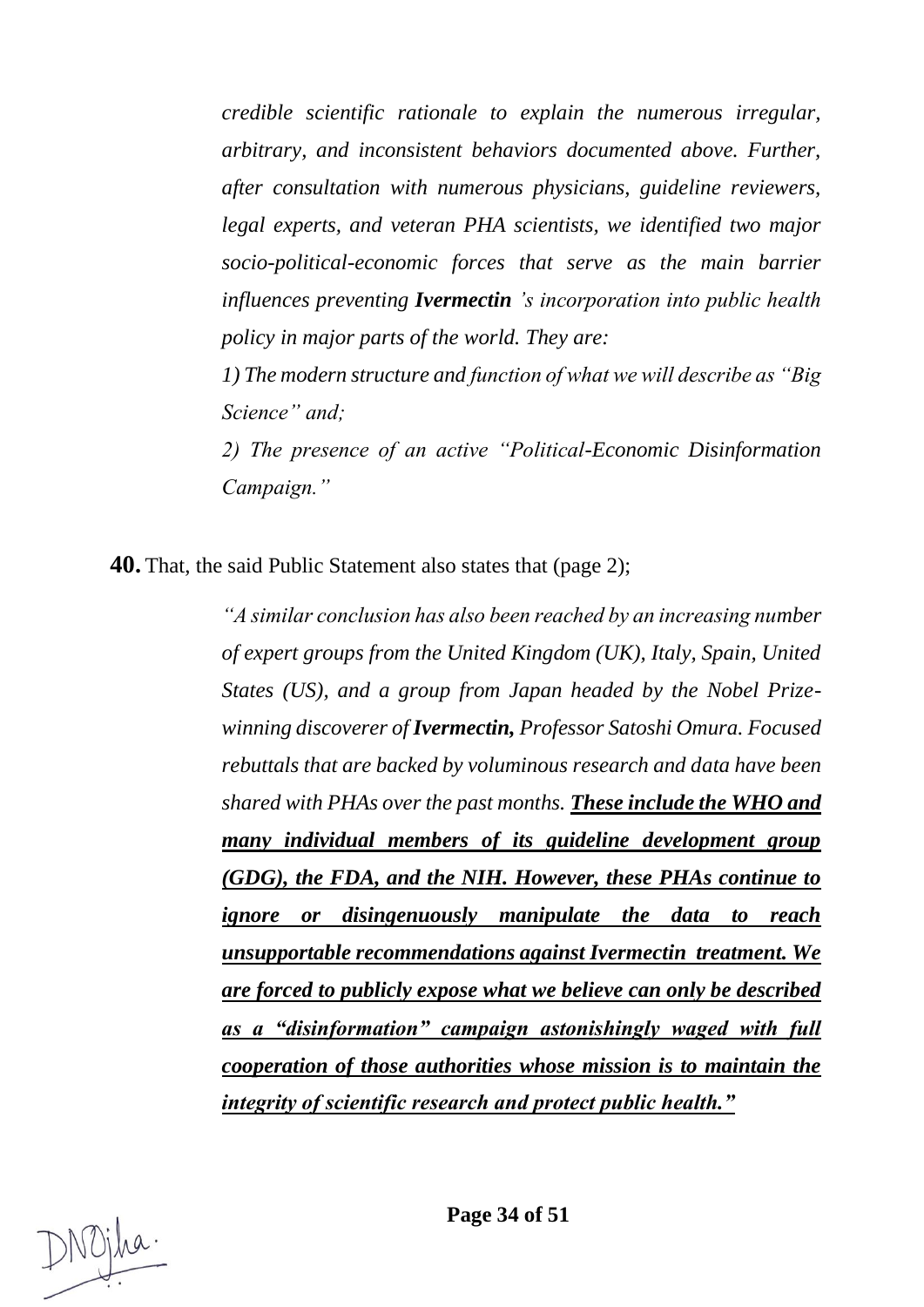- **41.**That, we as members of public, have taken cognizance of the said Public Statement dated May 12, 2021, issued by FLCCC and we call upon you to provide your response as the Chief Scientist at WHO, to the fallacies pointed out by FLCCC regarding the Living Guideline of WHO dated 31.03.2021 based on the study conducted by Development Guideline Group regarding **Ivermectin**.
- **42.** That, your failure to provide rebuttal to the contents mentioned in **para 39** supra, shall be taken as acceptance of the fallacies in the Living Guideline Report of WHO dated **31.03.2021**.
- **43.**That, 'The Indian Council for Medical Research' (hereafter referred to as ICMR) which is the one of the oldest and largest medical bodies in the world and which is the apex medical research organization, has listed the drug **Ivermectin** as a possible treatment option for mild Covid-19 patient under home isolation in the **'May Do'** category on April 22, 2021. The National Clinical Guidelines for Covid-19 management are developed by All India Institute of Medical Sciences (hereinafter referred to as AIIMS), Delhi and ICMR joint taskforce. Refer **Annexure 12.**
- **44.**That, the **Ivermectin** continues to be part of the National Protocol issued by the ICMR even at the time of drafting this legal notice. Refer **Annexure 13** for the National Protocol as updated on May 17, 2021.
- **45.** That, you are a qualified medical doctor possessing the degree of MBBS and MD in Pediatrics from AIIMS Delhi. You have served as Director General of the ICMR and Secretary of the Department of Health Research (Ministry of

**Page 35 of 51**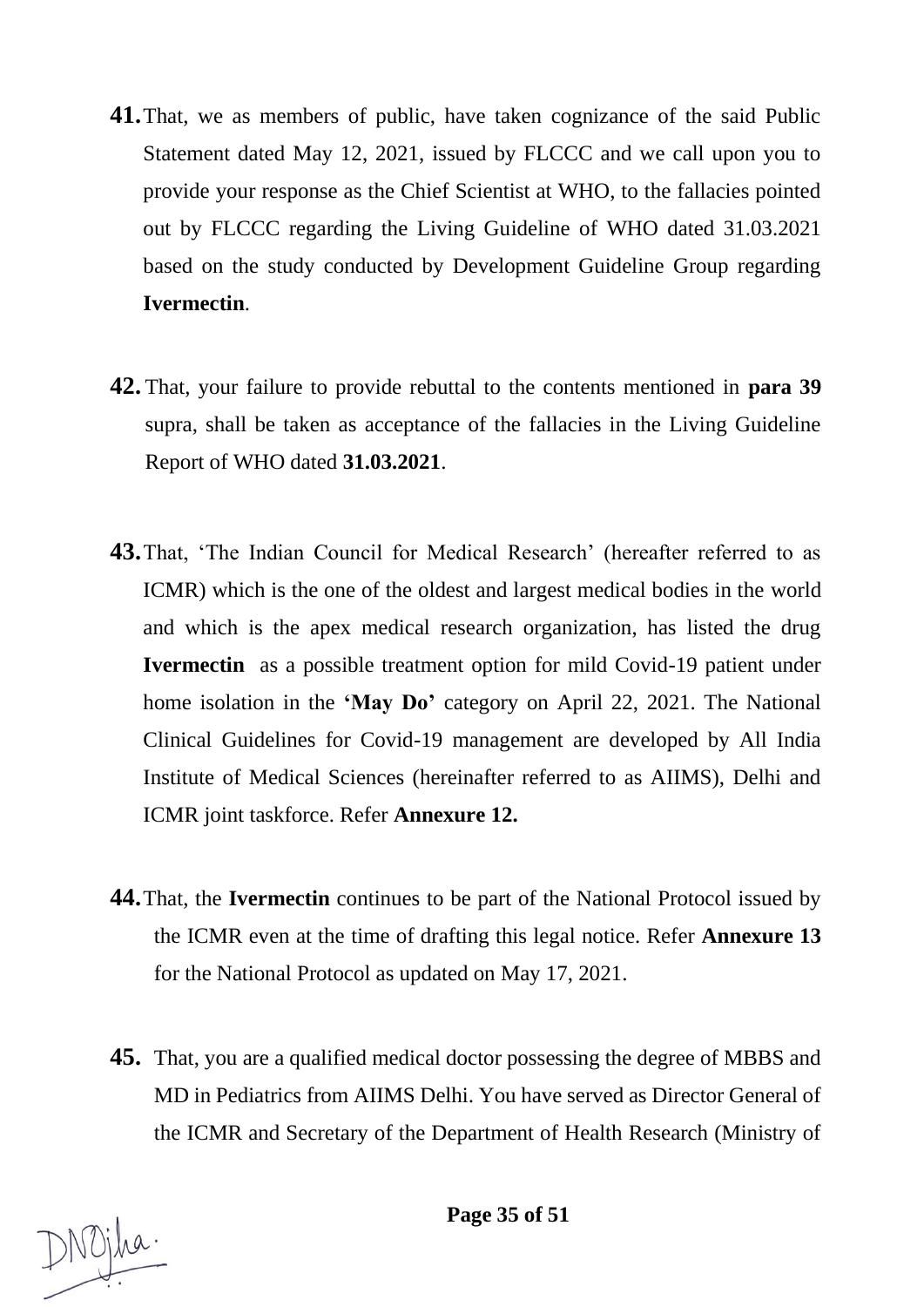Health and Family Welfare) for the Government of India from August 2015 to November 2017. That, going by your educational qualifications and work experience, you are deemed to be competent enough to understand the significance of statements/protocols/notifications issued by the esteemed organizations of India like ICMR and AIIMS, which you yourself were associated with at some point in time. But you have been repeatedly issuing statements against the use of **Ivermectin** with a malafide intention to misguide, mislead and create confusion in the minds of Indians in order to dissuade us from knowing about **Ivermectin** which has brought back few critically ill COVID-19 patients from the doors of death.

**46.** That, while you have attached the company statement issued by Merck in your tweet on May 10, 2021, you have intentionally ignored the fact that Merck, which is the manufacturer of **Ivermectin** may have a conflict of interest in issuing the said statement against the use of **Ivermectin** in treatment of COVID-19 as mentioned in para 4, since Merck is in process of making its own COVID-19 drug and that clinical trials for the same are in progress.

Refer the following link:

*[https://whyy.org/segments/some-doctors-think-theyve-found-a](https://whyy.org/segments/some-doctors-think-theyve-found-a-cheap-generic-drug-which-treats-covid-19-so-why-hasnt-anyone-heard-of-it/)[cheap-generic-drug-which-treats-covid-19-so-why-hasnt-anyone](https://whyy.org/segments/some-doctors-think-theyve-found-a-cheap-generic-drug-which-treats-covid-19-so-why-hasnt-anyone-heard-of-it/)[heard-of-it/](https://whyy.org/segments/some-doctors-think-theyve-found-a-cheap-generic-drug-which-treats-covid-19-so-why-hasnt-anyone-heard-of-it/)*

An excerpt from the above news article titled **'Some doctors think they've found a cheap, generic drug which treats COVID-19. So why hasn't anyone heard of it?'** states;

Nojha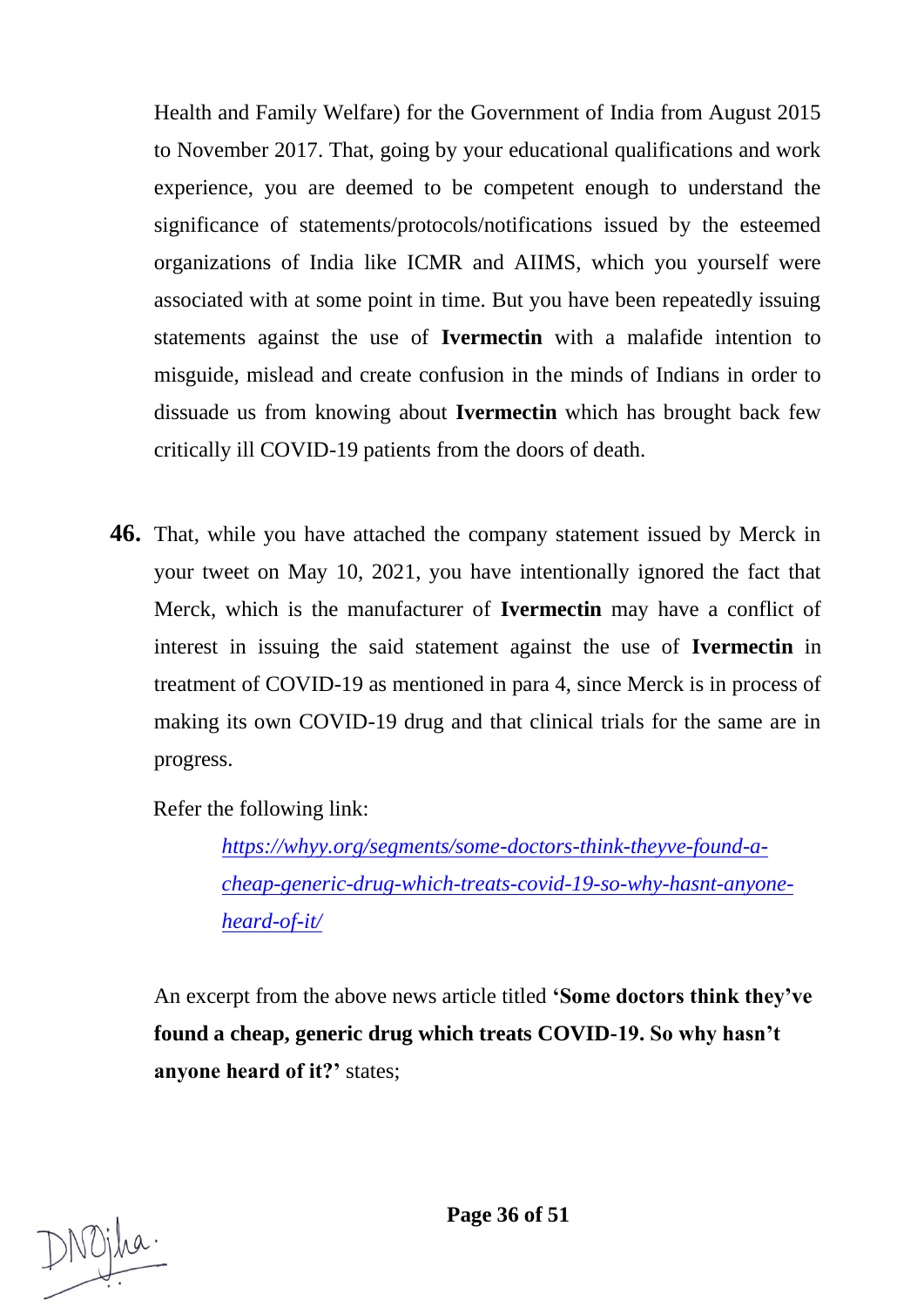*"Merck, which originally developed Ivermectin but whose patent on it expired, does not endorse its use for COVID-19 treatment. In a statement, a Merck representative said that "following detailed review of the evidence available for Ivermectin we calculated that the dose required to attain an antiviral effect would significantly exceed the doses known to be safe and well tolerated," referencing the in vitro study. "We therefore concluded that further research to evaluate the clinical potential of Ivermectin for the treatment of SARS-CoV-2 was not warranted."*

*Merck is in the process of [developing its own new therapy](https://www.sciencemag.org/news/2020/05/merck-one-big-pharma-s-biggest-players-reveals-its-covid-19-vaccine-and-therapy-plans) for COVID-19, which it would presumably patent. It is also involved in vaccine trials."*

Merck has issued a statement January 25, 2021 regarding development of its two investigational therapeutic candidates for treatment of COVID 19. Refer **Annexure 14**.

- **47.** That, the **Ivermectin** is off-patent since 1996 and therefore it is available at a cheap rate at present.
- **48.** That, your malafides are proven through your act of attaching the public statement of a pharmaceutical company Merck dated February 4, 2021 instead of the Report of WHO dated March 31, 2021 in your tweet on May 10, 2021. That, you were aware that the said WHO report on Living Guideline dated March 31, 2021 is an eyewash as far as the recommendation on **Ivermectin** is concerned and hence you deliberately attached an older statement of Merck dated February 4, 2021.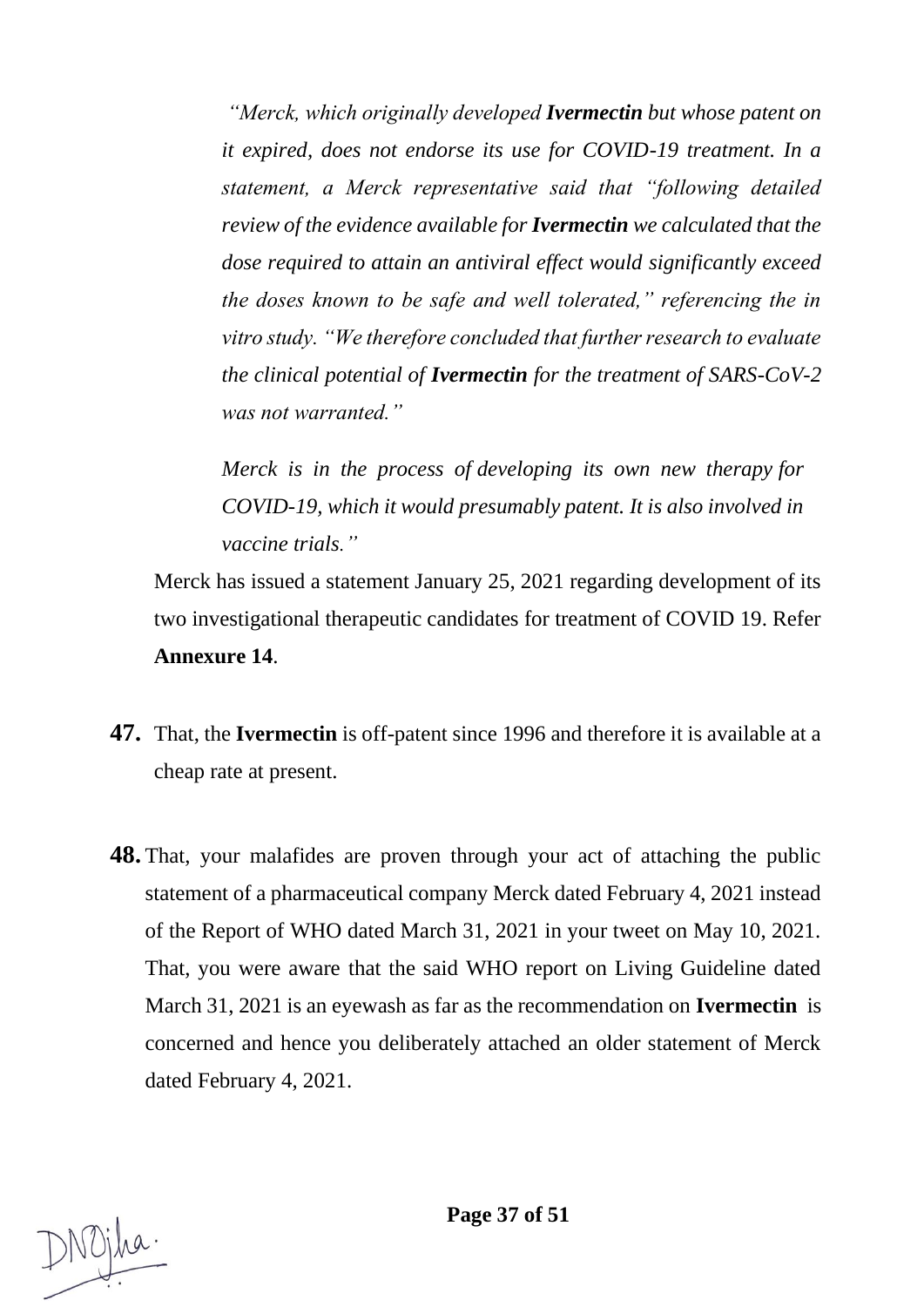- **49.** That, it was your malfeasance reflecting in the tweet on May 10, 2021 against the use of **Ivermectin** in desperate hope to dissuade people of India from discovering the effectiveness of **Ivermectin** and that they keep falling sick and are available as a huge market for several drugs which are being launched now and which are in the pipeline and would be launched soon once the Emergency Use Authorisation (EUA) is granted for their public use.
- **50.** That, you are wilfully speaking against the use of **Ivermectin** for COVID-19 patients as you are aware that in the event of **Ivermectin** being declared as an **'existing and adequate drug'** to treat COVID-19, the Emergency Use Authorisation (EUA) currently granted for variety of vaccines and drugs would stand revoked and this will severely impact the prospects of new vaccines and drugs being manufactured to combat COVID-19.
- **51.** That, you have abused your position as the Chief Scientist at WHO to adversely influence the people including medical doctors and scientists, by trying to impose upon them the fact that WHO does not support the use of **Ivermectin** either as prophylactic or in treatment of COVID-19.
- **52.** It seems that you have deliberately opted for deaths of people to achieve your ulterior goals and this is a sufficient ground for criminal prosecution against you and also for initiating action for revocation of your degrees in medical field.
- **53.** That, it is highly unbecoming of you as a physician and scientist, to insist on Randomized Control Trials amidst pandemic, to ascertain the efficacy of **Ivermectin** in treatment of COVID-19. This is equivalent to you taking a stand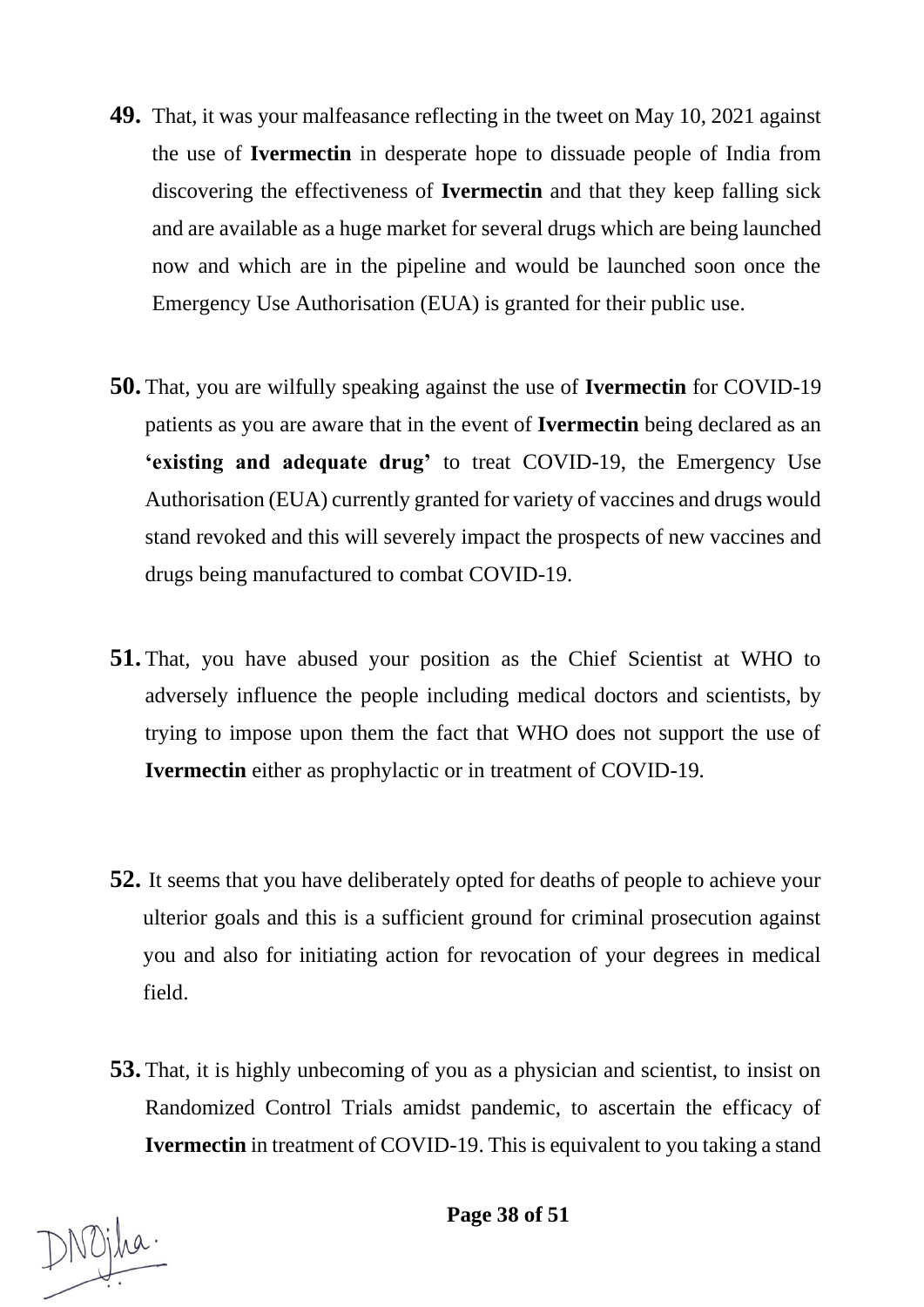that allows people to fall sick and probably die of COVID-19, but does not allow them to take a drug which has not only been proven to be safe with no harmful effects, but has also been proved to be effective as prophylaxis and in treatment of COVID-19 in numerous cases across the globe. This is juxtaposed to the fact that precious time was lost in conducting the solidarity trial by WHO that concluded that most of the drugs or therapies did not work viz. Hydroxychloroquine, Remdesivir and the convalescent plasma.

- **54.**You are deliberately ignoring the medical ethics and principles that you are bound to follow;
	- 1. The Declaration of Geneva of the World Medical Association (WMA) binds the physician with the words, "The health and wellbeing of my patient will be my first consideration,"

<https://www.wma.net/policies-post/wma-declaration-of-geneva/>

2. International Code of Medical Ethics declares that, "A physician shall act in the patient's best interest when providing medical care."

*[https://www.wma.net/wp-content/uploads/2006/09/International-](https://www.wma.net/wp-content/uploads/2006/09/International-Code-of-Medical-Ethics-2006.pdf)[Code-of-Medical-Ethics-2006.pdf](https://www.wma.net/wp-content/uploads/2006/09/International-Code-of-Medical-Ethics-2006.pdf)*

3. Article 37 of the WMA declaration of Helsinki, titled: *"Unproven Interventions in Clinical Practice" It is paraphrased as "In the treatment of an individual patient, where proven interventions do not exist, a physician may use an unproven intervention if in the physician's judgement it offers hope of saving life, reestablishing health or alleviating suffering*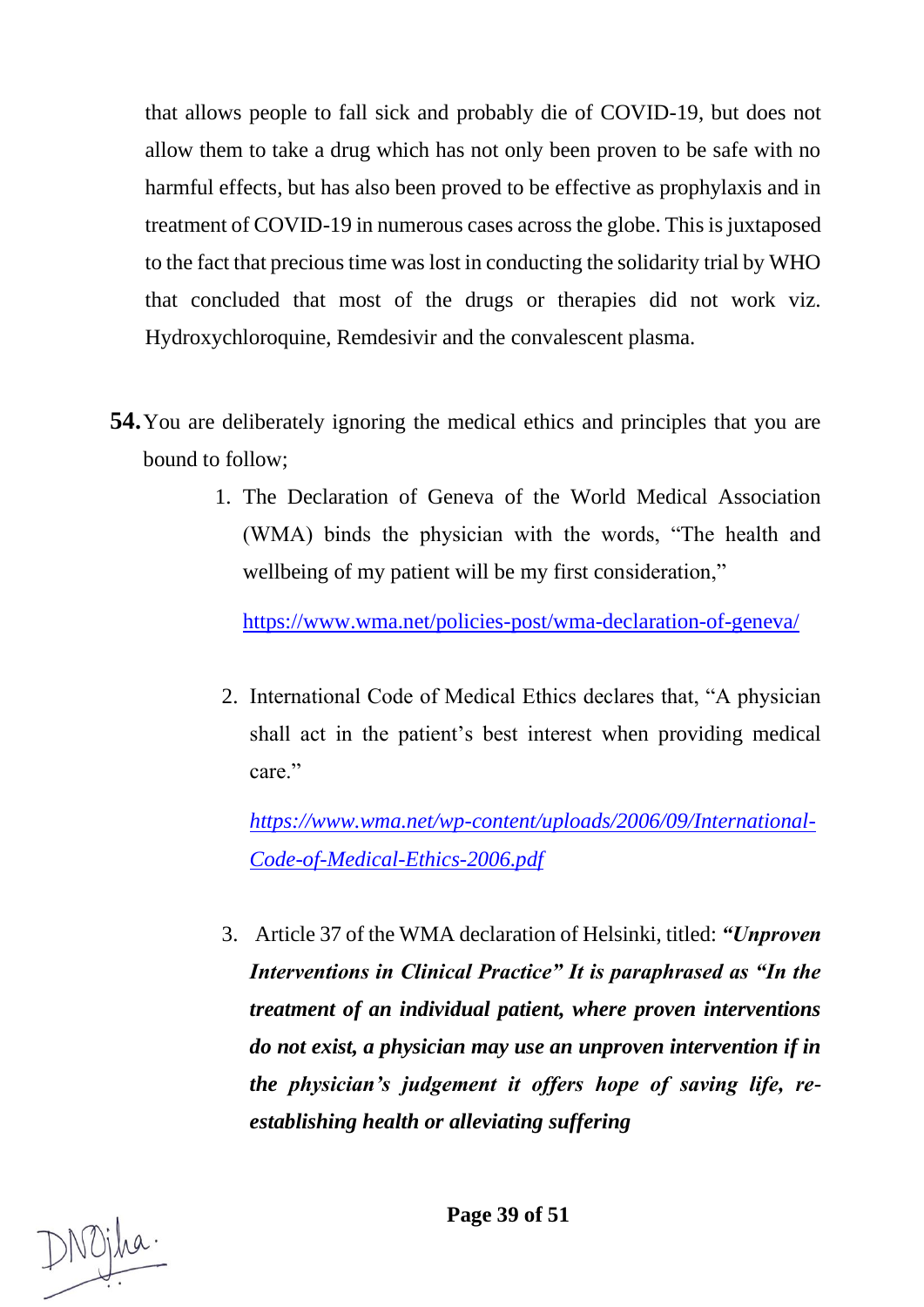*[https://www.wma.net/wp-content/uploads/2016/11/DoH-](https://www.wma.net/wp-content/uploads/2016/11/DoH-Oct2013-JAMA.pdf)[Oct2013-JAMA.pdf](https://www.wma.net/wp-content/uploads/2016/11/DoH-Oct2013-JAMA.pdf)*

- **55.** That, you are called upon to read Article 37 of the WMA declaration of Helsinki mentioned in **para 54** supra, at least a hundred times and provide a cogent explanation for:
	- 1. Not supporting the use of **Ivermectin** in treatment of COVID-19, given the fact that **Ivermectin** is proven to be safe with no harmful effects.
	- 2. Ignoring the presence of voluminous data that proves the effectiveness of **Ivermectin**, not to forget the cases where patients have been taken off ventilator soon after **Ivermectin** was administered (Refer para 21 to 28)
- **56.** That, your misleading tweet on May 10, 2021 against the use of **Ivermectin**  had the effect of the State of Tamil Nadu withdrawing **Ivermectin** from the protocol on May 11, 2021 just a day after the Tamil Nadu Government had included the same for treatment of COVID-19 patients.

**[https://science.thewire.in/health/tn-revises-protocols-leaves-out-](https://science.thewire.in/health/tn-revises-protocols-leaves-out-Ivermectin-for-covid-patients/)[Ivermectin-for-covid-patients/](https://science.thewire.in/health/tn-revises-protocols-leaves-out-Ivermectin-for-covid-patients/)**

**57.**That, the re-purpose drugs which were included in the solidarity trials like Remdesivir, hydroxychloroquine have proved to be 'Ineffective', so did the convalescent plasma therapy. Your concerns around use of **Ivermectin** for COVID-19 are totally misplaced given the fact that **Ivermectin** has no harmful side effects unlike corticosteroids and Remdesivir. Hence, resistance to use of

**Page 40 of 51**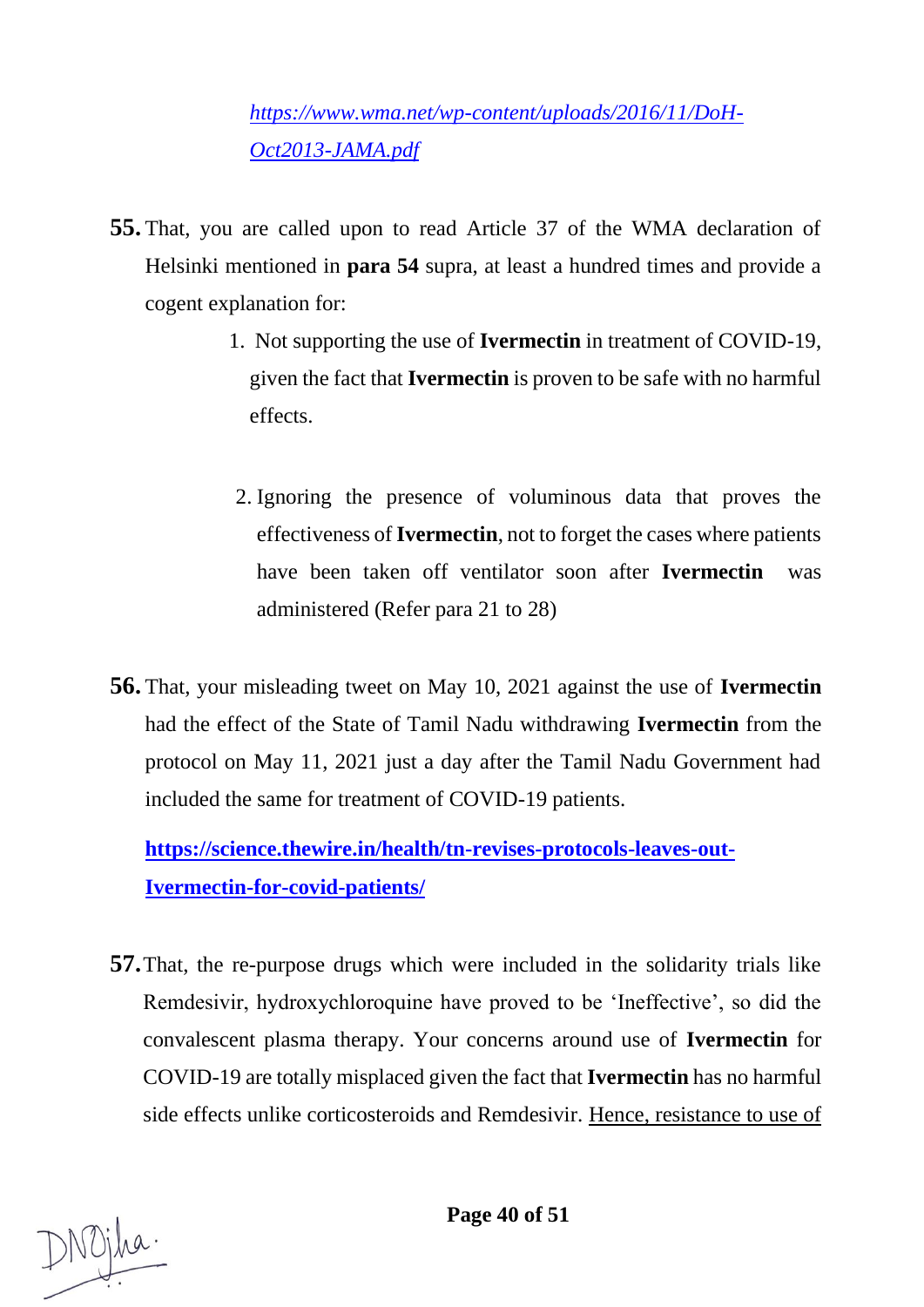**Ivermectin** on flimsy grounds and that too by wilfully ignoring the voluminous data that proves the effectiveness of the drug, is not at all tenable, rather it proves your malafides and ulterior purposes.

**58.**That, the credibility and integrity of WHO has been severely eroded and continues to wane with each passing day due to its miserable failure in handling the pandemic. Also, the reports issued by WHO are increasingly been seen as biased and totally lacking in quality, authenticity and rational approach. The latest the report regarding investigation into the origins of the Corona Virus is also being questioned by the scientists' community. As many as eighteen eminent scientists have written to WHO asking for detailed investigation.

[https://www.wsj.com/articles/scientists-call-for-deeper-investigation-into](https://www.wsj.com/articles/scientists-call-for-deeper-investigation-into-covid-19-origin-11620928801)[covid-19-origin-11620928801](https://www.wsj.com/articles/scientists-call-for-deeper-investigation-into-covid-19-origin-11620928801)

The above article states;

*"In a letter published Thursday in the journal Science, an international group of 18 biologists, immunologists and other scientists criticized the findings of a report released in March by a World Health Organization-led team into the pandemic's origin and called for a more extensive evaluation of the two leading hypotheses: that the pandemic virus entered the human population and began spreading after escaping from a lab or after jumping to humans from infected animals.*

*TheWHO-led team, which included scientists from China and several other countries, reported no definitive proof of either hypothesis. Yet, the scientists wrote, the team nevertheless concluded that an animal origin for the pandemic was the likelier scenario and devoted only*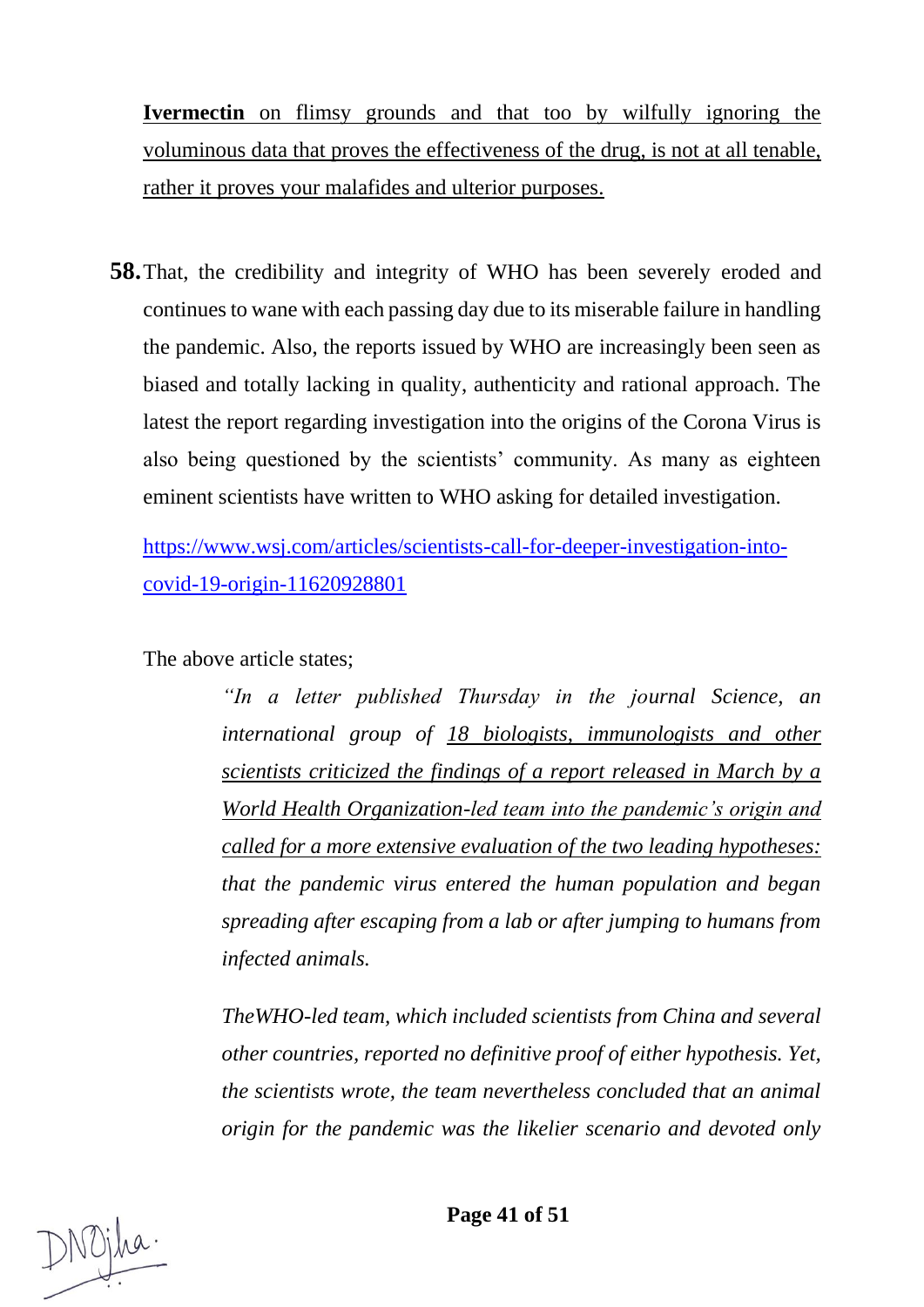**59.** That, the WHO report published in March 2021 regarding the investigation into the origins of Corona virus is found to be severely lacking in many aspects, which is explained in following article;

*[https://science.thewire.in/the-sciences/scientists-ltter-fuller-investigation](https://science.thewire.in/the-sciences/scientists-ltter-fuller-investigation-origins-novel-coronavirus-lab-natural-spillover/)[origins-novel-coronavirus-lab-natural-spillover/](https://science.thewire.in/the-sciences/scientists-ltter-fuller-investigation-origins-novel-coronavirus-lab-natural-spillover/)*

The article states;

*"This was evidently a comment on the WHO's investigation into the origins of the virus. Under the terms of reference of this investigation, the information, data, and samples for the study's first phase were collected and summarised by a team of Chinese scientists. The rest of the team only built on this analysis, which [found no clear](https://www.who.int/publications/i/item/who-convened-global-study-of-origins-of-sars-cov-2-china-part)  [evidence](https://www.who.int/publications/i/item/who-convened-global-study-of-origins-of-sars-cov-2-china-part) either to support a natural spillover or a lab accident. However, the team said a zoonotic spillover from an intermediate host was "likely to very likely," and a laboratory incident was "extremely unlikely".*

*Even before the WHO report was released in March this year, reports [said in November 2020](https://science.thewire.in/health/coronavirus-source-china-who-control-xi-jinping-tedros-adhanom-ghebreyesus/) that the WHO had 'ceded' control of the investigation to China in a bid to gain access to the source of coronavirus. The reports argued that the WHO was eager to "win access and coordination" from China but achieved neither."*

**60.** That, several nations are calling out WHO for its falling standards, biased approach and its deliberate acts of omission and commission that are causing loss of human lives.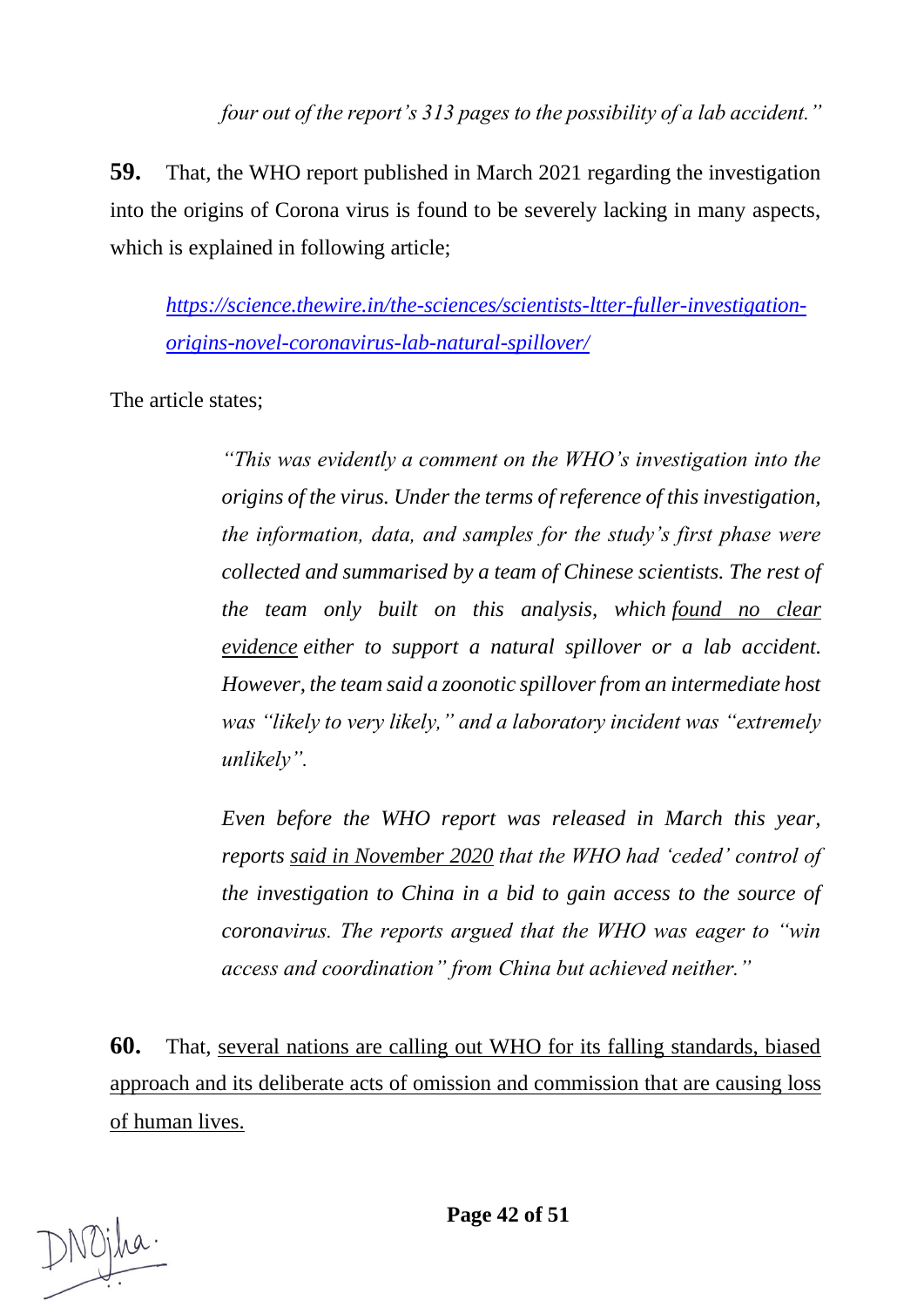While the WHO flaunts itself like 'know it all', it is akin to the vain Emperor in new clothes, while the entire world has realized by now that the Emperor (WHO) has no clothes at all.

**61.** That, you and WHO have misled and misguided all the people throughout the pandemic, starting from the delay in raising alarm soon after SARS-CoV2 was detected in China, your failure to prevail over China in conducting an impartial investigation into the origins of the virus, inordinate time consumed before declaring Remdesivir, Hydroxychloroquine, convalescent plasma as 'ineffective' in treatment of COVID-19, ever changing theories around SARS-CoV2 being transmitted through droplets or it being air borne and many more. The world is gradually waking up to your absurd, arbitrary and fallacious approach in presenting concocted facts as 'scientific approach'. As the famous quote of Abraham Lincoln  $goes -$ 

# *"You can fool all the people some of the time and some of the people all the time, but you cannot fool all the people all the time."*

**62.** That, the team of FLCCC have beseeched all countries to use **Ivermectin** which according to them is the only way to end this pandemic.

Refer the article below titled **'immediate global Ivermectin use can end Covid-19 pandemic: Scientists'** published online on The Free Press Journal on May 10, 2021:

*[https://www.freepressjournal.in/health/immediate-global-](https://www.freepressjournal.in/health/immediate-global-ivermectin-use-can-end-covid-19-pandemic-scientists)Ivermectin [use-can-end-covid-19-pandemic-scientists](https://www.freepressjournal.in/health/immediate-global-ivermectin-use-can-end-covid-19-pandemic-scientists)*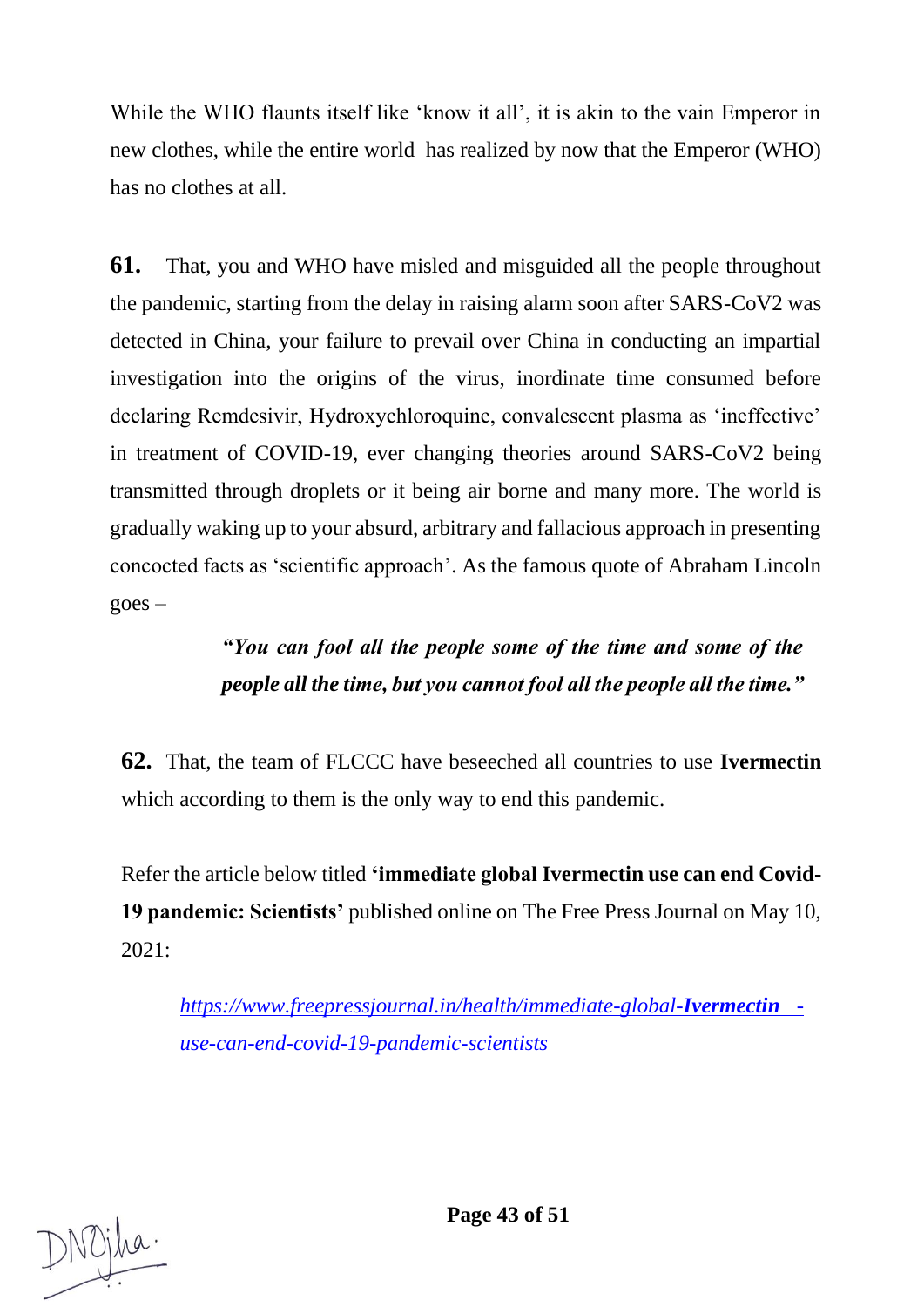**63.** That, the article mentioned in para 55 states;

*"Peer reviewed by medical experts that included three US government senior scientists and published in the American Journal of Therapeutics, the research is the most comprehensive review of the available data taken from clinical, in vitro, animal, and real-world studies.*

*Led by the Front Line COVID-19 Critical Care Alliance (FLCCC), a group of medical and scientific experts reviewed published peerreviewed studies, manuscripts, expert meta-analyses, and epidemiological analyses of regions with Ivermectin distribution efforts all showing that Ivermectin is an effective prophylaxis and treatment for COVID-19.*

*"We did the work that the medical authorities failed to do, we conducted the most comprehensive review of the available data on Ivermectin," said Pierre Kory, MD, president and chief medical officer of the FLCCC. "We applied the gold standard to qualify the data reviewed before concluding that Ivermectin can end this pandemic."*

*A focus of the manuscript was on the 27 controlled trials available in January 2021, 15 of which were randomised controlled trials (RCT's). Consistent with numerous meta-analyses of Ivermectin RCT's since published by expert panels from the UK, Italy, Spain and Japan, they found large, statistically significant reduction in mortality, time to recovery and viral clearance in Covid-19 patients treated with Ivermectin .*

**Page 44 of 51**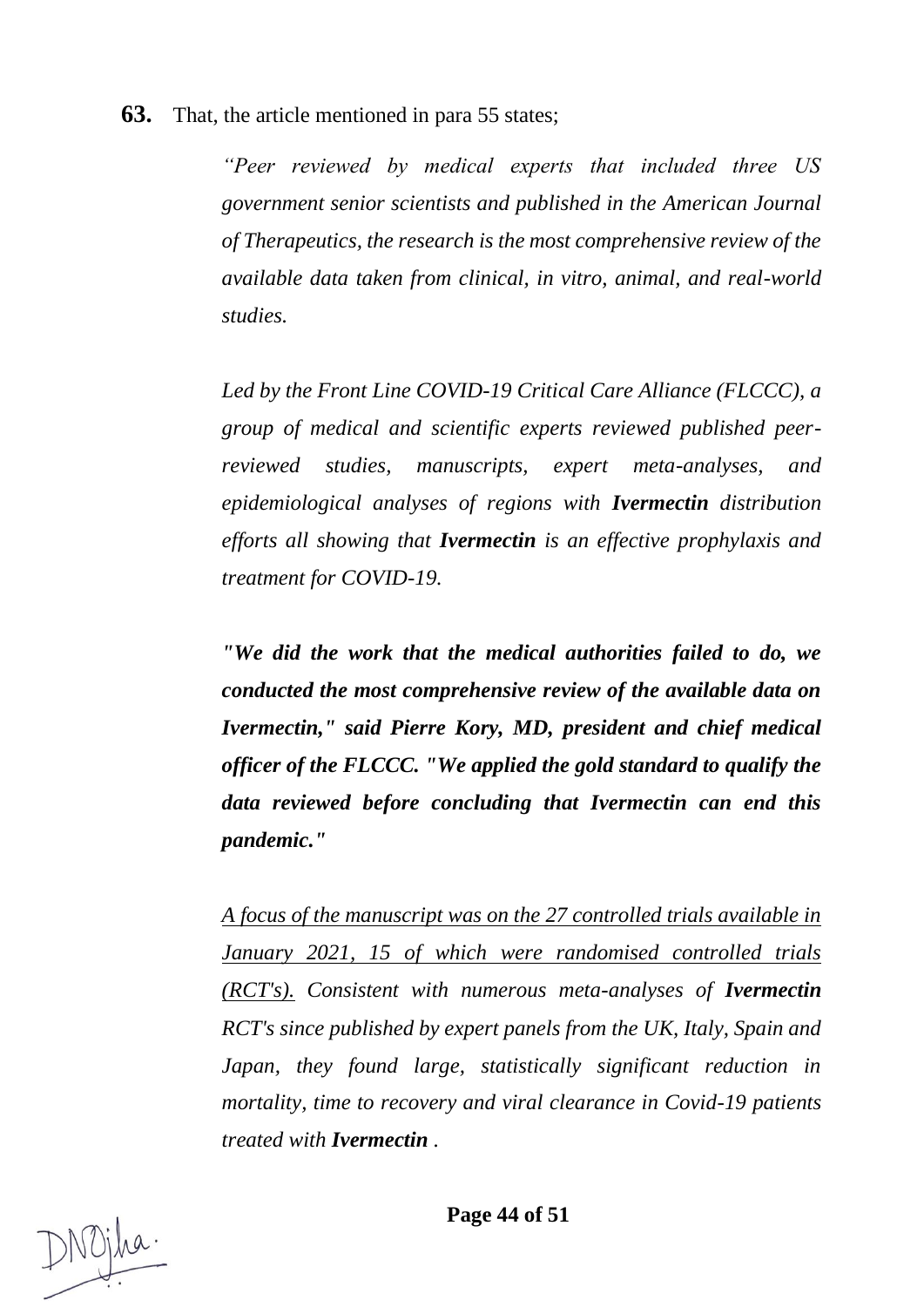*"Our latest research shows, once again, that when the totality of the evidence is examined, there is no doubt that Ivermectin is highly effective as a safe prophylaxis and treatment for Covid-19," said Paul E. Marik, founding member of the FLCCC and Chief, Pulmonary and Critical Care Medicine at Eastern Virginia Medical School.*

*Many regions around the world now recognise that Ivermectin is a powerful prophylaxis and treatment for Covid-19. South Africa, Zimbabwe, Slovakia, Czech Republic, Mexico, and India have approved the drug for use by medical professionals.*

*The results as seen in this latest study demonstrate that the Ivermectin distribution campaigns repeatedly led to "rapid population-wide decreases in morbidity and mortality."*

*"We are calling on regional public health authorities and medical professionals around the world to demand that Ivermectin be included in their standard of care right away so we can end this pandemic once and for all," Marik noted."*

- **64.** That, the work done by FLCCC, BIRD and similar groups, has ruffled the feathers of many including WHO, whose inefficiencies and failures have been exposed time and again.
- **65.** That, there is a vicious attempt by some individuals including doctors, scientists and leading public health organisations, to suppress all the news regarding effectiveness of Ivermectin. This Syndicate has managed to capture considerable portion of scientific and medical community, who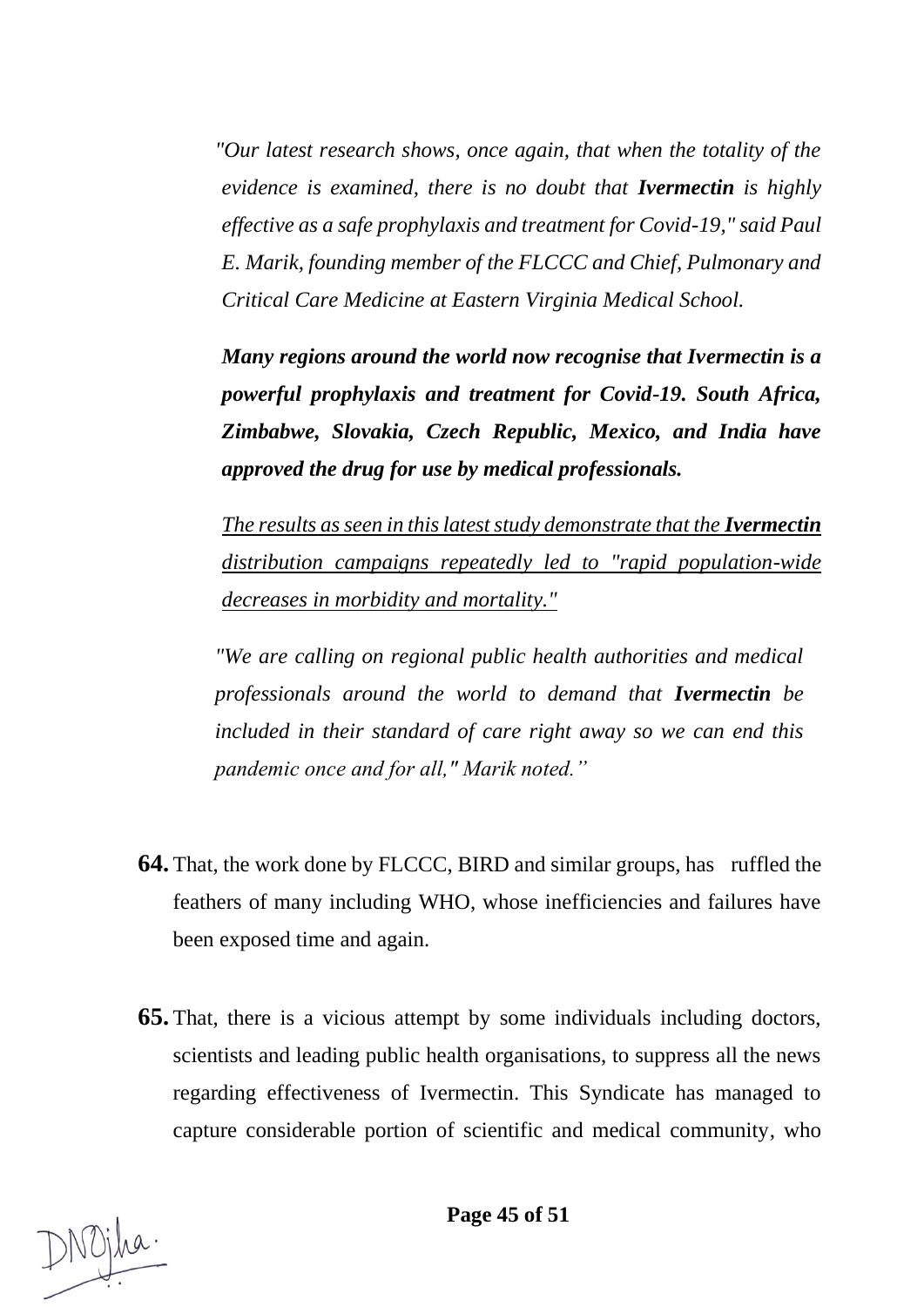continuously discredit any reports/news around the effectiveness of **Ivermectin** in treating COvid-19 patients.

Such deliberate actions are explained in detail in the Public Statement by FLCCC (Refer Annexure 11, page 8 to 13)

- **66.** That the FLCCC and BIRD have shown exemplary courage in building a formidable force to tackle the challenges in the form of disinformation, resistance and rebuke from pharma lobbies, powerful health institutions like WHO, NIH, CDC and regulators like US FDA.
- **67.** That, in the time of this crisis, there are few doctors who are living up to their Hippocratic Oath, by putting the patients' interest first and not being complicit in the agenda of spreading disinformation. These brave and courageous doctors, who are morally upright, have chosen to support the truth rather than yielding meekly to authoritative and unscientific mandates.

These doctors are your very own brethren who are highly qualified, experienced and more importantly humane and conscientious.

The FLCCC site has a video dated April 19, 2020 that features following brave doctors, who have been forthcoming in declaring the effectiveness of **Ivermectin:**

- *1. Dr. Paul E. Marik – M.D., FCCCM, FCCP Norfolk, Virginia*
- *2. Dr. Bruce Boros – M.D.*

*Key West, Florida*

*3. Dr. Keith Berkowitz – M.D., MBA*

**Page 46 of 51**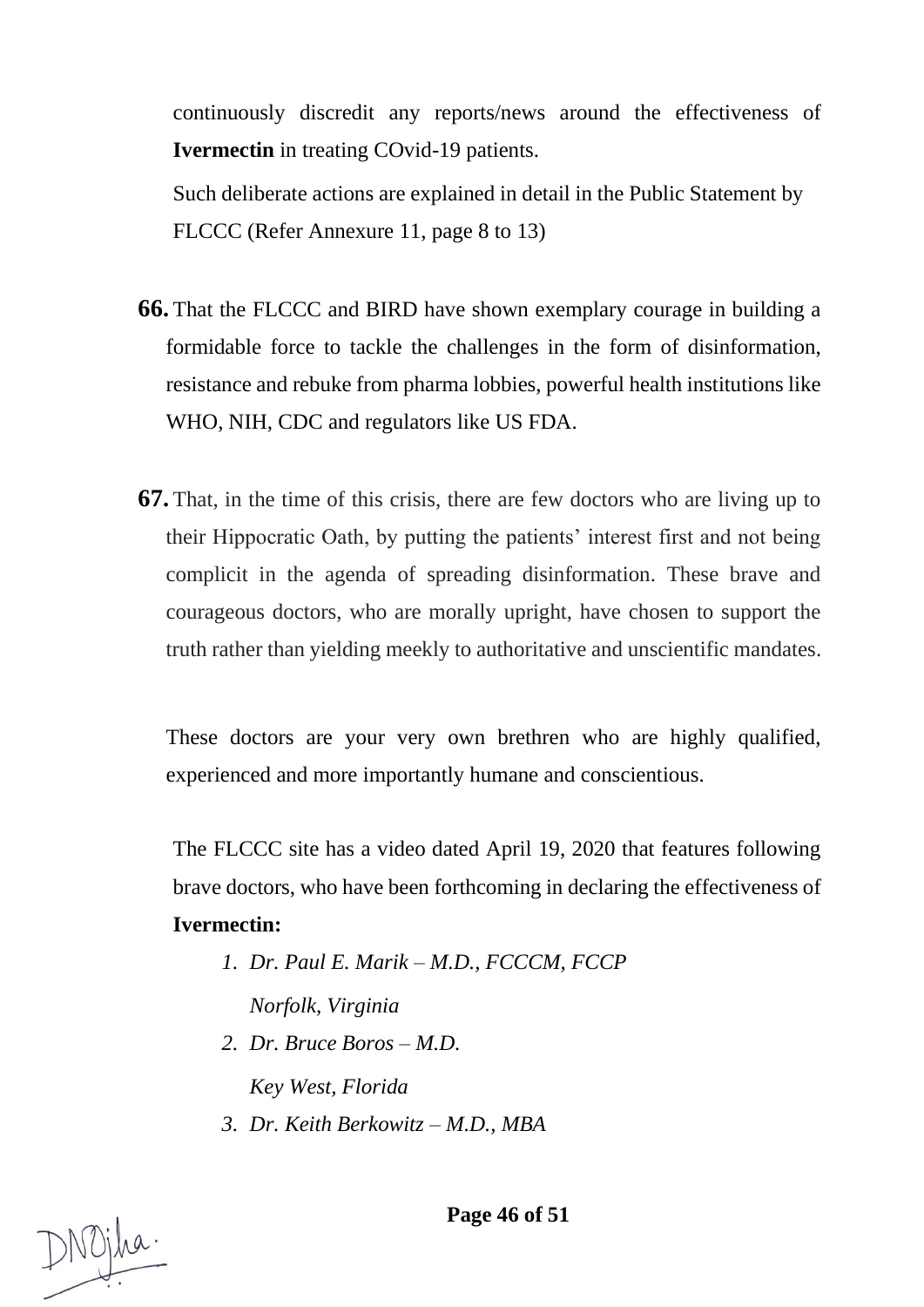*New York*

- *4. Dr. Eric Osgood – M.D. Trenton, New Jersey*
- *5. Dr. Colleen Aldous – PhD Durham, South Africa*
- *6. Dr. Alexis Lieberman– M.D. Philadelphia, Pennsylvania*
- *7. Dr. Randy Grellner – M.D. Cushing, Oklahoma*
- *8. Dr. Jackie Stone – M.D. Harare, Zimbabwe*
- *9. Dr. Syed Haider – M.D.*

*Asheville, North Carolina*

*10.Dr. Fred Wagshul – M.D.*

*Dayton, Ohio*

*11.Dr. William Crevier – M.D.*

*Orland Park, Illinois*

*12.Dr. Arezo Fathie – M.D.*

*Las Vegas, Nevada*

*13.Dr. Bruce Patterson – M.D.*

*Palo Alto, California*

- *14. Dr. Miguel Antonatos – M.D. Chicago, Illinois*
- *15. Dr. Matt Erickson – M.D.*

*Gainesville, Florida*

*16. Dr. Ram Yogendra – M.D.*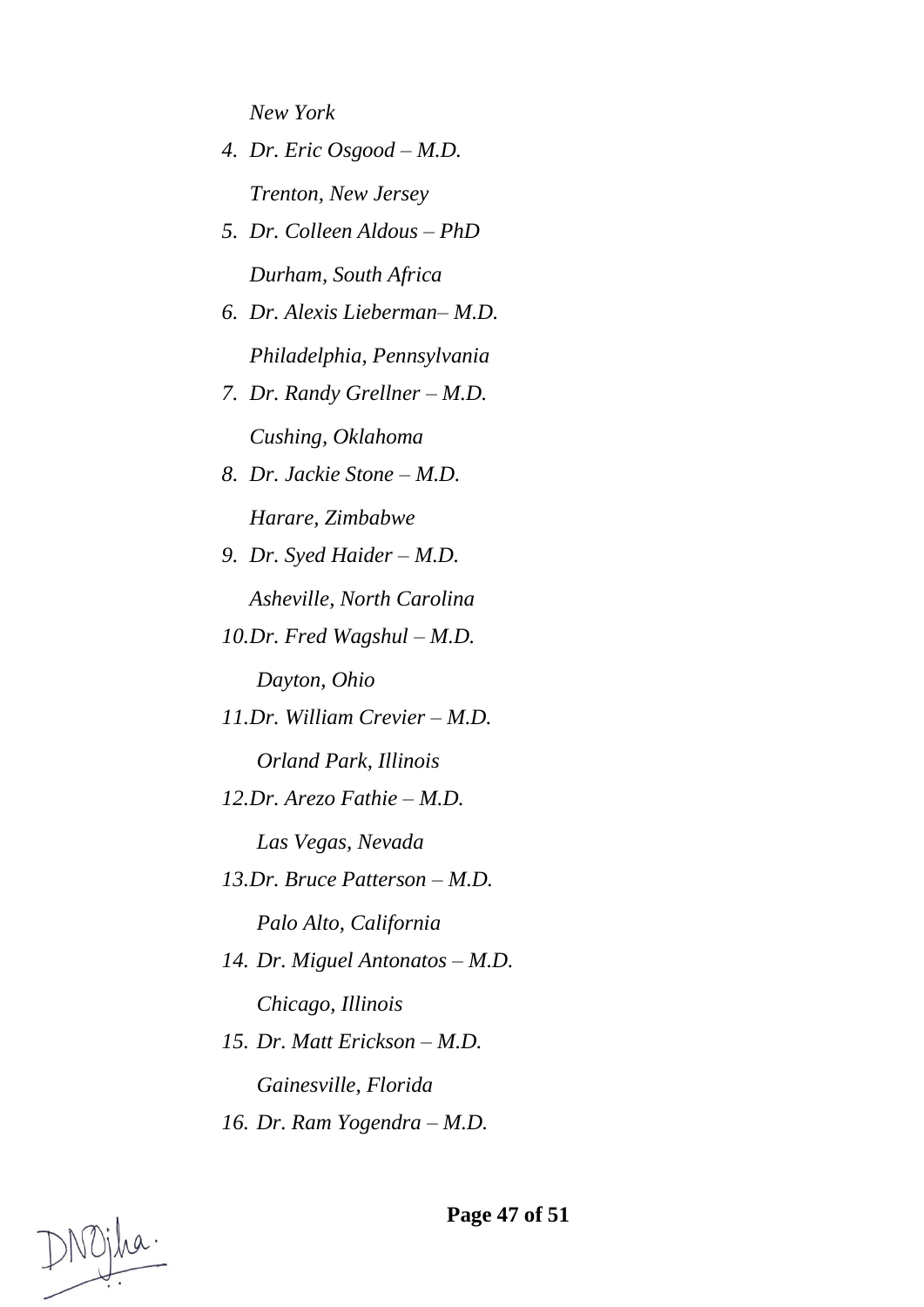*Pawtucket, Rhode Island 17. Dr. Tess Lawrie – MBBCH, PHD*

*Bath, United Kingdom*

The video can be accessed on *[https://covid19criticalcare.com/videos-and](https://covid19criticalcare.com/videos-and-press/flccc-alliance-videos/)[press/flccc-alliance-videos/](https://covid19criticalcare.com/videos-and-press/flccc-alliance-videos/)*

The description of video reads thus:

They are truly adhering to their Hippocratic Oath and Putting patients – not profits first.

> *"These brave doctors are rising to the highest ideals of the Hippocratic Oath they took to save the lives of the patients who come into their care. These are the truest heroes of this ruthless pandemic. They have chosen to [#followthesciencea](https://www.youtube.com/hashtag/followthescience)nd save lives—and have refused to be party to the corruption that is endemic among the world's health authorities. There are more brave doctors out there."*

That, Dr. Paul E. Marik, towards the end of the video, states the following regarding **Ivermectin** ;

> *"The statistics for us is, we know this can make a difference and save lives. And it seems like nobody really cares and wants to listen to us. We have this massive force that is trying to silence us and yet we feel we can't be silenced. We can't be, because you know the truth will ultimately prevail".*

**68.** That, the Constitution of India, as per Article 51 A (h), casts a solemn duty upon me to develop scientific temper, humanism and the spirit of inquiry and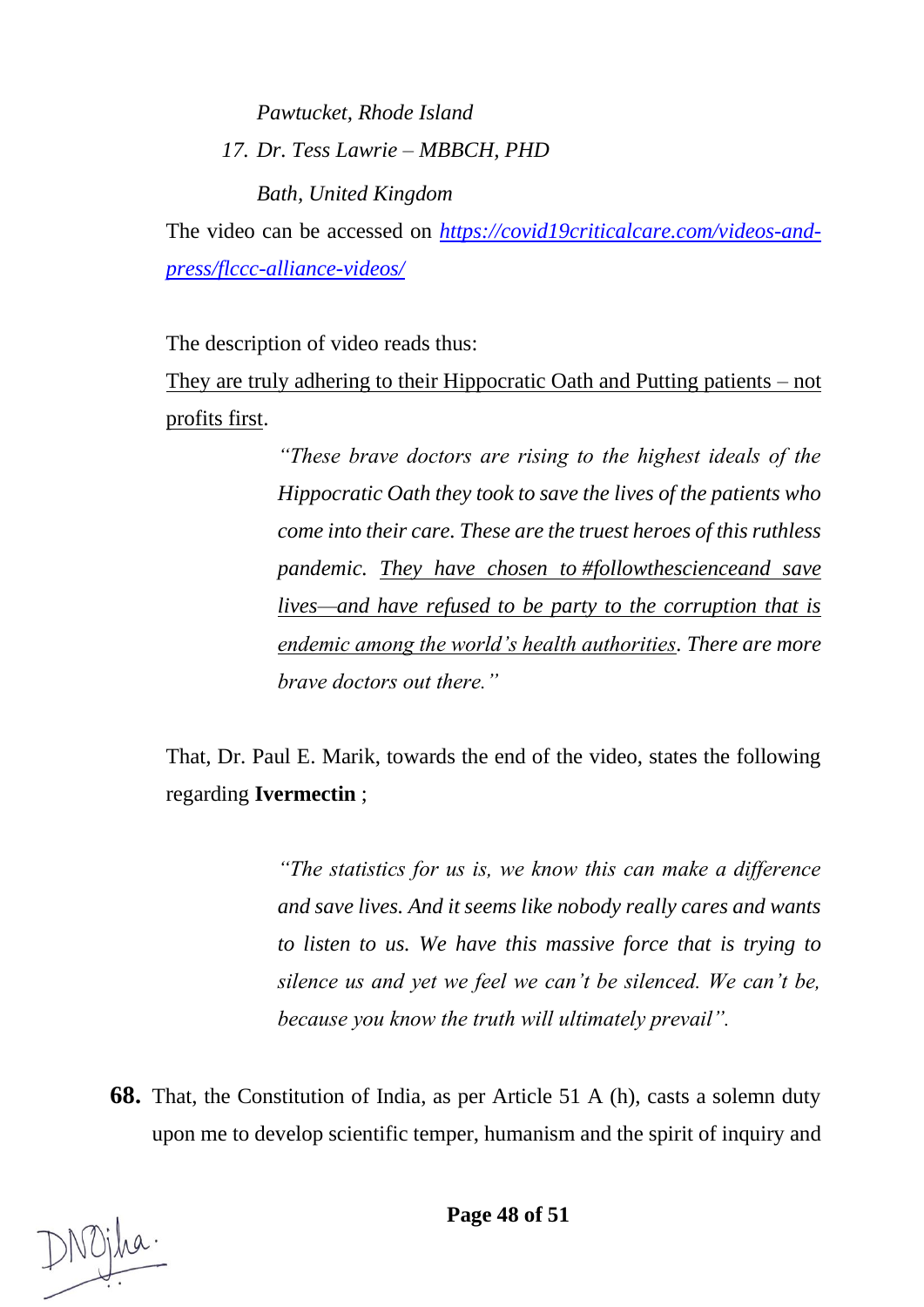reform. Therefore, I shall relentlessly pursue and question anything that is found to be unscientific, biased, arbitrary, flawed and irrational, especially in these times when several people are losing their lives, which could have been saved but for the vicious attempts by a few to suppress vital information.

- **69.** That, you are called upon to:
	- **(1)** Provide your and WHO's response to each and every finding shared by FLCCC in their Public Statement issued on May 12, 2021 regarding the fallacies in the Living Guideline issued by WHO on March 31, 2021
	- **(2)** Furnish the study papers, research, knowledge resources relied upon by you, based on which, you have tweeted against the use of **Ivermectin** on May 10, 2021.
	- **(3)** Explain the rationale for attaching the notification of Merck dated Feb 4, 2021 instead of the Living Guideline issued by WHO on March 31, 2021, in your tweet on May 10, 2021.
	- **(4)** Explain with facts and figures that support your stand that **Ivermectin** is not safe.
	- **(5)** Strictly refrain from sharing your views on Ivermectin for COVID-19 till you address points 1, 2, 3 and 4 above.
- **70.** That, your failure to provide any response or a clear response to all of the points in para 69, shall be deemed as acceptance of all claims and allegations

**Page 49 of 51**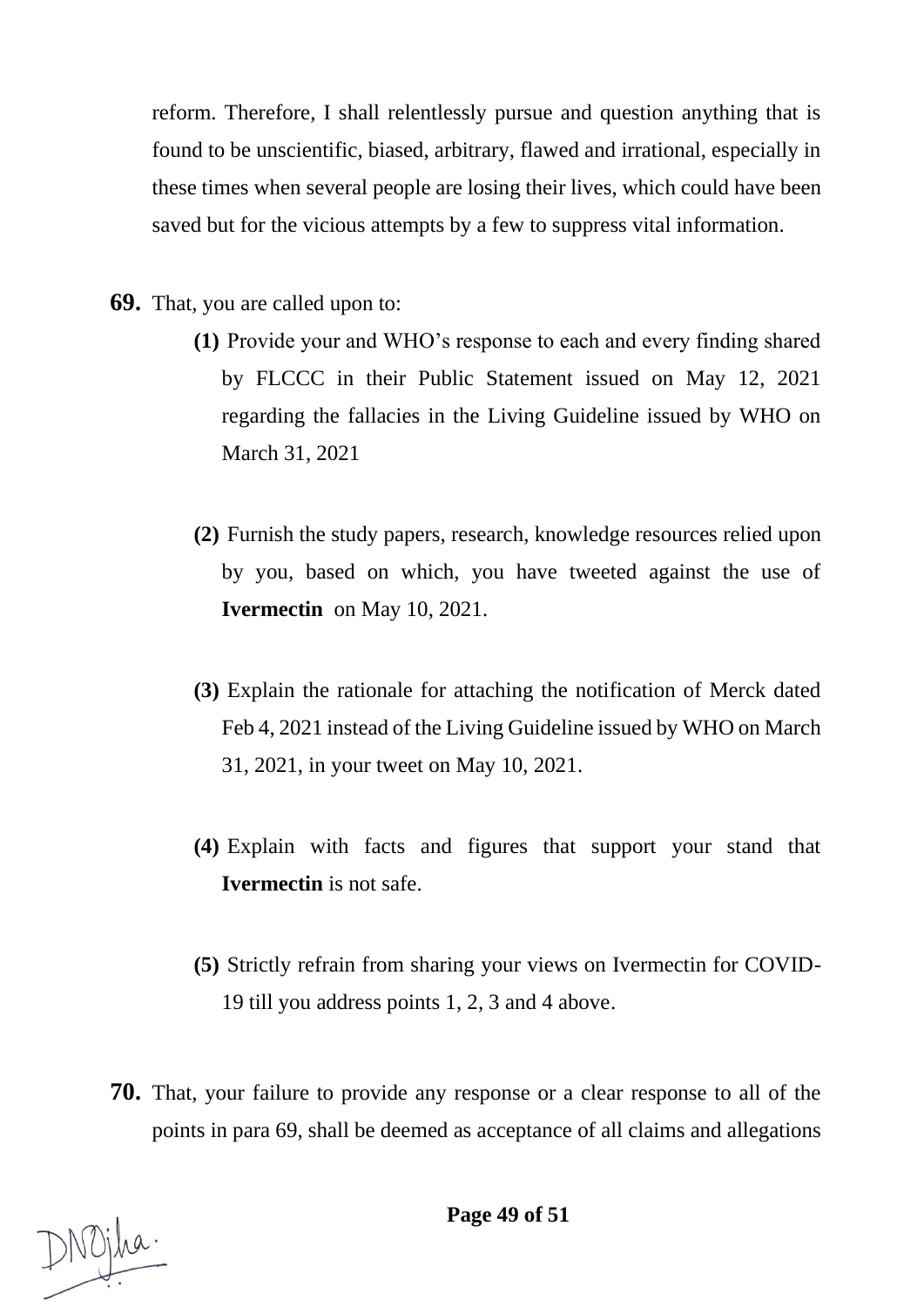against you in this notice and we reserve all the rights to initiate legal action against you, which will be at your peril.

**71.** This notice is issued by reserving our rights to initiate prosecution under sections 302, 304 (II), 88, 120 (B) and 34 and other provisions of the Indian Penal Code and under Disaster Management Act, 2005 in the appropriate Courts of Law having jurisdiction for each death caused due to your act of commission and omission.

**Date: 25.05.2021**

**Place: Mumbai**

 **Adv. Dipali N. Ojha Head – Legal Cell Indian Bar Association [www.indianbarassociation.in](http://www.indianbarassociation.in/)**

**Copy to,**

- **1. Hon'ble President of India**
- **2. Hon'ble Prime Minister of India**
- **3. Hon'ble Governors of all States of India**
- **4. Hon'ble Minister of Home Affairs**
- **5. Hon'ble Minister of Health and Family Welfare**
- **6. The Director, Intelligence Bureau**
- **7. The Director, CBI**
- **8. Hon'ble Chief Ministers of all States of India**

**Page 50 of 51**